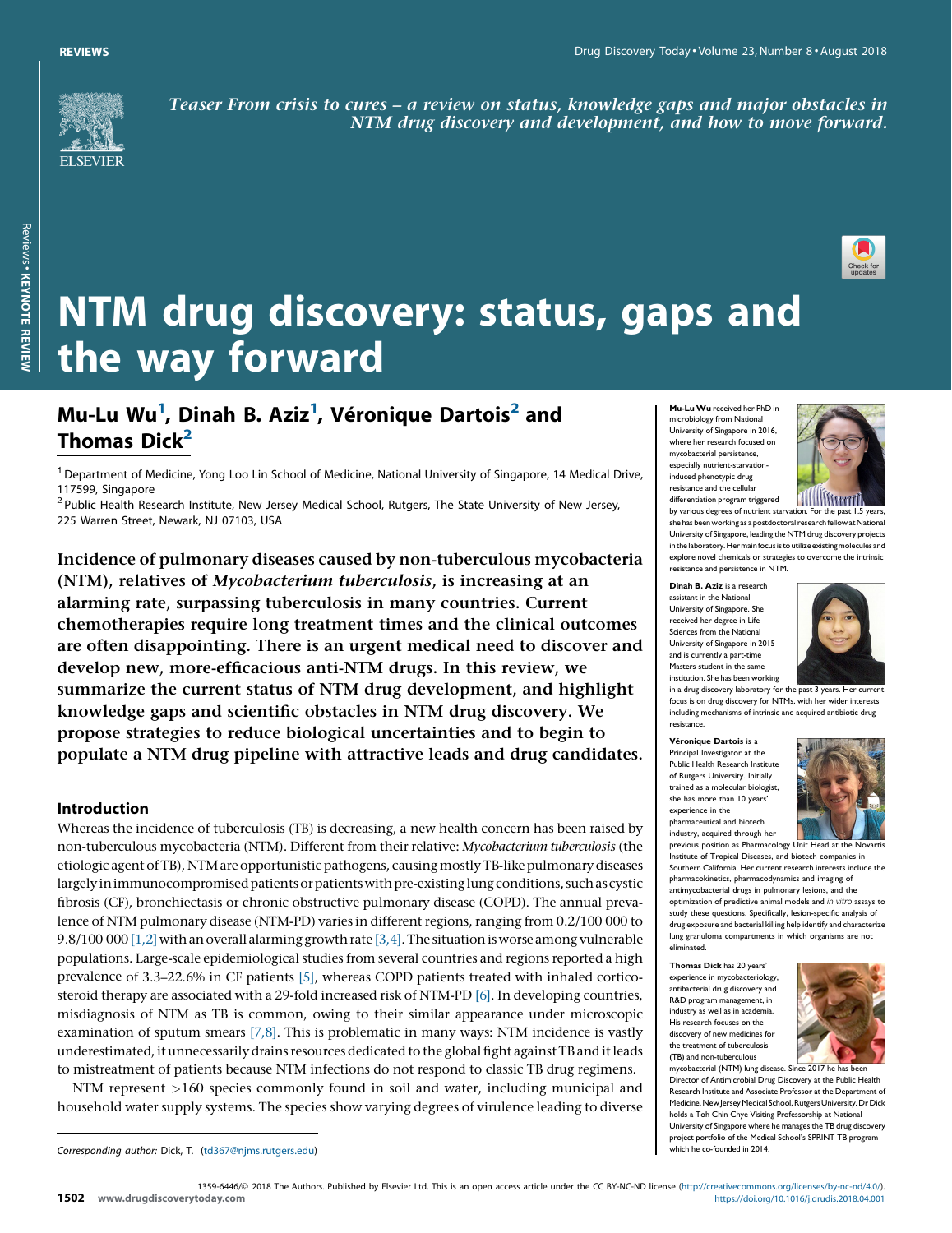clinical features. Within this group of bacteria, the Mycobacterium avium complex (MAC: M. avium, Mycobacterium intracellulare and Mycobacterium chimaera) and Mycobacterium abscessus are the most frequently encountered pathogens associated with NTM-PD, accounting for  $>90\%$  of the total cases reported [\[5,9\]](#page-13-0). Until recently, it was thought that the majority of NTM patients were infected with genetically unrelated strains acquired independently through exposure to soil or water [\[10,11\]](#page-13-0). However, recent whole-genome analysis of a large global collection of M. abscessus clinical isolates uncovered that most patients were actually infected with genetically clustered strains [\[12,13\]](#page-14-0). Although these data are compatible with infection from a common environmental source, studies on transmission events suggest that indirect human-to-human transmission, presumably through fomite spread or infectious aerosols, could have also contributed to the spread of NTM infections [\[12,13\]](#page-14-0).

Treatment for NTM-PD as recommended by the American Thoracic Society and the British Thoracic Society is largely empirical [\[14,15\]](#page-14-0). Despite significant NTM interspecies variability in drug susceptibility, treatment is often lumped together. Therapeutic regimens tailored for specific species are only available for a few commonly encountered pathogens including for instance MAC, M. abscessus, Mycobacterium kansasii and Mycobacterium xenopi. In general, macrolide-based (clarithromycin or azithromycin) multidrug regimens are prescribed. For infection with MAC, the standard regimen includes ethambutol and rifampicin. Whereas, in the case of M. abscessus a macrolide is usually given with parenteral antibiotics, an aminoglycoside and either cefoxitin, imipenem or tigecycline. Standard of care calls for 12 months of negative sputum cultures while on therapy [\[14\],](#page-14-0) which usually results in 18–24 months of treatment with a minimum of three antibiotics [\[16,17\]](#page-14-0). Despite this, treatment outcomes remain poor. Although  $\sim$  50–88% MAC-PD patients achieve sputum conversion (with 4–12% true relapse rate, as opposed to reinfection) [\[16,18,19\],](#page-14-0) the cure rate among patients with M. abscessus pulmonary infection is only 25–58% [\[17,20,21\].](#page-14-0) Thus, M. abscessus is often referred to as the 'incurable nightmare'. In addition, the prolonged treatment for NTM-PD not only induces severe adverse events in patients but also creates a high burden to society. It has been estimated that a total of US\$815 million was spent in relation to NTM-PD in the USA in 2010 [\[22\].](#page-14-0)

Clearly, owing to the poor treatment outcomes and lengthy treatment duration accompanied by drug toxicity, there is an urgent medical need to develop more-effective and safe regimens consisting of ideally orally bioavailable drugs with broad-spectrum anti-NTM activities for the treatment of NTM-PD. However, this target product profile is not easy to achieve. In this review, with a focus on NTM-PD caused by MAC or M. abscessus, we summarize the current state of NTM drug discovery and development, present our perspective on the underlying knowledge gaps and challenges in NTM drug discovery and discuss how to focus research efforts to accelerate building a NTM drug pipeline, based on lessons learnt during the past decades in the TB field.

# Current status of NTM drug discovery and development

Since the critical shift in the 1990s from anti-TB regimens toward macrolide-based multidrug therapy, not much has been accomplished in the treatment of NTM diseases owing to limited research

efforts. Most agents in the current treatment recommendations are derived from clinical practice or in vitro drug susceptibility testing results. The only new antibiotic that has been introduced to the chemotherapy with clinical evidence is tigecycline [\[23\]](#page-14-0). Based on literature and information from NIH ClinicalTrials.gov [\(https://](https://clinicaltrials.gov) [clinicaltrials.gov\)](https://clinicaltrials.gov), we have summarized agents in development for the treatment of NTM infections in [Fig.](#page-2-0) 1. Unsurprisingly, in comparison with the TB drug pipeline where >35 chemical entities are in the discovery stage and  $\sim$ 30 interventions are currently in clinical trials (Working Group on New TB Drugs: <https://www.newtbdrugs.org>), the NTM drug pipeline is nearly empty. Most of the current candidates and leads are derived from repurposing and reformulation of existing antibiotics or 'cross-testing' of a few TB active compounds.

# Clofazimine

Clofazimine is an orally administered drug approved for the treatment of leprosy, currently repurposed as an anti-TB drug. Clinical uses against M. avium infections since the 1990s have demonstrated some efficacy in combination with other drugs [\[24,25\]](#page-14-0), but its use remained limited owing to lack of demonstrable clinical utility and higher mortality rates reported in a trial among HIV patients where it was added to clarithromycin and ethambutol [\[26\].](#page-14-0) Research interest was revived in 2012 after a retrospective review reported that a significantly greater proportion of MAC-PD patients (HIV-negative) treated with clofazimine converted to negative cultures, although relapse still occurred [\[27\].](#page-14-0) In vitro, its MIC ranges from 1–4 mg/l against M. avium and is  $\leq 1$  mg/l against the majority of M. intracellulare isolates [\[28\]](#page-14-0). Currently, a Phase II clinical trial of clofazimine is in progress to evaluate its efficacy for the treatment of MAC-PD (ClinicalTrials.gov identifier: NCT02968212; Table S1, see Supplementary material online). Clofazimine is also active against M. abscessus and other rapidly growing mycobacteria: a majority of clinical isolates had clofazimine MICs of  $\leq$ 1 mg/l [\[29,30\]](#page-14-0). A retrospective study in Korea reviewed the clinical outcomes of 27 refractory M. abscessus lung disease patients after addition of clofazimine for 12 months: 15% of the previously nonresponsive patients achieved sputum culture conversion [\[31\]](#page-14-0). Additional safety and efficacy data of clofazimine within a bigger group of patients have recently been documented in another retrospective study by Martiniano et al. [\[32\].](#page-14-0) Among a total of 112 patients with NTM infections (MAC, M. abscessus or other species), 80% tolerated treatment with clofazimine for >6 months; and out of 60 patients with pulmonary infections who failed previous treatment 29 (48%) converted to negative cultures within 1 year [\[32\]](#page-14-0). These results further imply a contributing effect of clofazimine in the treatment of NTM-PD. In line with clinical observations, in vitro studies have demonstrated additional merits of clofazimine in multidrug regimens for NTM infections: the drug is synergistic with amikacin against M. avium and M. abscessus [\[29,30\]](#page-14-0) and it significantly prevented regrowth of NTM strains after clarithromycin and amikacin exposure [\[33\]](#page-14-0).

# Linezolid and other new oxazolidinones

Linezolid, the first FDA-approved oxazolidinone, has been shown to exhibit some – but relatively weak – in vitro activity against M. avium and M. abscessus, with MICs ranging from 16 to 64 mg/l [\[28,34,35\]](#page-14-0). Substantial toxicity associated with prolonged use of linezolid is a major concern in clinical practice [\[36\]](#page-14-0). A Phase IV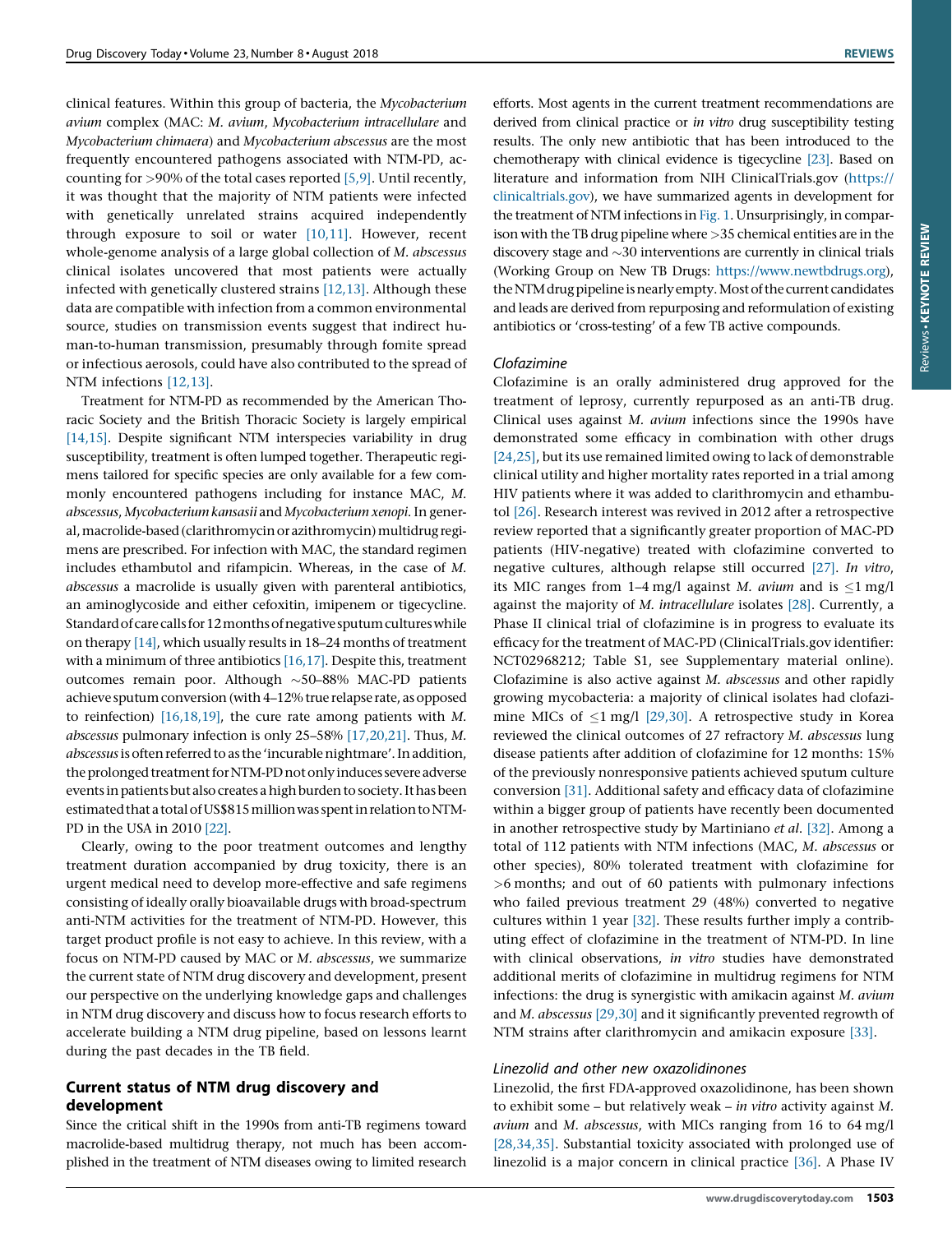<span id="page-2-0"></span>

# FIG. 1

Non-tuberculous mycobacteria (NTM) drug pipeline. Agents currently in discovery or development for the treatment of NTM pulmonary disease are shown. Compounds in the 'Discovery' column are from literature. The asterisks (\*) indicate repurposed drugs in the discovery stage. A 'Pre-clinical' column is not included because no NTM candidates are currently in preclinical development. Drugs under 'Phase I-IV' are from ClinicalTrials.gov (<https://clinicaltrials.gov>) and more details are shown in Table S1 (see Supplementary material online). Phase I and II are combined in one column: the first three trials are in Phase II and the last one is a Phase I/II trial. <sup>a</sup>Gaseous nitric oxide is composed of 0.5% NO and 99.5% nitrogen. Abbreviations: *M. abs, Mycobacterium abscessus; MAC, Mycobacterium* avium complex; PD, pulmonary disease; CF, cystic fibrosis; FAS-II, type II fatty acid synthase; NDH-2, type II NADH-quinone oxidoreductase.

clinical trial is underway in Bangkok to study the efficacy and tolerability of linezolid in the treatment of NTM diseases (ClinicalTrials.gov identifier: NCT03220074). Recently, two other oxazolidinones were considered based on their potency against NTM. Tedizolid, which has an improved safety profile [\[37\]](#page-14-0), exhibits an MIC 4- to 16-fold lower than linezolid [\[38,39\]](#page-14-0). LCB01-0371, a novel oxazolidinone currently in Phase II clinical development for pulmonary TB, was found to be potent against M. abscessus, with linezolid-like activity in vitro and in vivo [\[40\]](#page-14-0).

# Nitric oxide and aerosolized amikacin

There are two inhaled drugs in clinical development: nitric oxide (NO) and liposomal amikacin for inhalation (LAI). NO is thought to be promising in eliminating NTM infections because of its roles in immune defense and its antimicrobial functions. Two formulations of NO from two companies (AIT Therapeutics and Novoteris) are currently in clinical trials with the objective of evaluating their safety in patients. LAI, a novel formulation of amikacin, seems to be associated with reduced toxicity and improved efficacy in patients with refractory NTM lung disease especially those infected with MAC, as suggested by its Phase II clinical trial results [\[41\].](#page-14-0) Its efficacy and safety profiles are being further evaluated in a Phase II trial against M. abscessus and a Phase III trial for recalcitrant MAC lung disease.

# Bedaquiline

Bedaquiline, being the only TB drug approved by the FDA during the past 40 years, has low MIC values against a collection of M. avium and M. abscessus clinical isolates [\[42–45\]](#page-14-0). However, despite being an excellent growth inhibitor at low doses, it lacks bactericidal activity against NTM in vitro [\[44,46\]](#page-14-0). The in vivo efficacy of bedaquiline seems to be limited as well. Although it reduced colony-forming units (CFU) in the lungs by 1 log in an acute M. abscessus mouse model [\[47\]](#page-14-0), it failed to prevent death of the infected mice in another chronic study [\[48\].](#page-14-0) Similarly, bedaquiline was shown to exhibit bacteriostatic activity in a M. avium late-infection mouse model  $[46]$ . Preliminary results of bedaquiline as salvage therapy for NTM-PD (infected with either MAC or *M. abscessus*) treatment suggested that it might have some clinical activity because six out of ten patients had a microbiological response, but its efficacy appears to be relatively moderate as suggested by a low sputum culture conversion rate at 6 months [\[49\]](#page-14-0). Furthermore, relapse caused by the emergence of strains resistant to bedaquiline has been reported [\[50\]](#page-14-0). Therefore, the clinical utility of bedaquiline remains to be further investigated. Of note, similar to clofazimine which targets type II NADH-quinone oxidoreductase (NDH-2) [\[51\],](#page-14-0) a key component in the electron transport chain, bedaquiline also targets oxidative phosphorylation via inhibiting ATP synthase [\[52\].](#page-14-0) Compared with other TB drugs, such as isoniazid and rifampicin, which lose their potency against most NTM strains,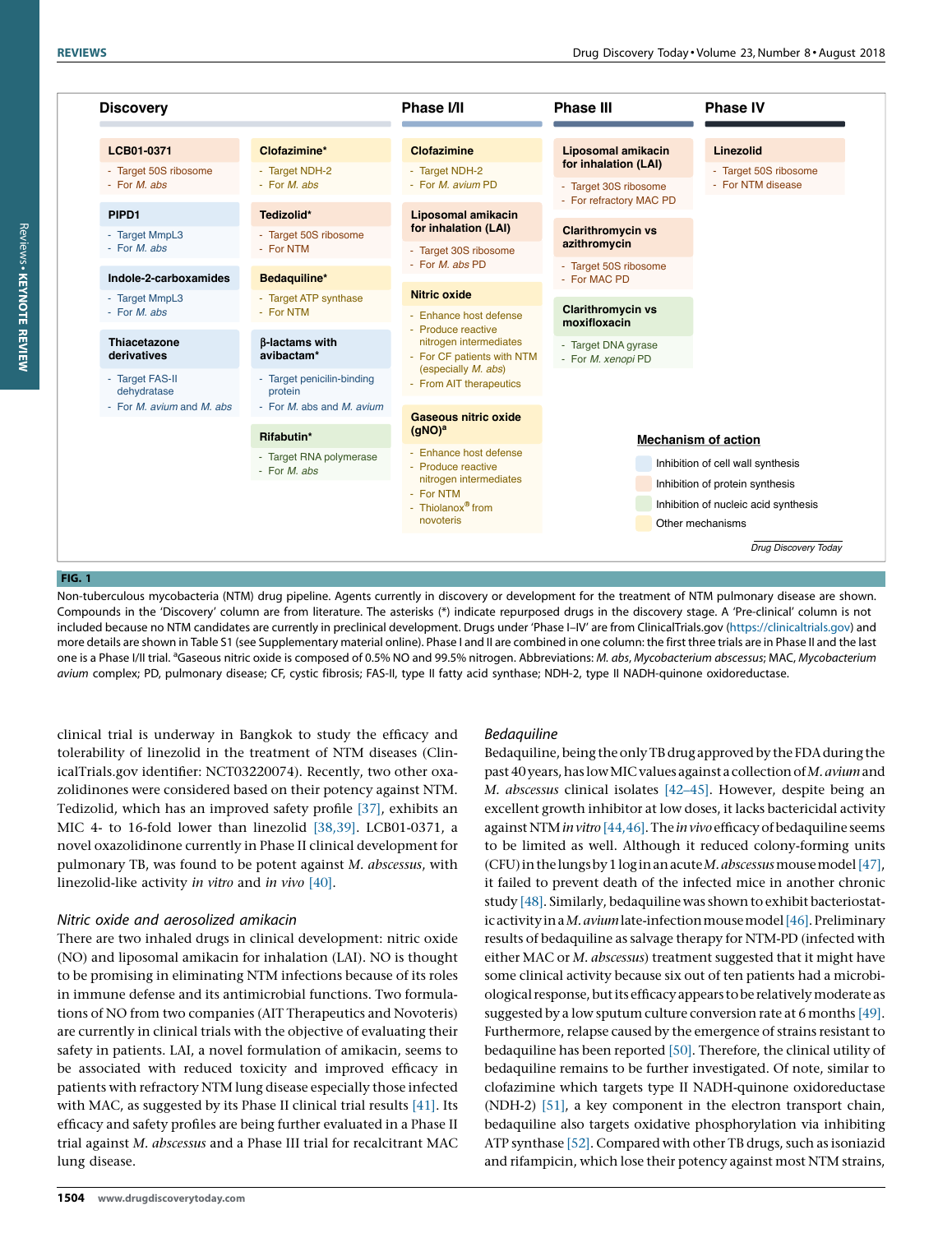the fact that both oxidative phosphorylation inhibitors exhibit relatively broad-spectrum antimycobacterial activities suggests that targeting this energy-generating pathway could be a useful strategy in anti-NTM drug discovery.

# b-lactams in combination with b-lactamase inhibitor avibactam

Owing to the presence of  $\beta$ -lactamases, NTM exhibit high levels of natural resistance to most  $\beta$ -lactams, with the exceptions of cefoxitin and imipenem, which are currently in use for the treatment of M. abscessus infections [\[53,54\].](#page-14-0) The recent discovery of the potent inhibitory effect by avibactam against  $\beta$ -lactamases in M. abscessus and M. avium has brought research attentions back to b-lactams. Treatment with avibactam significantly lowered MICs of several  $\beta$ -lactams 4–32-fold in M. abscessus and M. avium [\[54–](#page-14-0) [56\]](#page-14-0). Reported combinations are summarized in [Table](#page-4-0) 1.

# Rifabutin

Rifampicin has long been known to be inactive against M. abscessus. Surprisingly, a recent screen of 2700 FDA-approved drugs identified rifabutin, belonging to the same drug class as rifampicin, as active against the bacteria in vitro [\[57\].](#page-14-0) It has an MIC of  $\sim$ 2.5 mg/ l against a collection of M. abscessus strains and kills 90% of the bacteria at 5 mg/l. A better understanding of the underlying differences of these two drugs (such as differences in intrabacterial metabolism and pharmacokinetic properties) could guide the development of more-potent rifamycins against M. abscessus.

# PIPD1 and indole-2-carboxamides

Two recent screens of TB-active hits against M. abscessus resulted in two new leads: piperidinol-based compound 1 (PIPD1) and indole-2carboxamides [\[58,59\]](#page-14-0). Coincidently, these two structurally distinct chemical entities both target MmpL3, a transporter crucial for the export of trehalose monomycolates to the periplasmic space and outer membrane of mycobacteria. Disruption of mmpL3 leads to defects in mycolic acid synthesis and thus is fatal for mycobacteria [\[60\].](#page-14-0) PIPD1 and indole-2-carboxamides (lead compounds 6 and 12) have excellent activities against M. abscessus with MICs of 0.0625– 1 mg/l. They are bactericidal in vitro, reducing CFU 100-fold at 1–  $2 \times$  MIC. Macrophage assays demonstrated that these compounds could arrest intracellular bacterial growth, but at much higher concentrations. Moreover, treatment of infected zebrafish with PIPD1 at  $24 \times$  MIC for 3 days decreased bacterial load by 1 log unit and improved survival of the infected embryos.

# Thiacetazone derivatives

Although thiacetazone (TAC) – a former (toxic) TB drug – is inactive against NTM, a few derivatives of TAC synthesized for TB evaluation were found to be effective against M. avium and M. abscessus. SRI-286 and SRI-224 inhibited a panel of M. avium isolates at 2 mg/l or lower, and SRI-286 could reduce the bacterial loads in livers and spleens by 1 log [\[61\].](#page-14-0) D6, D15 and D17, secondgeneration TAC analogs, are active against M. abscessus with MICs ranging from 3.1–12.5 mg/l against the type strains. Similar to TAC in M. tuberculosis, these compounds require cellular activation by the monooxygenase EthA in M. abscessus [\[62\]](#page-14-0). These results suggest that modifications of TAC could be an approach to develop new chemical entities active against NTM.

Besides the abovementioned compounds that have been studied extensively for their effect against NTM, TP-271 (a novel fluorocycline antimicrobial related to tetracycline) and some salicylanilide esters and carbamates were also found to exhibit potent activity in vitro against M. abscessus  $[63, 64]$ . Several TB actives in development, such as SQ109 (a 1,2-ethylenediamine that can target MmpL3 [\[65,66\]](#page-14-0)), DC-159a (a novel fluoroquinolone), SQ641 (a capuramycin analog), ACH-702 (a new isothiazoloquinolone) and mefloquine (a quinoline used for malaria) are active against some NTM strains [\[67–71\].](#page-14-0) In addition, owing to a lack of new active chemical entities, synergy combinations especially with clarithromycin, amikacin, tigecycline or imipenem were explored in vitro, whereas only a few have been studied in vivo [\(Table](#page-4-0) 1). Overall, de novo drug discovery efforts have been very limited so far. A few attempts have been made to develop novel therapeutic approaches for NTM disease via repurposing or repositioning of existing antibiotics. Although some candidates exhibit promising activity in vitro, most are at an early stage awaiting in vivo and clinical evaluations. Clearly, more drug discovery efforts are necessary to fill the NTM antibiotic pipeline.

# Challenges in NTM drug discovery: from a bacteriology point of view

NTM are naturally resistant to a wide spectrum of antibiotics, including most TB drugs. This poses a major challenge for drug discovery. Hit rates in primary screens for M. abscessus can be lower than 0.1%. Thus, generation of attractive chemical starting points for lead finding presents a bottleneck. The low level of susceptibility of NTM to a wide range of drugs and compounds is attributed to their 'intrinsic' drug resistance.

# Intrinsic drug resistance

Considering that NTM reside mostly in soil and water, the selection pressure from their antimicrobial-producing neighbors could have driven these bacteria to develop a wide array of resistance mechanisms to allow their survival in hostile environments. Our current understanding of the mechanisms underlying intrinsic drug resistance in NTM has been reviewed [\[72,73\]](#page-15-0) and is therefore only briefly summarized here. The thick hydrophobic, double-membrane cell envelope of mycobacteria acts as a major permeability barrier. Studies from the 1990s have demonstrated that Mycobacterium chelonae, a species that had not been differentiated from M. abscessus at that time, has a cell envelope that is about 10–20-times less permeable than M. tuberculosis [\[74\]](#page-15-0). Morphotypic antibiotic resistance, a phenomenon of varying degrees of drug resistance in M. avium associated with a reversible colony morphology switch (white/red on Congo red containing agar, transparent/opaque), is also attributed to changes in permeability owing to cell-wall modifications [\[75\].](#page-15-0) Hence, antibiotics that target the cell envelope are likely to potentiate other drugs with intracellular targets, as implied by the synergistic effect observed between ethambutol and rifampicin in  $M$ . avium [\[76\]](#page-15-0) or vancomycin plus clarithromycin in M. abscessus [\[77\].](#page-15-0) Efflux pumps are additional elements that prevent intracellular accumulation of drugs such as fluoroquinolones and macrolides [\[78\].](#page-15-0) For drugs that can accumulate inside the bacterial cells, several mechanisms have been identified that render the molecules inactive. Some NTM species harbor polymorphisms in the target gene contributing to natural resistance to the drug, for example amino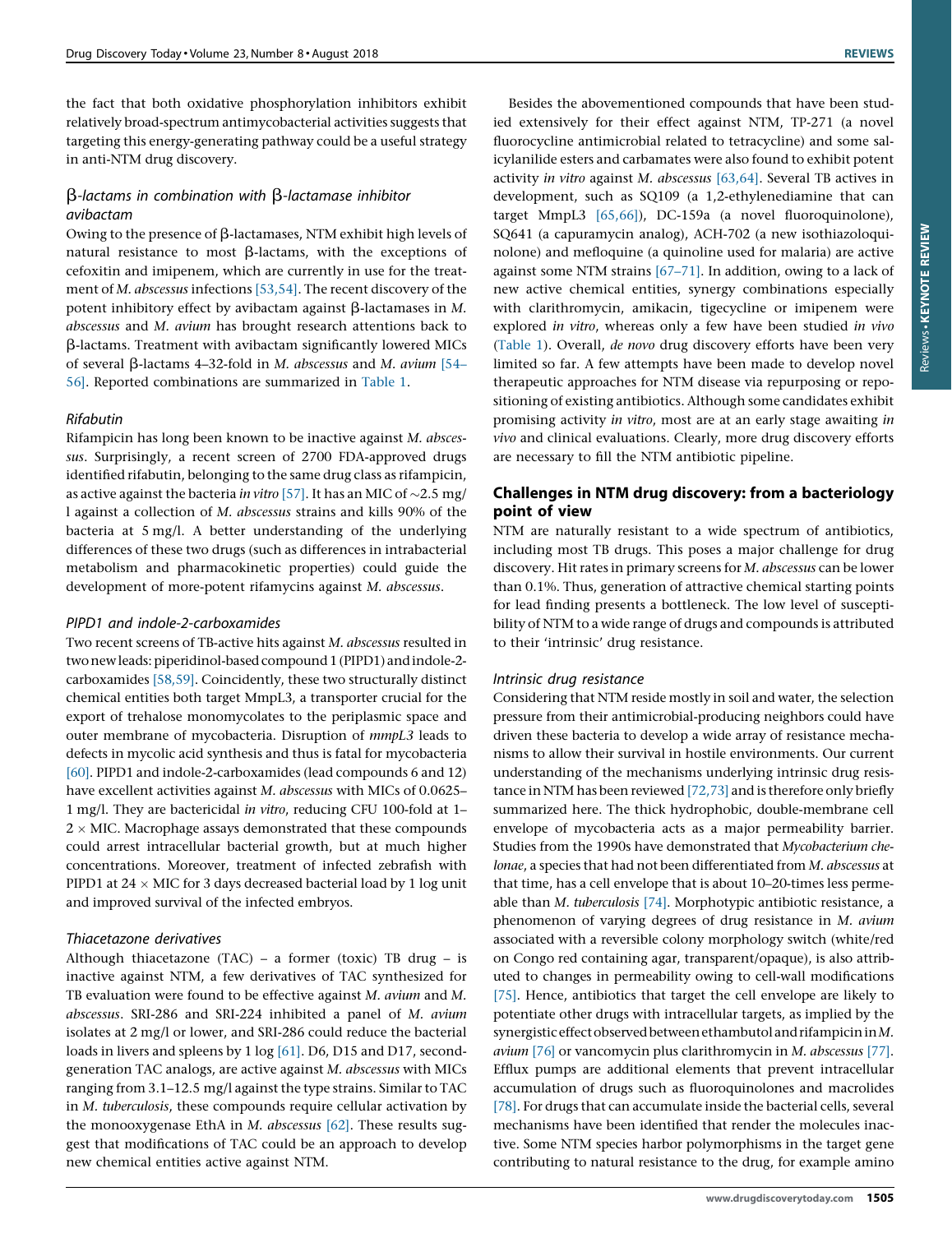# <span id="page-4-0"></span>TABLE 1

| Reported outcome <sup>b</sup><br>No. strains<br><b>Drug combination</b><br>Type of study<br>No.<br>tested<br>(a) M. avium complex<br>Amikacin + clofazimine<br>16<br>In vitro<br>100% synergy<br>Avibactam + ceftazidime $c$<br>In vitro<br>1<br>2<br>Synergy<br>In macrophage<br>1<br>Synergy<br>(b) M. abscessus<br>Clarithromycin + linezolid<br>In vitro<br>$\overline{2}$<br>Synergy<br>Clarithromycin + tigecycline<br>$\overline{2}$<br>In vitro<br>20<br>65% synergy for Mycobacterium massiliense<br>20<br>25% synergy for M. abscessus<br>In vitro<br>31<br>80.6% synergy<br>3<br>Clarithromycin<br>12<br>100% synergy<br>In vitro<br>+ vancomycin |             |
|--------------------------------------------------------------------------------------------------------------------------------------------------------------------------------------------------------------------------------------------------------------------------------------------------------------------------------------------------------------------------------------------------------------------------------------------------------------------------------------------------------------------------------------------------------------------------------------------------------------------------------------------------------------|-------------|
|                                                                                                                                                                                                                                                                                                                                                                                                                                                                                                                                                                                                                                                              | <b>Refs</b> |
|                                                                                                                                                                                                                                                                                                                                                                                                                                                                                                                                                                                                                                                              |             |
|                                                                                                                                                                                                                                                                                                                                                                                                                                                                                                                                                                                                                                                              | $[29]$      |
|                                                                                                                                                                                                                                                                                                                                                                                                                                                                                                                                                                                                                                                              | $[56]$      |
|                                                                                                                                                                                                                                                                                                                                                                                                                                                                                                                                                                                                                                                              |             |
|                                                                                                                                                                                                                                                                                                                                                                                                                                                                                                                                                                                                                                                              |             |
|                                                                                                                                                                                                                                                                                                                                                                                                                                                                                                                                                                                                                                                              | [177]       |
|                                                                                                                                                                                                                                                                                                                                                                                                                                                                                                                                                                                                                                                              | [178]       |
|                                                                                                                                                                                                                                                                                                                                                                                                                                                                                                                                                                                                                                                              |             |
|                                                                                                                                                                                                                                                                                                                                                                                                                                                                                                                                                                                                                                                              | $[179]$     |
|                                                                                                                                                                                                                                                                                                                                                                                                                                                                                                                                                                                                                                                              | $[77]$      |
| Clarithromycin<br>In vitro<br>28<br>39.3% synergy for M. massiliense<br>4                                                                                                                                                                                                                                                                                                                                                                                                                                                                                                                                                                                    | [180]       |
| + moxifloxacin<br>26<br>3.8% synergy and 65.4% antagonism for M. abscessus                                                                                                                                                                                                                                                                                                                                                                                                                                                                                                                                                                                   |             |
| In macrophage<br>15<br>33.3% synergy for M. massiliense                                                                                                                                                                                                                                                                                                                                                                                                                                                                                                                                                                                                      |             |
| 15<br>6.6% synergy and 66.7% antagonism for M. abscessus                                                                                                                                                                                                                                                                                                                                                                                                                                                                                                                                                                                                     |             |
| In mice<br>6<br>50% synergy for M. massiliense                                                                                                                                                                                                                                                                                                                                                                                                                                                                                                                                                                                                               |             |
| 7<br>71.4% antagonism for M. abscessus                                                                                                                                                                                                                                                                                                                                                                                                                                                                                                                                                                                                                       |             |
| In vitro<br>85% synergy for M. massiliense<br>20                                                                                                                                                                                                                                                                                                                                                                                                                                                                                                                                                                                                             | [178]       |
| 20<br>5% synergy and 45% antagonism for M. abscessus                                                                                                                                                                                                                                                                                                                                                                                                                                                                                                                                                                                                         |             |
| Azithromycin + moxifloxacin<br>5<br>In vitro<br>28<br>35.7% synergy for M. massiliense                                                                                                                                                                                                                                                                                                                                                                                                                                                                                                                                                                       | [180]       |
| 26<br>3.8% synergy and 46.2% antagonism for M. abscessus                                                                                                                                                                                                                                                                                                                                                                                                                                                                                                                                                                                                     |             |
| In macrophage<br>15<br>20% synergy for M. massiliense                                                                                                                                                                                                                                                                                                                                                                                                                                                                                                                                                                                                        |             |
| 15<br>6.6% synergy and 40.0% antagonism for M. abscessus                                                                                                                                                                                                                                                                                                                                                                                                                                                                                                                                                                                                     |             |
| In mice<br>6<br>50% synergy for M. massiliense                                                                                                                                                                                                                                                                                                                                                                                                                                                                                                                                                                                                               |             |
| 7<br>71.4% antagonism for M. abscessus                                                                                                                                                                                                                                                                                                                                                                                                                                                                                                                                                                                                                       |             |
| Clarithromycin + linezolid<br>In vitro<br>2<br>6<br>Synergy<br>+ moxifloxacin/gatifloxacin/<br>levofloxacin                                                                                                                                                                                                                                                                                                                                                                                                                                                                                                                                                  | $[177]$     |
| 2<br>Clarithromycin<br>In vitro<br>7<br>Synergy<br>+ ciprofloxacin + rifabutin                                                                                                                                                                                                                                                                                                                                                                                                                                                                                                                                                                               | $[177]$     |
| 21<br>Imipenem + clarithromycin<br>In vitro<br>43% synergy<br>8                                                                                                                                                                                                                                                                                                                                                                                                                                                                                                                                                                                              | [181]       |
| Imipenem + levofloxacin<br>9<br>In vitro<br>21<br>29% synergy                                                                                                                                                                                                                                                                                                                                                                                                                                                                                                                                                                                                | [181]       |
| Amikacin + clofazimine<br>40<br>10<br>In vitro<br>100% synergy                                                                                                                                                                                                                                                                                                                                                                                                                                                                                                                                                                                               | $[30]$      |
| In vitro<br>77<br>80.5% synergy                                                                                                                                                                                                                                                                                                                                                                                                                                                                                                                                                                                                                              | $[29]$      |
| Amikacin + linezolid<br>In vitro<br>32<br>53.1% synergy for M. massiliense<br>11                                                                                                                                                                                                                                                                                                                                                                                                                                                                                                                                                                             | [182]       |
| 32<br>37.5% synergy for M. abscessus                                                                                                                                                                                                                                                                                                                                                                                                                                                                                                                                                                                                                         |             |
| Tigecycline + clofazimine<br>In vitro<br>19<br>12<br>42% synergy                                                                                                                                                                                                                                                                                                                                                                                                                                                                                                                                                                                             | [183]       |
| Tigecycline + linezolid<br>31.3% synergy for M. massiliense<br>13<br>In vitro<br>32                                                                                                                                                                                                                                                                                                                                                                                                                                                                                                                                                                          | [182]       |
| 32<br>21.9% synergy for M. abscessus                                                                                                                                                                                                                                                                                                                                                                                                                                                                                                                                                                                                                         |             |
| In fruit fly<br>Synergy (dramatically improved survival of infected flies and reduced<br>1<br>bacterial population per fly)                                                                                                                                                                                                                                                                                                                                                                                                                                                                                                                                  | $[184]$     |
| $\mathbf{1}$<br>14<br>Rifampicin + doripenem/<br>In vitro<br>Synergy<br>biapenem                                                                                                                                                                                                                                                                                                                                                                                                                                                                                                                                                                             | [185]       |
| Avibactam + amoxicillin $c$<br>17<br>15<br>In vitro<br>100% synergy                                                                                                                                                                                                                                                                                                                                                                                                                                                                                                                                                                                          | $[54]$      |
| In macrophage<br>1<br>Synergy                                                                                                                                                                                                                                                                                                                                                                                                                                                                                                                                                                                                                                |             |
| In zebrafish<br>1<br>Synergy (increased larva survival and reduced the proportion of<br>embryos with abscesses)                                                                                                                                                                                                                                                                                                                                                                                                                                                                                                                                              |             |
| Avibactam + ceftaroline $c$<br>16<br>In vitro<br>1<br>Synergy (increased kill)                                                                                                                                                                                                                                                                                                                                                                                                                                                                                                                                                                               | $[186]$     |
| In macrophage<br>$\mathbf{1}$<br>Synergy (increased kill)                                                                                                                                                                                                                                                                                                                                                                                                                                                                                                                                                                                                    |             |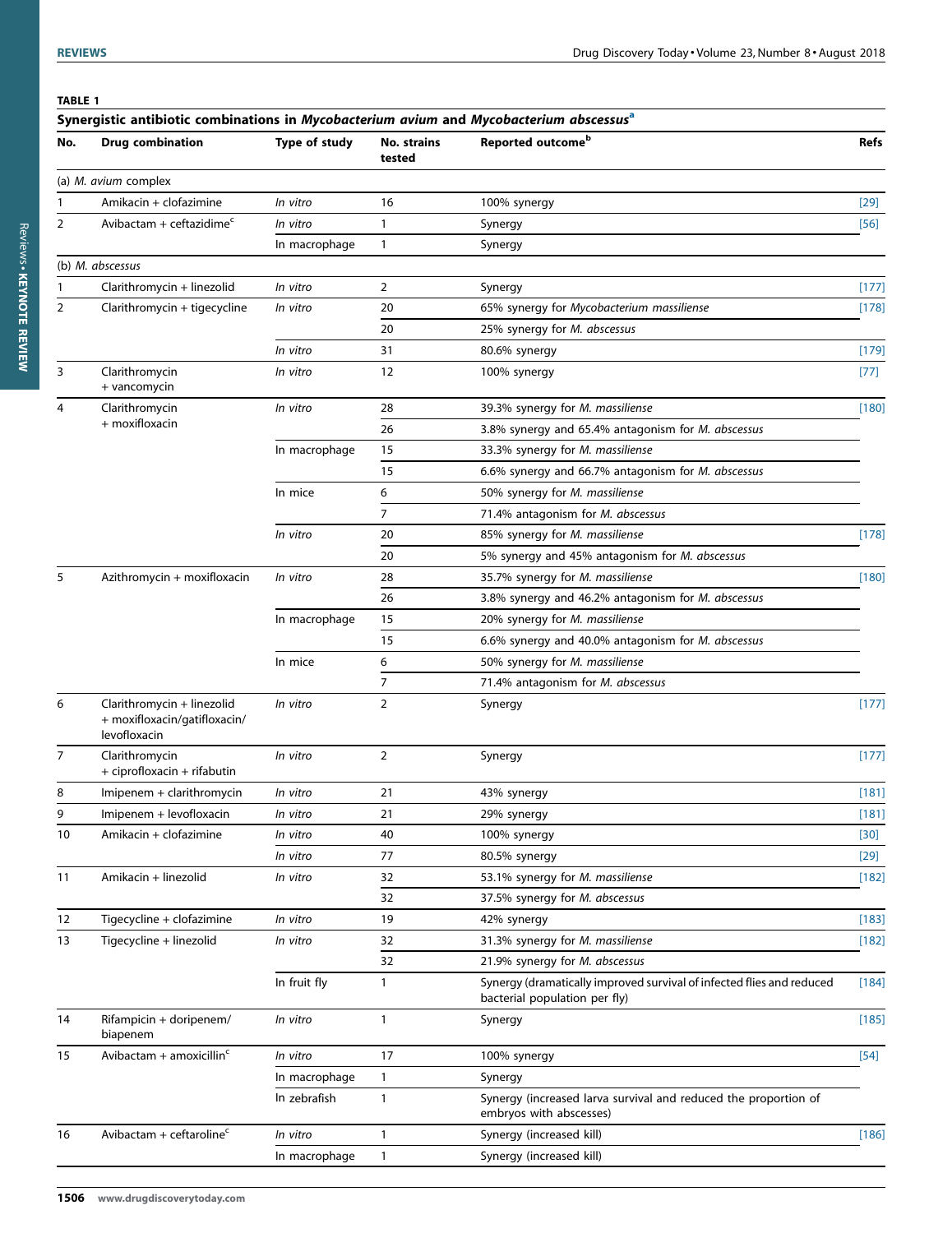<span id="page-5-0"></span>

|  | TABLE 1 (Continued) |
|--|---------------------|
|--|---------------------|

| No. | <b>Drug combination</b>                                                         | Type of study | <b>No. strains</b><br>tested | Reported outcome <sup>b</sup>                          | <b>Refs</b> |
|-----|---------------------------------------------------------------------------------|---------------|------------------------------|--------------------------------------------------------|-------------|
| 17  | Avibactam + imipenem<br>$(+amikacin)c$                                          | In vitro      |                              | Synergy (no significant MIC shift, but increased kill) | [187]       |
|     |                                                                                 | In macrophage |                              | Synergy (increased kill)                               |             |
|     |                                                                                 | In zebrafish  |                              | Synergy (increased larva survival)                     |             |
| 18  | Avibactam + tebipenem/<br>Ertapenem/panipenem <sup>c</sup>                      | In vitro      | 29                           | 100% synergy                                           | [55]        |
| 19  | Avibactam + doripenem/<br>Faropenem/meropenem/<br>biapenem <sup>c</sup>         | In vitro      | 29                           | 55-75.9% synergy                                       | $[55]$      |
| 20  | Avibactam $+$ cefalotin/<br>Cefuroxime/cefamandole/<br>ceftriaxone <sup>c</sup> | In vitro      |                              | Synergy                                                | [54]        |
| 21  | Clavulanic acid<br>$+$ meropenem <sup>c</sup>                                   | In vitro      |                              | Synergy                                                | [185]       |

<sup>a</sup> Synergy combinations tested before the year 2000 are not included. In vitro synergy is defined as a combination with a fractional inhibitory concentration index (FICI)  $\leq$ 0.5, unless otherwise stated.

<sup>b</sup> The percentage in 'Reported outcome' column indicates the percentage of strains tested that showed synergy (or antagonism in some cases). Percentage is not reported when fewer than five strains were tested. Antagonism (a FICI score >2 as defined by Choi et al.) is indicated when the percentage was significantly larger than that of synergy. Almost all combinations reported here were synergistic except for macrolide (clarithromycin or azithromycin) + moxifloxacin which showed a synergistic effect for 30-50% of M. massiliense but an antagonistic effect for 40–70% of M. abscessus strains. 'M. abscessus': M. abscessus subsp. abscessus; 'M. massiliense': M. abscessus subsp. massiliense.

 $\epsilon$   $\beta$ -lactamase inhibitor combinations are defined as synergistic if the potency of the  $\beta$ -lactam is significantly improved (e.g., at least fourfold shift in MIC) in the presence of the  $\beta$ -lactamase inhibitor.

acid alterations in the arabinosyl transferase EmbB of M. abscessus make ethambutol inactive by preventing drug binding [\[79\]](#page-15-0). Upon exposure to the drug, some NTM species induce the expression of certain genes resulting in the modification of the target binding site of the drug. A well characterized example for this strategy is the inducible macrolide resistance in M. abscessus mediated by the erm (41) gene, which encodes a ribosomal methylase. Exposure to clarithromycin or azithromycin increases the expression level of  $erm(41)$ dramatically within 24 h. Erm(41) methylates A2058 in the 23S rRNA, leading to reduced binding of macrolides to their target site, thus rendering the drugs inactive [\[80\].](#page-15-0) Because such resistance occurs in specific environments (e.g., exposure to antibiotics) and does not involve any genetic alterations, this type of resistance is called adaptive – as opposed to acquired – resistance. Furthermore, NTM possess a large collection of enzymes capable of metabolizing drugs to a less active form. Knockout of these modifying genes such as  $bla_{Mab}$  (encoding a  $\beta$ -lactamase) and eis2 (encoding a GNATacetyltransferase) restored the activity of  $\beta$ -lactams and aminoglycosides in M. abscessus, respectively [\[81,82\]](#page-15-0). More examples of these intrinsic resistance mechanisms are shown in [Table](#page-6-0) 2. Interestingly, a conserved transcription factor in mycobacteria: WhiB7, acts as a regulator for many intrinsic drug-resistance mechanisms [\[83\]](#page-15-0). In M. abscessus, 128 genes including erm(41) and eis2 have been identified in the WhiB7 regulon (i.e., they are induced via a whiB7-dependent mechanism). Deletion of M. abscessus whiB7 sensitized the bacteria to drugs like clarithromycin, amikacin, erythromycin and tetracycline 2–8-fold [\[84\].](#page-15-0) Altogether, the abundant intrinsic resistance mechanisms form an elaborate network leaving behind only a few antibiotics to exhibit inhibitory activity against NTM. A better understanding of these molecular mechanisms might provide insights into overcoming or bypassing some resistance pathways. Development of a tool box to measure – and to understand – compound uptake, metabolism and excretion by the bacteria (a 'bacterial cell pharmacokinetics platform') might not only greatly facilitate specific lead finding and optimization projects but also

enable rational repositioning programs to improve the potency of poorly active antibiotics targeting pharmacologically validated pathways.

# Acquired drug resistance

Besides being equipped with plentiful intrinsic resistance mechanisms, NTM also have the ability to acquire new resistance through genomic mutations that is inherited by offspring. The prolonged course of treatment has greatly contributed to the emergence of resistant strains, allowing the bacteria to develop mutations in the target or other related genes to confer high-level resistance. As a result, drug efficacy is abolished.

Up to now, there have been limited studies on acquired resistance mechanisms associated with NTM. Acquired resistance to clarithromycin emerged in the early 1990s soon after its introduction for NTM treatment, especially with monotherapy. Mutations at nucleotides 2058 and 2059 in the peptidyl transferase loop of the 23S rRNA (rrl) were found in M. avium and M. abscessus clinical isolates to confer a high level of macrolide resistance (MICs  $>$  256 mg/l) [\[85,86\].](#page-15-0) Of note, it has been shown recently in vitro that the chance of acquiring mutations in the 23S rRNA gene is higher in the absence of a functional  $erm(41)$  in M. abscessus [\[87\].](#page-15-0) Rifampicin is primarily used in the treatment of  $M$ . avium infections. Acquired resistance has been documented in clinical isolates and is associated with mutations within the  $rpoB$  gene encoding the  $\beta$ -subunit of bacterial RNA polymerase. However, introduction of the mutated rpoB sequence into Mycobacterium smegmatis did not confer resistance to rifampicin, suggesting that there might be other factors contributing to M.  $avium$  rifampicin resistance  $[88]$ . Acquired resistance to aminoglycosides has been demonstrated in M. abscessus. Mutations at position 1408 of 16S rRNA (rrs) in clinical isolates are associated with aminoglycoside resistance [\[89\].](#page-15-0) In addition, an in vitro study by Nessar et al. has shown that mutations at positions 1406, 1409 and 1491 in M. abscessus could also confer a high level of resistance (MICs  $\ge$ 1024 mg/l) [\[90\]](#page-15-0). Recently, Alexander *et al*. reported the emergence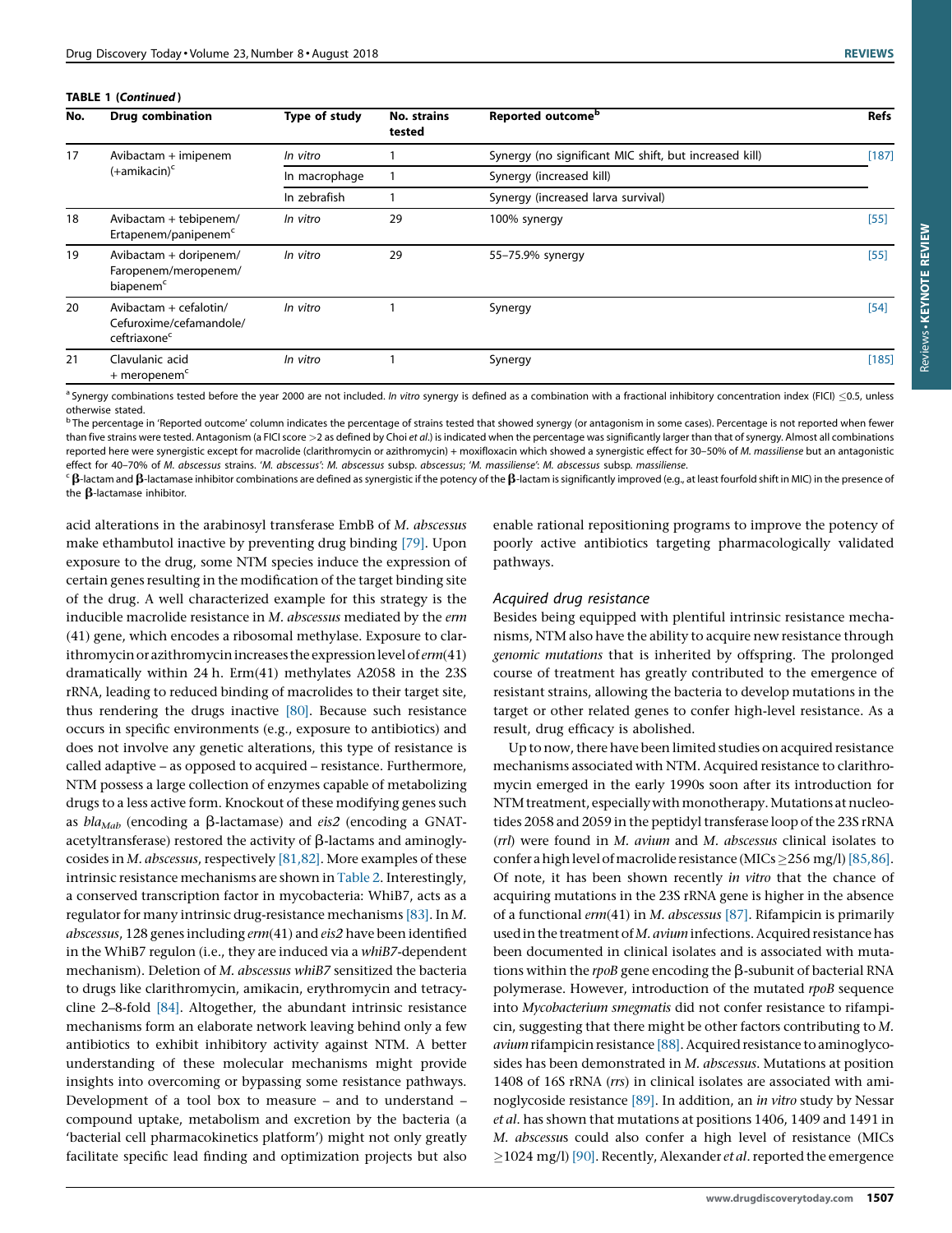# <span id="page-6-0"></span>TABLE 2

| Intrinsic drug resistance mechanisms in Mycobacterium avium and Mycobacterium abscessus <sup>a</sup> |  |  |  |
|------------------------------------------------------------------------------------------------------|--|--|--|

| Target<br>Agent   |                                 | M. avium (genes involved)                                     | M. abscessus (genes involved)                                 | <b>Refs</b>    |  |
|-------------------|---------------------------------|---------------------------------------------------------------|---------------------------------------------------------------|----------------|--|
| Isoniazid         | InhA                            | Presumably efflux pumps                                       | Presumably efflux pumps                                       | $[73]$         |  |
| Rifampicin        | RNA polymerase                  | NA <sup>b</sup>                                               | Inactivation of drug $(\text{arr}_{\text{M}ab})$              | [188]          |  |
| Ethambutol        | Arabinosyl transferase          | NA <sup>b</sup>                                               | Polymorphisms in target gene embB                             | $[79]$         |  |
| Pyrazinamide      | PanD                            | Presumably due to active efflux of POA <sup>c</sup>           | Presumably owing to active efflux of POA <sup>c</sup>         | [189, 190]     |  |
| Aminoglycosides   | 16S rRNA                        | NA <sup>b</sup>                                               | Inactivation of drug [aac(2'), eis2-whiB7]                    | [82, 84, 191]  |  |
| Fluoroguinolones  | DNA gyrase                      | Polymorphisms in target gene gyrA                             | Polymorphisms in target gene gyrA                             | [192]          |  |
| $\beta$ -lactams  | Penicillin-binding protein      | B-lactamase with mild activity<br>Other unknown reasons       | Inactivation of drug ( $bla_{Mab}$ )                          | [81]           |  |
| Thiacetazone      | FAS-II dehvdratase <sup>d</sup> | The target is not essential: redundant<br>dehydratase present | The target is not essential: redundant<br>dehydratase present | [193]          |  |
| <b>BTZ043</b>     | DprE1                           | Polymorphisms in target gene dprE1                            | Polymorphisms in target gene dprE1                            | [194, 195]     |  |
| <b>BRD4592</b>    | Tryptophan synthase             | NA <sup>b</sup>                                               | Polymorphisms in target gene trpA                             | [196]          |  |
| <b>Macrolides</b> | 23S rRNA                        | Efflux pumps (MAV 1695, MAV 1406)                             | Modification of drug target $[erm(41) - whiB7]$               | [78,80,84,191] |  |

<sup>a</sup> Cell envelope, porins and efflux pumps are likely to be involved in intrinsic drug resistance to many antimicrobials and are thus not specified in the table unless roles have been experimentally proven or suggested.

<sup>b</sup> NA: not applicable, the drug is active.

<sup>c</sup> POA: pyrazinoic acid, bioactive metabolite of pyrazinamide.

d FAS-II: type II fatty acid synthase.

of mmpT5 mutations during bedaquiline treatment in all seven patients with M. intracellulare lung infections who relapsed after a positive initial microbiological response  $[50]$ . MmpT5 is a transcriptional regulator that represses the expression of the MmpS5–MmpL5 efflux pump. Similar to M. tuberculosis, mutations in M. intracellulare mmpT5 are associated with low-level resistance to bedaquiline (2-8fold). Two out of seven patients had mutations in the primary target (ATP synthase subunit c), conferring high-level resistance (50-fold).

There is currently limited evidence of lateral gene transfer of drug resistance genes in NTM. However, whole-genome analysis of M. abscessus has revealed a large number of genes in common with two pathogens most frequently isolated from CF patients: Pseudomonas aeruginosa and Bulkholderia cepacia [\[91\],](#page-15-0) indicating that acquiring drug resistance by horizontal gene exchange is likely to play a part. Although the genetic mechanisms of acquired drug resistance have been extensively studied in M. tuberculosis, not much information is available for NTM with regard to mechanisms, mutation frequency and how fast resistance develops. Recent studies by Ferro et al. have exploited a hollow-fiber model to mimic the effect of various drug therapies in the host. Their study demonstrated that M. abscessus could develop genetic resistance against moxifloxacin in 3 days [\[92\]](#page-15-0), suggesting that acquired drug resistance in NTM can develop very quickly during treatment. Thus, it is of importance to understand the genetic basis for acquired resistance, and more importantly how to optimize regimens to prevent development of resistance.

# Lack of bactericidal activity

To make NTM drug discovery more daunting, there is a curious lack of bactericidal activity for most drugs tested against NTM – drugs in the current regimens are either bacteriostatic (tigecycline, imipenem) or exert only weak bactericidal activity at high concentrations (clarithromycin) [\[93,94\].](#page-15-0) Bedaquiline, despite a very potent growth-inhibitory effect, exerted only bacteriostatic activity in M. avium – the same concentrations that reduced M. tuberculosis CFU by 5 logs resulted in only 1 log CFU reduction after 14 day exposure in  $M$ . avium [\[46\].](#page-14-0) Similar observations have been made for a wide spectrum of rapidly growing NTM [\[95\].](#page-15-0) Because

mycobacteria have a high metabolic rate and divide slowly [\[96\]](#page-15-0), they are rather unique among bacteria for their ability to adapt to stress before the cells are killed. This could provide a general physiologic basis for the lack of bactericidal activity of drugs. However, the exact reasons behind the lack of bactericidal activity of anti-NTM drugs are not known and should be explored. Insights into why certain drug-induced cell death pathways are not operational in NTM could reveal ways to overcome this phenomenon. Obviously, new anti-NTM agents should be bactericidal (i.e., have sterilizing properties to improve the currently poor treatment outcomes and accelerate cure).

# Challenges in NTM drug discovery: from a disease pathology point of view

A low MIC value is often a good starting point for antibacterial drug discovery because it usually predicts eradication of the infection once adequate pharmacokinetic properties have been introduced into the lead compound. However, this general rule does not appear to hold true for NTM pulmonary diseases. Clinical practice has consistently observed a lack of correlation between in vitro MICs and clinical outcomes (i.e., sensitivity for a particular drug as indicated by drug susceptibility testing does not necessarily translate to a positive clinical response) [\[72\]](#page-15-0). Why is there such a disconnect? In vitro MIC testing is usually performed with mycobacteria growing exponentially as a suspension under optimal conditions in aerated nutrient-rich broth. These culture conditions are very different from the environments where bacilli reside in the host. TB studies have demonstrated a wide range of lung lesion types, from cellular granuloma mainly composed of macrophages to caseous granuloma with a necrotic core. These lesions are complex and dynamic, giving rise to microenvironments of diverse features and stresses, which in turn drive the tubercle bacilli into distinct physiological and morphological states associated with increased antibiotic tolerance [\[97\].](#page-15-0) This increased drug tolerance is also termed 'phenotypic drug resistance' to distinguish this phenomenon from drug resistance due to genetic alterations. In TB, several conditions, including intracellular and caseum growth, and quiescent states linked to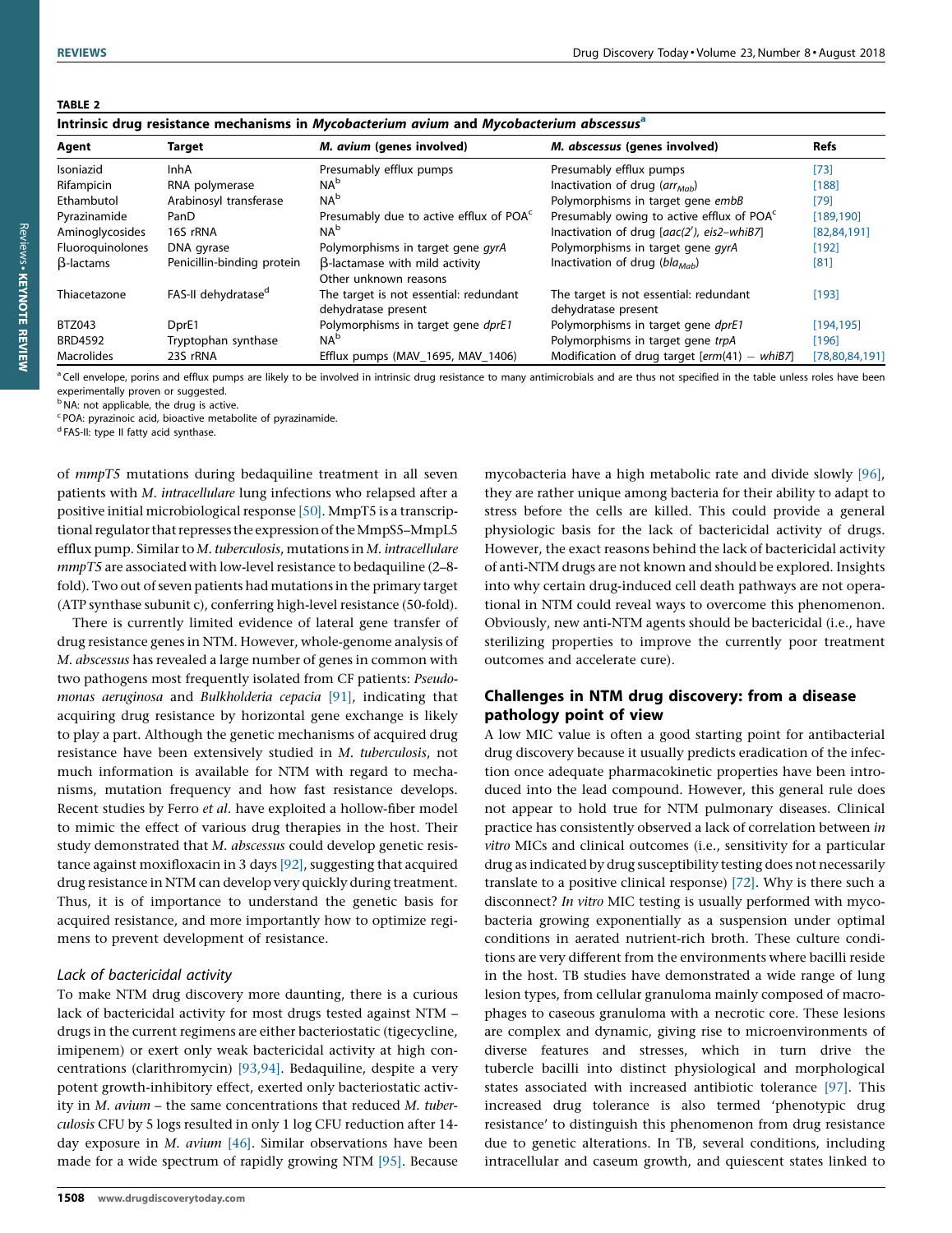oxygen or nutrient starvation, have been associated with phenotypic drug resistance of the bacilli [\[98,99\].](#page-15-0) Considering similarities between NTM and TB pathology in pulmonary diseases, the same factors are likely to contribute to the persistence of NTM infections despite extensive chemotherapy. Moreover, two features unique to bacterial pathophysiology in NTM-PD – growth in airway mucus and as biofilms – can also lead to physiological adaptations associated with phenotypic drug resistance. Equally important to phenotypic drug resistance is the impact of the local microenvironments on drug penetration, which can lead to subtherapeutic concentrations of antimicrobials at the anatomical sites where bacilli reside, thus affecting treatment efficacy. These factors, altered bacterial physiology associated with phenotypic drug resistance and reduced drug penetration into infection sites are likely to collectively contribute to the observed disconnect between in vitro MICs and clinical outcomes observed for NTM-PD.

# Intracellular growth

Similar to M. tuberculosis, NTM can grow and survive extra- as well as intra-cellularly, for instance inside macrophages. In the context of pulmonary infection, NTM invade the mucosa and get phagocytized by macrophages. Whereas some bacilli are killed, those remaining exhibit robust growth within phagocytic vacuoles until autophagy and apoptosis are induced after a few days of infection. M. avium could escape macrophage apoptosis and seize the chance to spread and infect other macrophages [\[100\].](#page-15-0) By contrast, M. abscessus, especially the smooth morphotype, could restrict intraphagosomal acidification, induce less apoptosis and block autophagy flux, and thus was able to persist inside macrophages for longer periods of time [\[101,102\].](#page-15-0) Regardless of the distinct strategies that can be employed by different NTM species, the selective pressures of macrophages on NTM such as reactive oxygen radicals, NO and low pH as well as carbon source composition (a lipidrich environment inside macrophages) are likely to invoke mycobacterial adaptations and induce drug tolerance. The Ramakrishnan laboratory has carried out studies on drug tolerance in macrophages [\[103\]](#page-15-0). The authors demonstrated that the resistance level of M. tuberculosis and Mycobacterium marinum against isoniazid increased over time inside macrophages: after a 96 h infection period  $\sim$  49.5% of M. marinum survived isoniazid treatment whereas only 7.6% of bacilli from a 2 h infection period survived. Importantly, it was observed that macrophages harboring drugtolerant mycobacteria could disperse from the existing granulomas that had shrunk substantially owing to treatment and could disseminate to establish a new site of infection in zebrafish.

Factors contributing to the increased drug tolerance of intracellular mycobacteria are multifold. The tolerance might result from macrophage-induced bacteriostasis because multiple static subpopulations of  $M$ . avium have been found in human macrophages after quinolone treatment [\[104\].](#page-15-0) The increased resistance could also be attributed to replicating cells with adaptive physiological changes including induction of the master drug-tolerance regulator WhiB7, which has been shown to be strongly induced (14-fold) in M. tuberculosis in macrophages [\[105\]](#page-15-0). Upregulated along with WhiB7 are efflux pumps and drug-modifying genes in a WhiB7-dependent or -independent manner. Transcriptome studies on internalized M. tuberculosis suggested that macrophage residence triggered dramatic differential gene expression, among which a large group of efflux

studies by Adams et al. [\[103\]](#page-15-0) showed that the increased drug tolerance to isoniazid and rifampicin of M. tuberculosis in macrophages can be reverted by addition of the efflux pump inhibitor reserpine. The same has been observed with M. marinum in macrophages. In addition, two M. tuberculosis transposon mutants defective in Rv1258c – a multidrug efflux pump – were hypersensitive to rifampicin specifically in macrophages, suggesting that the macrophage-Reviews KEYNOTE REVIEWReviews . KEYNOTE REVIEW induced tolerance in mycobacteria could be mediated by efflux pumps [\[103\]](#page-15-0). Besides the abovementioned reasons, drug activity

## Caseum growth and nonreplicating state of persistence

accumulation inside macrophages.

could also be limited intracellularly owing to restricted uptake and

pumps (19 out of 55 annotated) were induced [\[106,107\]](#page-15-0). Further

In advanced human TB, most bacteria reside extracellularly in caseum [\[108\]](#page-15-0). Owing to lack of vasculatures, tubercle bacilli in the center of caseum are believed to confront oxygen and/or nutrient limitation. Direct measurement with oxygen probes and in situ staining with the hypoxia marker pimonidazole have demonstrated a low oxygen tension in the necrotic and caseous regions of granulomas in patients and animal models [\[109,110\].](#page-15-0) M. tuberculosis isolated from lung lesions has also been found to display altered morphology and staining properties similar to bacilli grown in distilled water [\[111\]](#page-15-0), suggesting that the bacilli are starved in lesions. These lines of direct or indirect evidence have promoted the development of several in vitro models for M. tuberculosis to mimic conditions of oxygen deprivation or nutrient starvation. Studies have shown that, upon hypoxia or nutrient starvation, the bacilli stop growth and enter a nonreplicating state with reduced metabolism [112-115]. Accompanied by such changes is phenotypic drug resistance to most anti-TB drugs. Isoniazid and moxifloxacin for instance are highly active against replicating bacteria; however, they have little or no effect on the viability of nonreplicating nutrient-starved cells [\[115\]](#page-15-0). Rifampicin, the remaining active agent against starved bacteria, is active only at a considerably higher concentration [\[115,116\]](#page-15-0). The drastic loss of drug potency could be attributed to reduced drug uptake [\[117\]](#page-15-0) and/or change in drug target essentiality. For instance, absence of cell wall synthesis in nonreplicating starved cells might result in the lack of efficacy of isoniazid [\[116\]](#page-15-0).

Direct evidence demonstrating drug tolerance of M. tuberculosis present inside caseous necrotic lesions has been provided recently by Sarathy et al. [\[118\]](#page-15-0). The authors measured the drug susceptibility of M. tuberculosis bacilli present in ex vivo caseous lesion samples collected from rabbits with active TB. No significant bacterial growth was observed in the caseum homogenate during the first 7 days of incubation, indicating that the bacilli from caseum are largely nongrowing. Intra-caseum M. tuberculosis was highly tolerant to most antibiotics: isoniazid, kanamycin and clofazimine had minimal to no activity. Similar to oxygen- and nutrient-starvationinduced nonreplicating bacteria, rifampicin was active but achieved tenfold killing only at 8  $\mu$ M, a concentration 100-times higher than the concentration required to kill actively replicating cells. In accordance with the data from this ex vivo caseum model, preclinical efficacy studies that focused on the bacterial population surviving drug treatment also illustrated that lesion compartments that were not sterilized at the end of therapy were mostly necrotic granulomas and caseous foci [\[119,120\]](#page-15-0).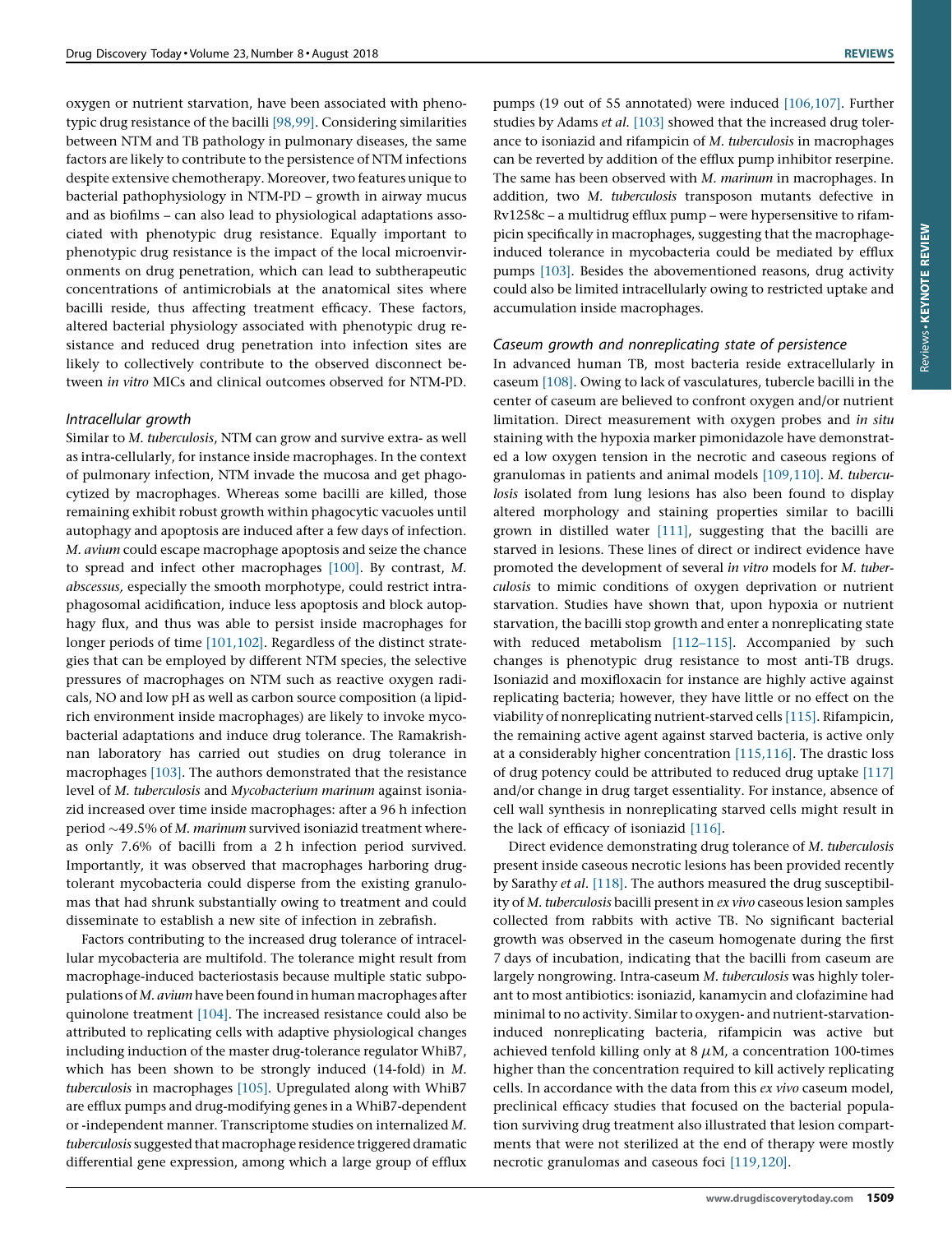NTM lung disease shares many traits with TB: pulmonary lesions are broadly classified as nodular bronchiectatic and fibrocavitary [\[14\],](#page-14-0) highly reminiscent of TB-induced pathology. Advanced lung histopathology of M. avium-infected mice is characterized by necrotizing granulomas with minimal microvessels and a hypoxic center, strongly resembling human TB lesions [\[121,122\]](#page-15-0). Whether M. abscessus and/or M. avium have evolved similar metabolic and physiologic adaptations to M. tuberculosis under hostile conditions remains to be determined. Nevertheless, earlier studies on the nonpathogenic NTM species M. smegmatis showed its capability to maintain long-term viability by entering a nonreplicating state under nutrient or oxygen limitation [\[123,124\]](#page-15-0). Reminiscent of M. tuberculosis, nongrowing M. smegmatis is characterized by lower intracellular ATP concentrations, reduced oxygen consumption and extreme tolerance to antibiotic treatment [\[123\]](#page-15-0). Interestingly, DosR, the dormancy survival response regulator crucial for hypoxia survival of tubercle bacilli, along with the two histidine kinases, is conserved across NTM species [\[125\].](#page-15-0) In a recent M. abscessus transcriptomic study, the entire DosR regulon was strongly upregulated upon NO-induced hypoxia [\[126\],](#page-15-0) suggesting that there are largely conserved molecular strategies between NTM and M. tuberculosis that persist inside the host. A similar conclusion was drawn by Drapal and colleagues after metabolite profiling of several Mycobacteria species including M. avium under hypoxic conditions [\[127\]](#page-15-0). Therefore, it is tempting to hypothesize that, similar to M. tuberculosis, NTM are capable of entering a nonreplicating state and exhibiting phenotypic drug resistance inside lung lesions, and this could be one of the factors contributing to the persistence of NTM infection under prolonged treatment.

In addition to phenotypic drug resistance, the pharmacokinetics of drugs inside lesions also affects the drug efficacy via differential drug access. In a laboratory, in vitro MIC setting, bacteria are exposed to constant drug concentrations present in broth. In patients, however, for successful treatment of NTM pulmonary disease, drugs from the blood vessel need to penetrate the complex lung lesions to reach the bacteria (i.e., they must diffuse from the cellular rim that borders the necrotic center and penetrate the entire caseous region without any assistance) [\[128\]](#page-15-0). The Dartois laboratory has carried out several studies on drug penetration into rabbit and human TB granulomas. By visualizing drugs using MALDIMS imaging, the authors observed a heterogeneous distribution of drugs across different lesion compartments. First-line TB drugs with treatment-shortening properties such as pyrazinamide and isoniazid could reach a high accumulation in caseum and maintained therapeutic levels in this compartment throughout the dosing intervals [\[129\]](#page-15-0). However, for moxifloxacin, although it accumulates in lesions at relatively high concentrations, it stays predominantly in immune cells and barely diffuses to the acellular caseum [\[130\]](#page-16-0). This seems to explain why moxifloxacin, a strong killer ofreplicating and nonreplicating tubercle bacilli, failed to shorten TB treatment in clinical trials. The correlation between drug distribution into caseous foci and its efficacy in TB is likely to be applicable to NTM-PD as well. Thus, the extent of diffusion into the caseous center by current NTM drugs and new candidates needs to be investigated.

# Mucus growth

Different from TB, mucus plays an important part in the development of NTM pulmonary disease, at least in selected patient populations with preexisting chronic lung diseases such as CF or COPD. Owing to the hyper-production of mucus or defective cilia function, sticky mucus cannot be effectively swept out of the lungs. As a result, bacteria residing in mucus remain in the lung, evade the immune system and thrive in the excess of thick stationary mucus adherent to airway surfaces. Excessive mucus in the patient's airways is likely to trap the bacilli in a unique environment with varied oxygen and nutrient content, as suggested by studies on CF patients infected with P. aeruginosa. By inserting an  $O_2$  electrode directly into the right upper lobar bronchi of chronically Pseudomonas-infected CF patients, it was shown that oxygen is depleted in the mucopurulent material obstructing the lobar bronchus possibly owing to restricted oxygen diffusion through thickened mucus, consumption by the CF epithelium or by the bacteria themselves [\[131\].](#page-16-0) Nutrient composition in sputum from CF patients also differs with an increased amount of amino acids [\[132\]](#page-16-0). Preliminary studies on M. abscessus toward an artificial sputum media that mimic the nutritional composition of CF sputum showed that the organism slowed its growth and induced a 'low energy' transcriptional response [\[126\]](#page-15-0), suggesting that the bacilli indeed undergo a phenotypic switch in the mucus niche. More studies are warranted to further explore how NTM adapt in the mucus and most importantly how mucus growth affects drug susceptibility.

# Biofilm growth

Being a common persistence strategy for many microorganisms, biofilms are multicellular structures in which bacterial cells stick to each other and to living or nonliving surfaces. NTM are notorious biofilm producers in nature and human-engineered environments. They are frequently recovered in biofilms from surfaces of water pipes, showerheads and even healthcare equipment, such as heater–cooler units [\[133,134\]](#page-16-0). Biofilms of NTM are hard to eliminate by conventional decontamination procedures, thereby raising a serious public health threat. The ability of NTM to form biofilms has been linked to their pathogenicity. This correlation was first speculated by Carter et al. when they observed that a M. avium isolate attenuated in mice happened to form a biofilm less effectively in vitro [\[135\].](#page-16-0) Yamazaki et al. further provided evidence by demonstrating that biofilm-deficient transposon mutants of M. avium showed impaired invasion in human bronchiolar epithelial cells and caused limited infection in mice [\[136\]](#page-16-0). Importantly, the connection between NTM biofilms and pulmonary disease pathology has been demonstrated recently. M. abscessus has been observed to form biofilms within thickened alveolar walls and airways of CF patients, as well as within the lung cavity in COPD patients [\[137,138\]](#page-16-0). One notable attribute of biofilms is their increased tolerance to antimicrobials, and this holds true for NTM biofilms [\[139–142\].](#page-16-0) NTM in biofilms are generally ten-times less susceptible to antibiotics than their planktonic counterparts. Even clarithromycin, the cornerstone of NTM treatment therapy, which showed some activities on the initial formation of M. avium biofilms in vitro, is completely inactive in established biofilms [\[143\].](#page-16-0) Thus, biofilm growth is likely to contribute to the disconnect between MIC and clinical outcome, and the persistence of NTM infection.

The reason why NTM in biofilms are more prone to escaping attack by antimicrobials remains elusive. Nevertheless, it seems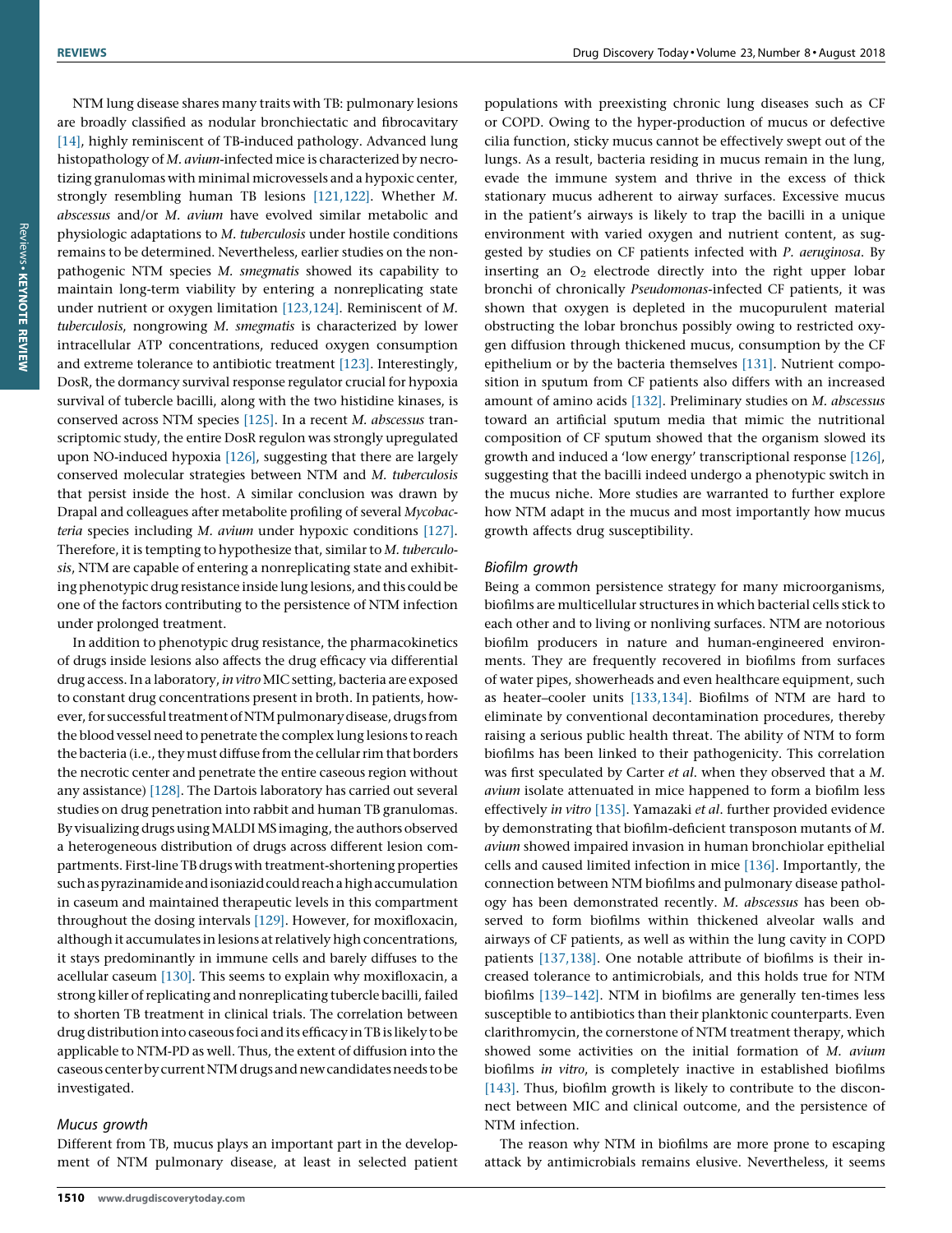clear that antibiotic tolerance promoted by biofilm growth is adaptive and temporary (i.e., rather than genetic) [\[139\].](#page-16-0) A few factors could contribute to the increased tolerance to antibiotics. Similar to other bacterial species, NTM in biofilms are embedded within a matrix composed of extracellular polymeric substances (EPS). Despite interspecies differences, the EPS matrix of NTM has been found to primarily comprise free mycolic acid, glycopeptidolipids, mycolyl-diacylglycerol or lipopeptides [\[144\].](#page-16-0) Therefore, it is likely that the waxy nature of the lipid-rich NTM EPS matrix builds a physical barrier that shields antibiotics from penetration. In addition, the presence of extracellular DNA (eDNA) in M. avium and M. abscessus biofilm matrix has also been associated with antibiotic resistance. Disruption of eDNA by DNase treatment led to a significant increase in the susceptibility of NTM biofilm to clarithromycin and moxifloxacin [\[144\].](#page-16-0) Besides the physical barrier provided by biofilm architecture, antibiotic resistance could also be attributed to the adaptations that NTM undergo during the biofilm development, as suggested by the transient resistance observed after resuspension of biofilm bacteria [\[142,145\],](#page-16-0) as well as transcriptional changes observed during M. smegmatis biofilm formation [\[146\]](#page-16-0).

Although the biofilm structures of NTM have been characterized to some extent, the molecular mechanisms are poorly described. Genes involved in the transition from 'swimmers' to 'stickers' have not been identified. Interestingly, the fact that exposure to a sub-inhibitory concentration of streptomycin or tetracycline resulted in increased M. avium biofilm formation [\[139\]](#page-16-0) implies that some of the stress-response-related genes triggered by antibiotic exposure are linked to biofilm formation. Besides the molecular mechanisms, two more knowledge gaps of NTM biofilms remain to be filled. First, biofilms of other bacterial species are usually dynamic and complex, harboring bacterial cells at various growth stages with differential physiological activities in the same biofilm [\[147\].](#page-16-0) However, whether NTM biofilms are a dynamic and differentiated community or a relatively more homogenous population remains to be determined. Second, given the nature of NTM infection in patients, especially in CF patients where co-infection with other bacteria such as P. aeruginosa or another NTM species in the respiratory tract is common, mixed-species biofilms appear to be likely. Thus, interspecies interactions in biofilm formation as well as its impact on antibiotic tolerance are important to investigate.

Taken together, it appears that, over the course of evolution, the dual lifestyle of NTM – saprophytic in soil and water vs pathogenic – has equipped these bacteria with a large arsenal of molecular strategies that allows them to adapt swiftly and effectively to a wide spectrum of hostile environments encountered in various habitats. Owing to the complex nature of NTM pulmonary disease, the abovementioned conditions and stresses are not mutually exclusive. For instance, nonreplicating bacilli or biofilm-like structures might be present in thick mucus together with growing organisms. In fact, these factors are likely to collectively contribute to the emergence of NTM persisters. The development of reproducible persister assays and a more comprehensive understanding of molecular mechanisms employed by M. avium and M. abscessus to adjust to various conditions and exert phenotypic drug resistance will assist discovery of leads able to eradicate these physiological forms of NTM and thus increase treatment effectiveness.

Additionally, attention should be paid to the assessment of drug penetration pharmacokinetics into macrophages, caseous lesions, biofilms and mucus, because sufficient penetration into the site of infection is crucial for an efficacious treatment.

# A road map to new anti-NTM drugs

To date, de novo drug discovery campaigns for novel anti-NTM agents are limited. To facilitate NTM drug discovery, a workflow for compound progression from whole-cell screening to preclinical development (i.e., from primary hit generation to compounds showing tolerability, exposure and efficacy in a mouse model of disease) is proposed in [Fig.](#page-10-0) 2. The overall workflow corresponds to the generic compound progression cascade for antibacterial and anti-TB drug discovery that we have described previously [\[148,149\],](#page-16-0) with a number of biological and pharmacological assays designed specifically to cater for the needs of NTM-PD regimens according to their unique bacteriological and pharmacokinetic requirements. Briefly, to discover new chemical entities active against NTM, a whole-cell-based phenotypic screening should be pursued to generate hits with antimicrobial activity. With the objective to kill two birds with one stone, double hits (i.e., hits active against *M. avium* and *M. abscessus*) with reasonable growth-inhibitory and -cidal activity and an acceptable cytotoxicity profile should be identified and further profiled and prioritized for their potency in bacterial persister models, and for their in vitro pharmacokinetic properties in assays that predict lesion penetration. It is important to confirm medium-independent activity of hits as well as activity against a selection of M. avium complex and M. abscessus species and subspecies early in the process. Parallel to hit-to-lead activities, target deconvolution should be carried out to understand drug mechanism-of-action and facilitate medicinal chemistry efforts during lead optimization. Regarding the choice of chemical libraries to be screened for the identification of chemical starting points, collections of TB actives generated over the past two decades should be considered, because they display higher NTM hit rates compared with 'random' compound collections [\[150\].](#page-16-0) Furthermore, this strategy increases the chance of identifying broad-spectrum antimycobacterials. A few considerations regarding compound profiling and prioritization are elaborated below.

# NTM strains for MIC determinations

Different from the obligate parasite M. tuberculosis, which is genomically rather homogeneous, environmental NTM present a heterogeneous group of species and subspecies. This needs to be considered early in drug discovery projects because different species and subspecies do differ in their drug susceptibility profile. Using surrogates such as the model organism M. smegmatis instead of the actual pathogenic species in drug screening could be counterproductive. Because the most common and the most difficult to cure NTM-PD are caused by members of the M. avium and M. abscessus complexes, respectively, efforts should focus on these two species. For instance, we use the clinical isolates M. avium 11 (belonging to *M. avium* subsp. *hominissuis*  $[151]$ ) and *M. abscessus* Bamboo (belonging to M. abscessus subsp. abscessus [\[152\]\)](#page-16-0) for primary screens. Immediately after hit confirmation, hits should be tested for activity against reference strains obtained from culture collections representing species and subspecies of M. avium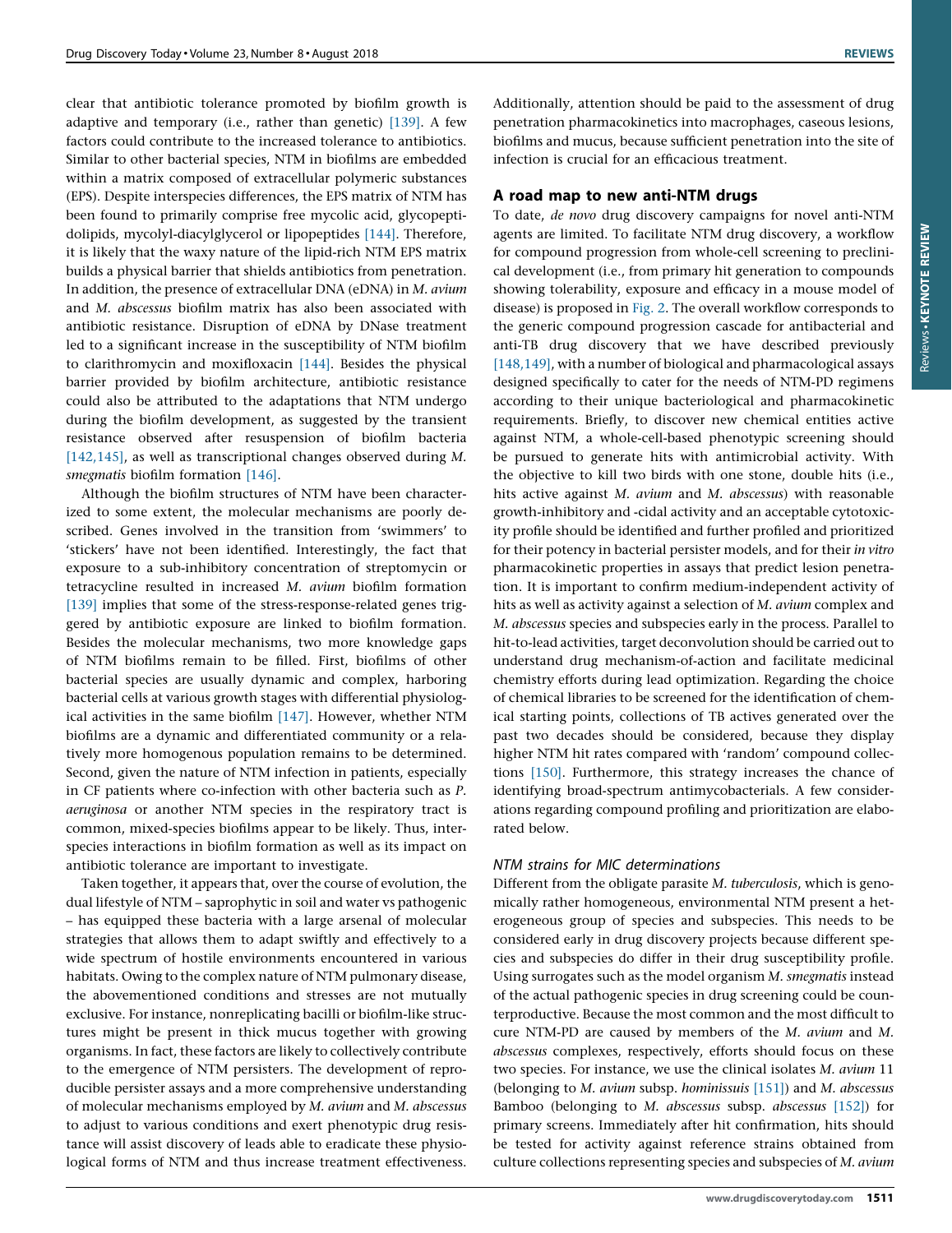<span id="page-10-0"></span>

Proposed workflow for non-tuberculous mycobacteria (NTM) drug discovery. Activities and assays from whole-cell library screening to the preclinical development compound are shown. Light blue boxes indicate NTM-specific assays discussed in more detail in the text. Assay and model gaps are in bold. Gray box indicates generic drug discovery activities and assays described elsewhere [\[148,149\].](#page-16-0) Abbreviations: PK, pharmacokinetics; tox, cytotoxicity assays.

and M. abscessus complexes: M. avium subsp. hominissuis, M. intracellulare and M. chimaera; M. abscessus subsp. abscessus, M. abscessus subsp. bolletii; M. abscessus subsp. massiliense (Fig. 2). At a later stage, lead compounds are tested against a large collection of clinical isolates of the two NTM species derived from different regions of the world because geographic variabilities of antibiotic susceptibility have been described [\[153–156\]](#page-16-0). Moreover, considering colony phase variation (e.g., smooth vs rough, opaque vs transparent) seen in M. avium and M. abscessus, it is useful to cover all types of colony morphologies in the clinical isolates tested to identify any potential correlation between colony morphology and drug susceptibility.

# Media and incubation conditions for MIC determinations

Currently, most in vitro drug testing studies for NTM followed either the Clinical and Laboratory Standards Institute (CLSI) recommendations for NTM susceptibility testing in clinical settings (i.e., cationadjusted Mueller-Hinton broth and incubation at 30 °C) or standard mycobacterial drug discovery culture conditions (i.e., Middlebrook 7H9 broth and incubation at 37 °C). We and other researchers have observed that differences in these two assay systems including media composition and presence or absence of detergent (Tween $^{\circledR}$  80 in 7H9) can affect drug potency and lead to variabilities in the MIC results [\[54,77,157\].](#page-14-0) This highlights a need for further investigations

to improve the predictive value of current NTM in vitro drug testing assays for clinical outcome. For the time being, primary hits should be tested in at least two different media to provide preliminary evidence of medium-independent activity. Medium dependence of antimycobacterial compounds isnot anewphenomenon.During the past ten years of TB drug discovery, we have encountered several cases in which compound activity was dependent on certain components present in the culture media. One well-documented example is a series of pyrimidine-imidazole compounds, which exhibited low MICs in vitro (and adequate pharmacokinetic properties) but had no efficacy in vivo. It was later realized that the activities of these compounds were dependent on glycerol – a major carbon source in TB culture media but apparently not relevant for bacterial growth in mice [\[158\].](#page-16-0)

Besides media composition, incubation time is another crucial factor that can affect drug susceptibility results for NTM, especially in the case of macrolides when tested in M. abscessus. It was shown by Nash et al. that extended exposure (14 days) to macrolides is required to detect the inducible resistance conferred by erm(41): the MIC on day 3 was  $\leq$ 0.5 mg/l, this value increased to >32 mg/l on day 14 [\[80\].](#page-15-0) Therefore, to better evaluate macrolides and their potential synergistic effects with other drugs in M. abscessus, it is recommended to perform 14-day incubation for MIC determinations. Of note, drug stability should be considered when inter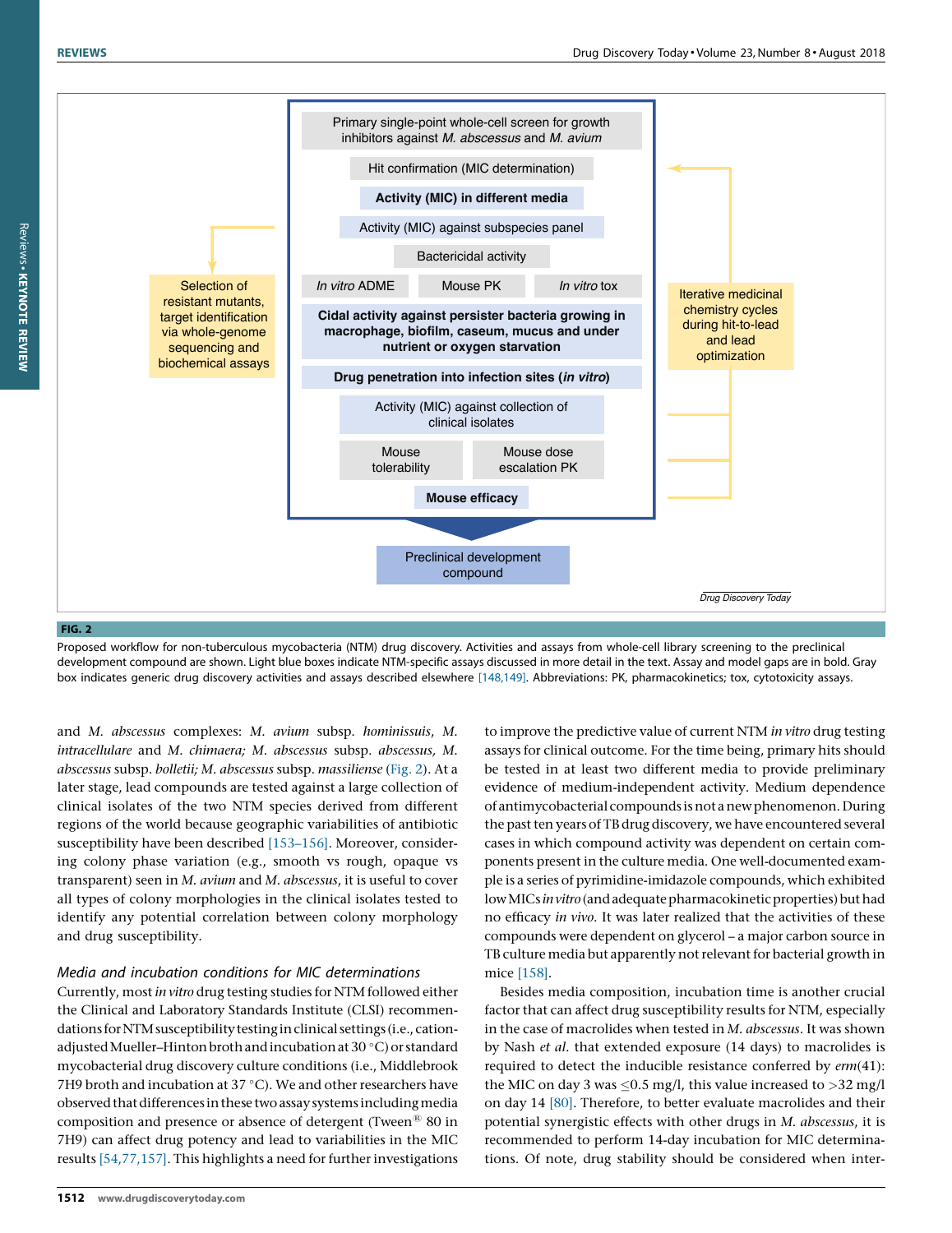preting susceptibility results, particularly when long incubation periods are used. As demonstrated by Rominski et al., severe drug degradation observed for  $\beta$ -lactams (e.g., imipenem and cefoxitin) after 3 days results in misleading MIC values [\[81\].](#page-15-0)

# Persister-specific assays

As elaborated above, the existence of persisters (i.e., bacteria displaying phenotypic drug resistance) in the host might be one of the main factors that hampers the eradication of NTM infection in patients. Hence, conventional MIC alone is not a good predictor of clinical outcome; we need persister-specific assays to identify leads with improved efficacy in vivo. Yet, most persister-specific assays have not been thoroughly characterized, profiled or benchmarked for NTM. Research efforts are warranted to adapt and implement assays developed for either M. tuberculosis or other pathogens such as P. aeruginosa to generate a tool box for NTM drug discovery.

Macrophage assays have been employed to study the intracellular activity of drugs and chemicals against NTM. A wide variety of macrophages including bone-marrow-derived macrophages, J774 and THP-1 cells are being used [\[40,58\]](#page-14-0). Drug treatment usually starts a few hours post-infection followed by incubation for 24– 96 h. Drug activity is usually indicated by a reduction in CFU or CFU per macrophage.

Two *in vitro* assays, namely the Loebel model (nutrient-starvation model) and the Wayne model (oxygen-depletion model), have been established and widely applied in the TB field to evaluate drug potency against nonreplicating bacilli. In the Loebel model, logphase cultures are washed and transferred to PBS and nutrient-starved for 14 days before drug treatment [\[115\]](#page-15-0). In the Wayne model, hypoxic nonreplicating bacilli are generated under gentle stirring in tightly sealed glass tubes with rubber septa. Oxygen indicator methylene blue is used to monitor oxygen depletion over time in a control tube. Upon reaching a nonreplicating phase, drugs are injected into each tube via a needle through the rubber septa. Because Loebel and Wayne bacilli are nonreplicating, the potency readouts in these systems are concentrations that kill 90% of the bacteria:  $LCC_{90}$ for Loebel cidal concentration and  $WCC_{90}$  for Wayne cidal concentration are the counterparts of minimum bactericidal concentration, or MBC<sub>90</sub>, for growing bacteria. Characterization of growth and survival kinetics of NTM in the Wayne and Loebel models is required before applying these assays for drug testing. Both models have been established for M. smegmatis [\[123,124\]](#page-15-0) and should thus be adaptable to M. avium and M. abscessus.

An ex vivo caseum assay was recently described for M. tuberculosis [\[118\].](#page-15-0) Caseum tissue obtained from cavities of TB-infected rabbits is homogenized and dispensed into 96-well plates with drugs. Owing to the nonreplicative nature of bacilli inside caseum, the readout is also the cidal concentration (casMBC<sub>90</sub>). Currently, this assay might be difficult to develop for NTM because caseumproducing animal models are not well established (see below). Alternatively, the development of artificial, cell-culture-based caseum [\[129\]](#page-15-0) could be considered.

Biofilm assays To study NTM biofilms, several laboratory-based biofilm formation models have been developed, among which two systems

might be suitable for NTM drug susceptibility testing. The first assay system is known as the Calgary Biofilm Device employed by Bardouniotis et al. to evaluate the cidal activity or the minimal biofilm eradication concentration (MBEC) of biocides on Mycobacterium phlei [\[159\]](#page-16-0). The device consists of a 96-peg lid-plate that bacteria can adhere to and a ridged trough into which a standardized inoculum is added. Upon biofilm formation on the pegs, the lid can be transferred to a standard 96-well plate in which the biofilms are challenged by antibiotic treatment. Surviving bacteria in biofilms can be removed from pegs by sonication in media following washing and plated for CFU numeration. This method could be applied to the determination of biofilm MIC and cidal concentrations. The second assay system utilizes a 96-well polyvinyl chloride (PVC) microtiter plate in which NTM such as M. avium and M. smegmatis can adhere and develop biofilm on the PVC surface [\[141,143\].](#page-16-0) Following incubation, planktonic bacteria are rinsed away and the remaining adherent bacteria in biofilms with or without antibiotics are stained and quantified by crystal violet. This method is simple and straightforward and enables the determination of concentrations that inhibit biofilm growth. However, because crystal violet is toxic to bacteria, this is usually an endpoint measurement and the stained bacteria cannot be used for further studies.

xerrice mean,<br>Kirchner *et al*. have described the use of synthetic mucus media or artificial sputum medium (ASM) in microtiter plates to test antibiotic efficacy against P. aeruginosa [\[160\]](#page-16-0). The ASM contains amino acids, mucin and free extracellular DNA to mimic the thick mucus within the lung of CF patients. P. aeruginosa and Staphylococcus aureus grow as biofilm-like structures (not attached to the surface) in this matrix [\[161\]](#page-16-0). This method can be further investigated for NTM (especially for M. abscessus) and exploited as an effective platform to identify antibiotics with potential activity in the lungs of CF patients. The use of patient-derived mucus should be considered to validate assays based on artificial mucus.

# Lesion- or infection-site-specific pharmacokinetic assays

NTM reside in many anatomical locations where drugs might not penetrate efficiently owing to differential vascularization and cellular composition. Owing to the complexity of NTM pathology, PK/PD correlations that are made on the basis of drug exposure in plasma are not sufficient to inform drug distribution at the site of infection (inside lesions) in patients. Clinical studies with resected lung lesions have indicated that drugs with better penetration into lesions, especially the necrotic core where most of the persisters locate, tend to play a key part in pathogen sterilization and treatment shortening [\[130\]](#page-16-0). To this end, Sarathy et al. developed a medium-throughput caseum-binding assay to predict lesion partitioning of TB drug candidates [\[129\]](#page-15-0). In this assay, a surrogate caseum is generated by lysing oleic-acid-induced foamy macrophages followed by protein denaturation to mimic the situation in the necrotic core of granulomas. Based on the negative correlation between ex vivo caseum binding and in vivo passive diffusion into caseum, the authors could predict drug diffusion capacity based on the unbound faction in the surrogate caseum. Combined with drug uptake into macrophages, this assay can be used to predict the partitioning of drugs and newly discovered compounds at the cellular–caseum interface of necrotic lesions [\[162\].](#page-16-0) Owing to the

Reviews KEYNOTE REVIEWReviews - KEYNOTE REVIEW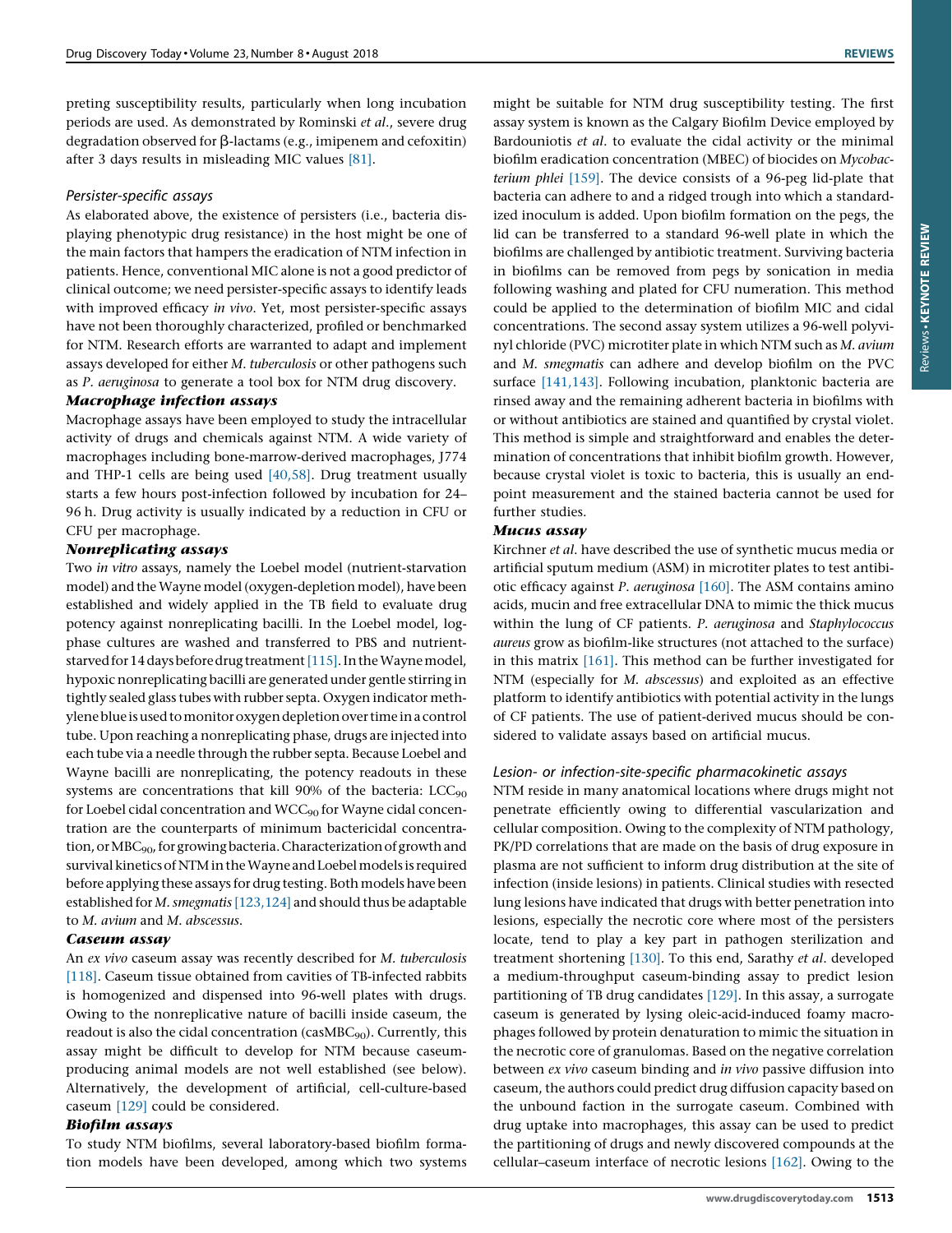similarities in granuloma and cavity structure between TB and NTM, these assays could be applied to predict the lesion penetrance of novel anti-NTM compounds as well.

# Animal efficacy

Animal models, including many mouse strains, the guinea pig, rhesus macaque, zebrafish and fruit fly, have been investigated for their potential to develop NTM disease. The details of each model have been reviewed by Chan and Bai and Bernut et al. [\[163,164\]](#page-16-0), and will thus only be briefly mentioned here. Because we are dealing with NTM lung disease, we consider the use of mammalian species as advantageous for in vivo efficacy determinations. Overall, owing to the general low virulence of NTM compared with M. tuberculosis, it is difficult to generate a sustained infection with advanced human-like lung pathology in animals. Although M. avium can cause a relatively high level of infection in the lungs of mice, M. abscessus is cleared rapidly from the lungs of most mouse strains and other animal models including guinea pigs. Only when severely immunocompromised strains of mice such as GKO or SCID mice are used can characteristics of certain lung disease histology (e.g., cellular infiltration, consolidation) be observed, yet non-necrotizing and necrotizing lesions have only been shown in the SCID mouse model [\[47,165\].](#page-14-0) A few attempts have been made to evaluate various mouse strains for their adequacy for antimycobacterial testing. However, owing to the differences in disease progression (acute vs chronic infection stage), and disease manifestations (lung vs disseminated infection), in vivo studies in these mouse models have sometimes led to inconsistent results. For instance, bedaquiline treatment reduced CFU by 2 logs in a SCID mouse model but was almost inactive in nude mice [\[47,48\]](#page-14-0). As discussed above, the morphological structure and composition of infection sites are likely to impact bacterial pathophysiology and drug penetration. Therefore, robust and practical animal models that present hallmarks of human NTM pathology (e.g., caseous necrosis) are urgently required for improved in vivo assessment of novel anti-NTM compounds.

# Design of clinical trials

Owing to the heterogeneity of NTM disease presentation, clinical trials that evaluate the efficacy of new drug candidates or new combinations against NTM-PD are not simple to design [\[166\].](#page-16-0) One major challenge lies in the great variabilities among study populations in terms of disease manifestations (e.g., fibrocavitary vs nodular-bronchiectasis type), pre-existing conditions (nil, CF, COPD, AIDS or other causes of immune-suppression), causative agents (M. avium, M. abscessus or co-infection with other NTM or bacteria) and drug susceptibility profiles. Previous studies have demonstrated that such heterogeneity could result in distinct treatment outcomes [\[18,167\].](#page-14-0) Thus, it should be taken into consideration in the clinical trial design whether to target a general population or a particular patient group. If working with a broad patient population, trial results should be stratified by factors such as subspecies and clinical presentations. Another difficulty encountered in NTM clinical trials is the limited choice of endpoints. Very few prospective clinical trials have been conducted for NTM treatment [\[23,168,169\]](#page-14-0), all of which used sputum culture conversion or clinical improvement at the end of chemotherapy as a measure

of treatment success (Table S1, see Supplementary material online). In TB studies, primary endpoints such as sputum culture conversion at 2 months, time to sputum culture conversion and serial sputum colony counting, have been introduced in Phase II clinical trials as surrogates of end-of-treatment outcome [\[170,171\]](#page-16-0). Unfortunately, none of these markers has been evaluated for NTM pulmonary disease. As a whole, identification of accurate, NTM-specific biomarkers capable of predicting longterm treatment outcome or relapse risk are desired and would greatly accelerate the development of new NTM agents by enabling small and more-reliable proof-of-concept studies. Recently, there has been consensus achieved by international experts from the NTM-NET (international network to promote clinically oriented research in the field of non- tuberculous mycobacterial diseases; [http://www.ntm-net.org/\)](http://www.ntm-net.org/) committee on treatment outcome definitions for NTM-PD [\[172\]](#page-16-0). The critical outcome parameters proposed in the statement should be considered in future clinical trial designs to standardize outcome reports for meta-analyses of clinical data.

# Concluding remarks

To combat recalcitrant NTM lung diseases with more-effective regimens, we need well-tolerated and preferably orally bioavailable compounds that: (i) are active against at least M. abscessus and M. avium, and ideally against a wider spectrum of mycobacteria including M. tuberculosis; (ii) are bactericidal against growing and ideally against various drug-tolerant persister forms of the bacteria; (iii) show not only adequate standard plasma pharmacokinetic properties but also penetrate the various sites of infection; (iv) eradicate the bacteria in an animal model that presents humanlike pathologies. Importantly, drug–drug interactions must be kept to a minimum because NTM treatments are based on multidrug regimens. Furthermore, NTM patients often take additional antibiotic and nonantibiotic medications. Meeting all these requirements seems to be a daunting task at the moment. NTM drug discovery is still in its infancy with many questions of resistance, persistence and pathophysiology remaining to be unveiled, and many assays and models to be developed and validated. Thus, there is an urgent need to reduce the biological uncertainties around NTM-PD by increasing research efforts. Today's state of NTM drug discovery is reminiscent of the TB situation 20 years ago. Despite a discovery void in the TB field from the 1970s to early 2000s, significant progress has been achieved during the past two decades, owing to a better understanding of the pathogen and disease pathology and – importantly – increased drug discovery efforts. Looking on the bright side, we can benefit from knowledge, bacteriological and pharmacokinetic assays, and from models developed for TB drug discovery. Furthermore, we can make use of chemical matter generated in TB screening campaigns. Libraries of TB actives are available and have been shown to deliver relatively high hit rates for NTM, offering a much-needed impetus to jump-start NTM drug discovery projects, start populating the drug pipeline and discover broad(er)-spectrum antimycobacterials. In addition to *de novo* drug discovery approaches, repositioning and repurposing efforts must be undertaken ([Box](#page-13-0) 1). We believe that, with increasing research and drug discovery efforts and expanding knowledge on NTM, significant therapeutic advances for NTM diseases will be achieved in the coming years.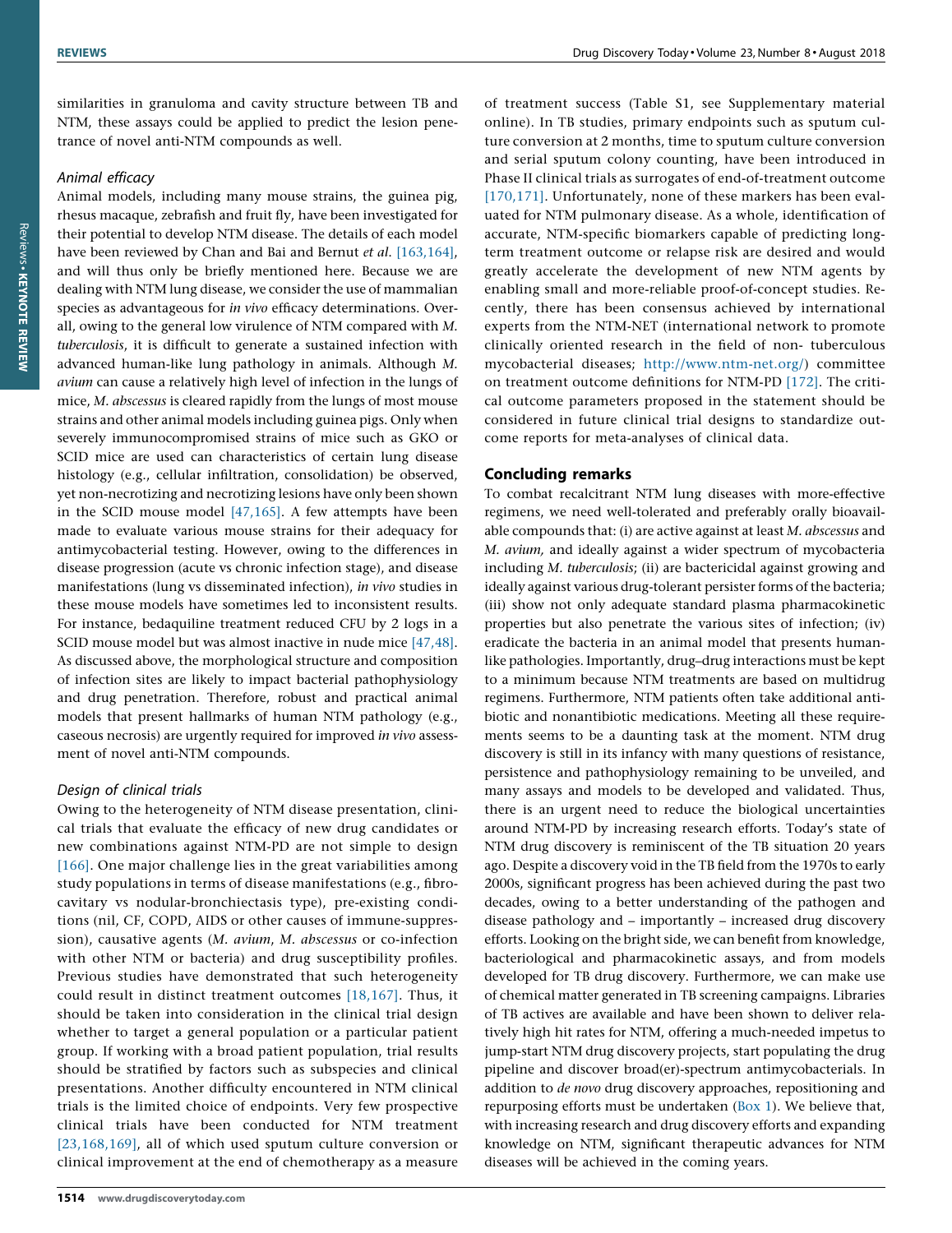# <span id="page-13-0"></span>BOX 1

# Proposed strategies for populating the non-tuberculous mycobacteria (NTM) drug pipeline

# Repurposing

In the context of drug development, 'repurposing' is the application of known drugs to treat new indications (i.e., new diseases). Because de novo drug discovery and development easily takes longer than a decade, the evaluation of existing and clinically used antibiotics is a low-hanging-fruit approach that can dramatically accelerate drug development, and has the potential to bring rapid relief to NTM patients. For example, the rifampicin analog rifabutin was recently shown to be active against Mycobacterium abscessus in vitro through a systematic screen of FDA-approved drugs [\[57\].](#page-14-0) Likewise, the systematic exploration of antibiotic combinations could reveal synergistic pairs that could rapidly be tested clinically in patients with very limited therapeutic options such as those with refractory M. abscessus lung disease. In addition, more-targeted synergistic studies based on mechanismsof-action expected to deliver synergistic effects could yield high hit rates: (i) large-scale combinations of  $\beta$ -lactamase inhibitors with  $\beta$ -lactams; (ii) cell wall targeting drugs with drugs modulating intracellular targets; and (iii) efflux pump inhibitors with other drugs should be further explored, as suggested by several recent studies [\[55,56,77,78\]](#page-14-0).

# Repositioning

We refer to repositioning as the NTM-specific chemical optimization of antibiotic classes that act against

pharmacologically validated targets but have been developed for infectious diseases other than NTM. Because these drug classes include members that are FDA-approved, attrition rates are lower and the probability of success is significantly higher than incurred through de novo drug discovery. Examples include the macrolide clarithromycin, the backbone of NTM therapy, but whose efficacy against M. abscessus is affected by inducible resistance conferred by erm(41). Screening of macrolide collections against M. abscessus is a low-risk and high-reward approach to identify analogs that are not affected by the ribosomal modifications. Likewise, the oxazolidinone linezolid is active against NTM but suffers from low potency and toxicity. A few recent studies reported oxazolidinones with improved potency [\[38,40,150\],](#page-14-0) thus validating the proposed strategy. Finally, although rifampicin is inactive against M. abscessus, other rifamycins appear to exhibit adequate potency [\[57\]](#page-14-0) (unpublished data).

# De novo drug discovery

The third strategy is based on the identification of new chemical entities and targets. Whole-cell screens against mycobacteria suffer from extremely low hit rates. We propose the acceleration of NTM drug discovery by screening compound collections with known activity against Mycobacterium tuberculosis rather than 'random' large compound libraries – an approach that has delivered significantly higher hit rates [\[150\].](#page-16-0) Furthermore, novel antibacterial discovery concepts such as screening of fragment (MW <300 Da) libraries and membrane targeting molecules should be explored. Although fragment-like compounds are often filtered out in whole-cell screening campaigns, many crucial components of current TB chemotherapies such as isoniazid and pyrazinamide are 'dirty' fragments that hit multiple targets and display attractive physicochemical and pharmacokinetic properties, an asset to eradicate the notoriously robust mycobacterial diseases [\[173\]](#page-16-0). Targeting the M. tuberculosis membrane has been investigated over the past few years with the attempt to tackle the issues of resistance and persistence. Targeting membrane integrity as opposed to a specific enzyme or pathway also has a lower propensity to enable emergence of genetic resistance. In addition, as opposed to classical pathways

targeted by conventional antibiotics, membrane integrity is essential irrespective of the physiological status of the bacilli. Thus, membrane-targeting compounds should retain their activity against slow-growing or nonreplicating persisters. Indeed, several novel compounds targeting the M. tuberculosis membrane do overcome resistance and persistence, with some compounds showing cross-activity against NTM [\[174](#page-16-0)–176].

# Conflicts of interest

The authors have no conflicts of interest to declare.

# Acknowledgments

We thank all participants of the workshop 'Advancing Translational Science for Pulmonary NTM Infections', organized by the National Institute of Allergy and Infectious Diseases and held in Rockville, MD, September 2017, for very stimulating and enlightening presentations and discussions. We also thank the anonymous reviewers for their useful and insightful comments. We are grateful to Pooja Gopal for her comments on the manuscript. We apologize to the many authors whose work could not be discussed and cited owing to space and reference limits. T. D. holds a Toh Chin Chye Visiting Professorship at the Department of Microbiology and Immunology, Yong Loo Lin School of Medicine, National University of Singapore. Research reported in this publication was supported by the National Institute of Allergy and Infectious Diseases of the National Institutes of Health under Award Number R01AI132374 and by the Cystic Fibrosis Foundation under Award Number DICK17XX00 (to T.D.). The content is solely the responsibility of the authors and does not necessarily represent the official views of the National Institutes of Health or the Cystic Fibrosis Foundation.

# Appendix A. Supplementary data

Supplementary data associated with this article can be found, in the online version, at <https://doi.org/10.1016/j.drudis.2018.04.001>.

# References

- 1 Prevots, D.R. and Marras, T.K. (2015) [Epidemiology](http://refhub.elsevier.com/S1359-6446(18)30045-X/sbref0005) of human pulmonary infection with [nontuberculous](http://refhub.elsevier.com/S1359-6446(18)30045-X/sbref0005) mycobacteria: a review. Clin. Chest Med. 36, 13–34
- 2 Stout, J.E. et al. (2016) Update on pulmonary disease due to [non-tuberculous](http://refhub.elsevier.com/S1359-6446(18)30045-X/sbref0010) [mycobacteria.](http://refhub.elsevier.com/S1359-6446(18)30045-X/sbref0010) Int. J. Infect. Dis. 45, 123–134
- 3 Prevots, D.R. et al. (2010) [Nontuberculous](http://refhub.elsevier.com/S1359-6446(18)30045-X/sbref0015) mycobacterial lung disease prevalence at four [integrated](http://refhub.elsevier.com/S1359-6446(18)30045-X/sbref0015) health care delivery systems. Am. J. Respir. Crit. Care Med. 182, [970–976](http://refhub.elsevier.com/S1359-6446(18)30045-X/sbref0015)
- 4 Adjemian, J. et al. (2012) Prevalence of [nontuberculous](http://refhub.elsevier.com/S1359-6446(18)30045-X/sbref0020) mycobacterial lung disease in U.S. Medicare [beneficiaries.](http://refhub.elsevier.com/S1359-6446(18)30045-X/sbref0020) Am. J. Respir. Crit. Care Med. 185, 881–886
- 5 Park, I.K. and Olivier, K.N. (2015) [Nontuberculous](http://refhub.elsevier.com/S1359-6446(18)30045-X/sbref0025) mycobacteria in cystic fibrosis and non-cystic fibrosis [bronchiectasis.](http://refhub.elsevier.com/S1359-6446(18)30045-X/sbref0025) Semin. Respir. Crit. Care Med. 36, 217–224
- 6 Andrejak, C. et al. (2013) Chronic respiratory disease, inhaled [corticosteroids](http://refhub.elsevier.com/S1359-6446(18)30045-X/sbref0030) and risk of non-tuberculous [mycobacteriosis.](http://refhub.elsevier.com/S1359-6446(18)30045-X/sbref0030) Thorax 68, 256–262
- 7 Raju, R.M. et al. (2016) Leveraging advances in [tuberculosis](http://refhub.elsevier.com/S1359-6446(18)30045-X/sbref0035) diagnosis and treatment to address [nontuberculous](http://refhub.elsevier.com/S1359-6446(18)30045-X/sbref0035) mycobacterial disease. Emerg. Infect. Dis. 22, [365–369](http://refhub.elsevier.com/S1359-6446(18)30045-X/sbref0035)
- 8 Shahraki, A.H. et al. (2015) [''Multidrug-resistant](http://refhub.elsevier.com/S1359-6446(18)30045-X/sbref0040) tuberculosis" may be [nontuberculous](http://refhub.elsevier.com/S1359-6446(18)30045-X/sbref0040) mycobacteria. Eur. J. Intern. Med. 26, 279–284
- 9 van Ingen, J. et al. (2017) Poor adherence to [management](http://refhub.elsevier.com/S1359-6446(18)30045-X/sbref0045) guidelines in [nontuberculous](http://refhub.elsevier.com/S1359-6446(18)30045-X/sbref0045) mycobacterial pulmonary diseases. Eur. Respir. J. 49, 1601855
- 10 Bange, F.-C. et al. (2001) Lack of transmission of [Mycobacterium](http://refhub.elsevier.com/S1359-6446(18)30045-X/sbref0050) abscessus among patients with cystic fibrosis attending a single clinic. Clin. Infect. Dis. 32, [1648–1650](http://refhub.elsevier.com/S1359-6446(18)30045-X/sbref0050)
- 11 Jonsson, B.E. et al. (2007) Molecular epidemiology of [Mycobacterium](http://refhub.elsevier.com/S1359-6446(18)30045-X/sbref0055) abscessus, with focus on cystic fibrosis. J. Clin. Microbiol. 45, [1497–1504](http://refhub.elsevier.com/S1359-6446(18)30045-X/sbref0055)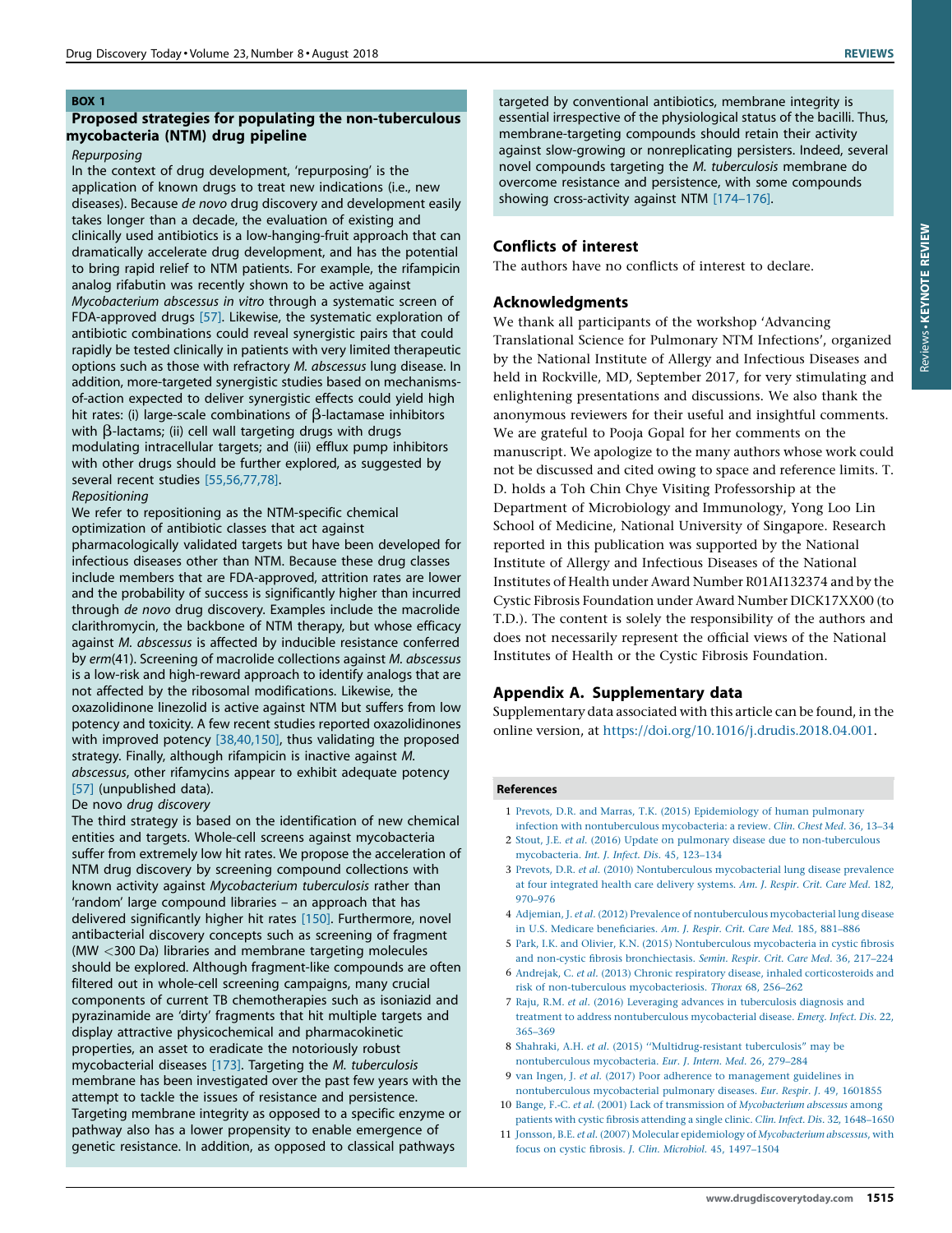1516 www.drugdiscoverytoday.com

- <span id="page-14-0"></span>12 Bryant, J.M. et al. (2013) [Whole-genome](http://refhub.elsevier.com/S1359-6446(18)30045-X/sbref0060) sequencing to identify transmission of [Mycobacterium](http://refhub.elsevier.com/S1359-6446(18)30045-X/sbref0060) abscessus between patients with cystic fibrosis: a retrospective cohort study. Lancet 381, [1551–1560](http://refhub.elsevier.com/S1359-6446(18)30045-X/sbref0060)
- 13 Bryant, J.M. et al. (2016) Emergence and spread of a [human-transmissible](http://refhub.elsevier.com/S1359-6446(18)30045-X/sbref0065) [multidrug-resistant](http://refhub.elsevier.com/S1359-6446(18)30045-X/sbref0065) nontuberculous mycobacterium. Science 354, 751–757
- 14 Griffith, D.E. et al. (2007) An official ATS/IDSA [statement:](http://refhub.elsevier.com/S1359-6446(18)30045-X/sbref0070) diagnosis, treatment, and prevention of [nontuberculous](http://refhub.elsevier.com/S1359-6446(18)30045-X/sbref0070) mycobacterial diseases. Am. J. Respir. Crit. Care Med. 175, [367–416](http://refhub.elsevier.com/S1359-6446(18)30045-X/sbref0070)
- 15 Haworth, C.S. et al. (2017) British Thoracic Society guidelines for the [management](http://refhub.elsevier.com/S1359-6446(18)30045-X/sbref0075) of [non-tuberculous](http://refhub.elsevier.com/S1359-6446(18)30045-X/sbref0075) mycobacterial pulmonary disease (NTM-PD). Thorax 72, ii1– [ii64](http://refhub.elsevier.com/S1359-6446(18)30045-X/sbref0075)
- 16 Wallace, R.J., Jr et al. (2014) Macrolide/azalide therapy for [nodular/bronchiectatic](http://refhub.elsevier.com/S1359-6446(18)30045-X/sbref0080) [Mycobacterium](http://refhub.elsevier.com/S1359-6446(18)30045-X/sbref0080) avium complex lung disease. Chest 146, 276–282
- 17 Jeon, K. et al. (2009) Antibiotic treatment of [Mycobacterium](http://refhub.elsevier.com/S1359-6446(18)30045-X/sbref0085) abscessus lung disease: a [retrospective](http://refhub.elsevier.com/S1359-6446(18)30045-X/sbref0085) analysis of 65 patients. Am. J. Respir. Crit. Care Med. 180, 896–902
- 18 Zweijpfenning, S. et al. (2017) Treatment and outcome of [non-tuberculous](http://refhub.elsevier.com/S1359-6446(18)30045-X/sbref0090) mycobacterial pulmonary disease in a [predominantly](http://refhub.elsevier.com/S1359-6446(18)30045-X/sbref0090) fibro-cavitary disease cohort. Respir. Med. 131, [220–224](http://refhub.elsevier.com/S1359-6446(18)30045-X/sbref0090)
- 19 Koh, W.J. et al. (2017) Outcomes of [Mycobacterium](http://refhub.elsevier.com/S1359-6446(18)30045-X/sbref0095) avium complex lung disease based on clinical [phenotype.](http://refhub.elsevier.com/S1359-6446(18)30045-X/sbref0095) Eur. Respir. J. 50, 1602503
- 20 Jarand, J. et al. (2011) Clinical and [microbiologic](http://refhub.elsevier.com/S1359-6446(18)30045-X/sbref0100) outcomes in patients receiving treatment for [Mycobacterium](http://refhub.elsevier.com/S1359-6446(18)30045-X/sbref0100) abscessus pulmonary disease. Clin. Infect. Dis. 52, 565– [571](http://refhub.elsevier.com/S1359-6446(18)30045-X/sbref0100)
- 21 Koh, W.J. et al. (2017) Mycobacterial [characteristics](http://refhub.elsevier.com/S1359-6446(18)30045-X/sbref0105) and treatment outcomes in [Mycobacterium](http://refhub.elsevier.com/S1359-6446(18)30045-X/sbref0105) abscessus lung disease. Clin. Infect. Dis. 64, 309–316
- 22 Strollo, S.E. et al. (2015) The burden of pulmonary [nontuberculous](http://refhub.elsevier.com/S1359-6446(18)30045-X/sbref0110) mycobacterial disease in the United States. Ann. Am. Thorac. Soc. 12, [1458–1464](http://refhub.elsevier.com/S1359-6446(18)30045-X/sbref0110)
- 23 Wallace, R.J., Jr et al. (2014) Clinical experience in 52 patients with [tigecycline](http://refhub.elsevier.com/S1359-6446(18)30045-X/sbref0115)containing regimens for salvage treatment of [Mycobacterium](http://refhub.elsevier.com/S1359-6446(18)30045-X/sbref0115) abscessus and [Mycobacterium](http://refhub.elsevier.com/S1359-6446(18)30045-X/sbref0115) chelonae infections. J. Antimicrob. Chemother. 69, 1945–1953
- 24 Roussel, G. and Igual, J. (1998) [Clarithromycin](http://refhub.elsevier.com/S1359-6446(18)30045-X/sbref0120) with minocycline and clofazimine for [Mycobacterium](http://refhub.elsevier.com/S1359-6446(18)30045-X/sbref0120) avium intracellulare complex lung disease in patients without the acquired immune deficiency [syndrome.](http://refhub.elsevier.com/S1359-6446(18)30045-X/sbref0120) Int. J. Tuberc. Lung Dis. 2, 462–470
- 25 Field, S.K. and Cowie, R.L. (2003) Treatment of [Mycobacterium](http://refhub.elsevier.com/S1359-6446(18)30045-X/sbref0125) avium-intracellulare complex lung disease with a macrolide, [ethambutol,](http://refhub.elsevier.com/S1359-6446(18)30045-X/sbref0125) and clofazimine. Chest 124, [1482–1486](http://refhub.elsevier.com/S1359-6446(18)30045-X/sbref0125)
- 26 Chaisson, R.E. et al. (1997) [Clarithromycin](http://refhub.elsevier.com/S1359-6446(18)30045-X/sbref0130) and ethambutol with or without clofazimine for the treatment of bacteremic [Mycobacterium](http://refhub.elsevier.com/S1359-6446(18)30045-X/sbref0130) avium complex disease in patients with HIV [infection.](http://refhub.elsevier.com/S1359-6446(18)30045-X/sbref0130) AIDS 11, 311–317
- 27 Jarand, J. et al. (2016) Long-term follow-up of [Mycobacterium](http://refhub.elsevier.com/S1359-6446(18)30045-X/sbref0135) avium complex lung disease in patients treated with regimens including [clofazimine](http://refhub.elsevier.com/S1359-6446(18)30045-X/sbref0135) and/or rifampin. Chest 149, [1285–1293](http://refhub.elsevier.com/S1359-6446(18)30045-X/sbref0135)
- 28 Huang, C.C. et al. (2017) In vitro activity of aminoglycosides, clofazimine, Dcycloserine and dapsone against 83 Mycobacterium avium complex clinical isolates. J. Microbiol. Immunol. Infect. <http://dx.doi.org/10.1016/j.jmii.2017.05.001>
- 29 van Ingen, J. et al. (2012) In vitro synergy between [clofazimine](http://refhub.elsevier.com/S1359-6446(18)30045-X/sbref0145) and amikacin in treatment of [nontuberculous](http://refhub.elsevier.com/S1359-6446(18)30045-X/sbref0145) mycobacterial disease. Antimicrob. Agents Chemother. 56, [6324–6327](http://refhub.elsevier.com/S1359-6446(18)30045-X/sbref0145)
- 30 Shen, G.H. et al. (2010) High efficacy of [clofazimine](http://refhub.elsevier.com/S1359-6446(18)30045-X/sbref0150) and its synergistic effect with amikacin against rapidly growing [mycobacteria.](http://refhub.elsevier.com/S1359-6446(18)30045-X/sbref0150) Int. J. Antimicrob. Agents 35, 400– [404](http://refhub.elsevier.com/S1359-6446(18)30045-X/sbref0150)
- 31 Yang, B. et al. (2017) [Clofazimine-containing](http://refhub.elsevier.com/S1359-6446(18)30045-X/sbref0155) regimen for the treatment of [Mycobacterium](http://refhub.elsevier.com/S1359-6446(18)30045-X/sbref0155) abscessus lung disease. Antimicrob. Agents Chemother. 61, e02052–16
- 32 Martiniano, S.L. et al. (2017) Safety and [effectiveness](http://refhub.elsevier.com/S1359-6446(18)30045-X/sbref0160) of clofazimine for primary and refractory [nontuberculous](http://refhub.elsevier.com/S1359-6446(18)30045-X/sbref0160) mycobacterial infection. Chest 152, 800–809
- 33 Ferro, B.E. et al. (2016) Clofazimine prevents the regrowth of [Mycobacterium](http://refhub.elsevier.com/S1359-6446(18)30045-X/sbref0165) abscessus and [Mycobacterium](http://refhub.elsevier.com/S1359-6446(18)30045-X/sbref0165) avium type strains exposed to amikacin and [clarithromycin.](http://refhub.elsevier.com/S1359-6446(18)30045-X/sbref0165) Antimicrob. Agents Chemother. 60, 1097–1105
- 34 Wallace, R.J., Jr et al. (2001) [Activities](http://refhub.elsevier.com/S1359-6446(18)30045-X/sbref0170) of linezolid against rapidly growing [mycobacteria.](http://refhub.elsevier.com/S1359-6446(18)30045-X/sbref0170) Antimicrob. Agents Chemother. 45, 764–767
- 35 [Brown-Elliott,](http://refhub.elsevier.com/S1359-6446(18)30045-X/sbref0175) B.A. et al. (2003) In vitro activity of linezolid against slowly growing [nontuberculous](http://refhub.elsevier.com/S1359-6446(18)30045-X/sbref0175) mycobacteria. Antimicrob. Agents Chemother. 47, 1736–1738
- 36 Wasserman, S. et al. (2016) Linezolid in the treatment of [drug-resistant](http://refhub.elsevier.com/S1359-6446(18)30045-X/sbref0180) [tuberculosis:](http://refhub.elsevier.com/S1359-6446(18)30045-X/sbref0180) the challenge of its narrow therapeutic index. Expert Rev. Anti Infect. Ther. 14, [901–915](http://refhub.elsevier.com/S1359-6446(18)30045-X/sbref0180)
- 37 Yuste, J.R. et al. (2017) Prolonged use of tedizolid in a pulmonary [non-tuberculous](http://refhub.elsevier.com/S1359-6446(18)30045-X/sbref0185) mycobacterial infection after [linezolid-induced](http://refhub.elsevier.com/S1359-6446(18)30045-X/sbref0185) toxicity. J. Antimicrob. Chemother. 72, [625–628](http://refhub.elsevier.com/S1359-6446(18)30045-X/sbref0185)
- 38 [Brown-Elliott,](http://refhub.elsevier.com/S1359-6446(18)30045-X/sbref0190) B.A. and Wallace, R.J., Jr (2017) In vitro susceptibility testing of tedizolid against [nontuberculous](http://refhub.elsevier.com/S1359-6446(18)30045-X/sbref0190) mycobacteria. J. Clin. Microbiol. 55, 1747–1754
- 39 Vera-Cabrera, L. et al. (2006) In vitro activities of the novel [oxazolidinones](http://refhub.elsevier.com/S1359-6446(18)30045-X/sbref0195) DA-7867 and DA-7157 against rapidly and slowly growing [mycobacteria.](http://refhub.elsevier.com/S1359-6446(18)30045-X/sbref0195) Antimicrob. Agents [Chemother.](http://refhub.elsevier.com/S1359-6446(18)30045-X/sbref0195) 50, 4027–4029
- 40 Kim, T.S. et al. (2017) Activity of LCB01-0371, a novel [oxazolidinone,](http://refhub.elsevier.com/S1359-6446(18)30045-X/sbref0200) against [Mycobacterium](http://refhub.elsevier.com/S1359-6446(18)30045-X/sbref0200) abscessus. Antimicrob. Agents Chemother. 61, e02752–16
- 41 Olivier, K.N. et al. (2017) [Randomized](http://refhub.elsevier.com/S1359-6446(18)30045-X/sbref0205) trial of liposomal amikacin for inhalation in [nontuberculous](http://refhub.elsevier.com/S1359-6446(18)30045-X/sbref0205) mycobacterial lung disease. Am. J. Respir. Crit. Care Med. 195, 814– [823](http://refhub.elsevier.com/S1359-6446(18)30045-X/sbref0205)
- 42 Huitric, E. et al. (2007) In vitro [antimycobacterial](http://refhub.elsevier.com/S1359-6446(18)30045-X/sbref0210) spectrum of a diarylquinoline ATP synthase inhibitor. [Antimicrob.](http://refhub.elsevier.com/S1359-6446(18)30045-X/sbref0210) Agents Chemother. 51, 4202–4204
- 43 Pang, Y. et al. (2017) In vitro activity of bedaquiline against [nontuberculous](http://refhub.elsevier.com/S1359-6446(18)30045-X/sbref0215) [mycobacteria](http://refhub.elsevier.com/S1359-6446(18)30045-X/sbref0215) in China. Antimicrob. Agents Chemother. 61, e02627–16
- 44 Dupont, C. et al. (2017) Bedaquiline inhibits the ATP synthase in [Mycobacterium](http://refhub.elsevier.com/S1359-6446(18)30045-X/sbref0220) abscessus and is effective in infected zebrafish. [Antimicrob.](http://refhub.elsevier.com/S1359-6446(18)30045-X/sbref0220) Agents Chemother. 61, [e01225–17](http://refhub.elsevier.com/S1359-6446(18)30045-X/sbref0220)
- 45 [Brown-Elliott,](http://refhub.elsevier.com/S1359-6446(18)30045-X/sbref0225) B.A. et al. (2017) In vitro susceptibility testing of bedaquiline against [Mycobacterium](http://refhub.elsevier.com/S1359-6446(18)30045-X/sbref0225) avium complex. Antimicrob. Agents Chemother. 61, e01798–16
- 46 Lounis, N. et al. (2009) ATP synthase inhibition of [Mycobacterium](http://refhub.elsevier.com/S1359-6446(18)30045-X/sbref0230) avium is not [bactericidal.](http://refhub.elsevier.com/S1359-6446(18)30045-X/sbref0230) Antimicrob. Agents Chemother. 53, 4927–4929
- 47 [Obregon-Henao,](http://refhub.elsevier.com/S1359-6446(18)30045-X/sbref0235) A. et al. (2015) Susceptibility of Mycobacterium abscessus to [antimycobacterial](http://refhub.elsevier.com/S1359-6446(18)30045-X/sbref0235) drugs in preclinical models. Antimicrob. Agents Chemother. 59, [6904–6912](http://refhub.elsevier.com/S1359-6446(18)30045-X/sbref0235)
- 48 Lerat, I. et al. (2014) In vivo evaluation of antibiotic activity against [Mycobacterium](http://refhub.elsevier.com/S1359-6446(18)30045-X/sbref0240) [abscessus](http://refhub.elsevier.com/S1359-6446(18)30045-X/sbref0240). J. Infect. Dis. 209, 905–912
- 49 Philley, J.V. et al. (2015) Preliminary results of [bedaquiline](http://refhub.elsevier.com/S1359-6446(18)30045-X/sbref0245) as salvage therapy for patients with [nontuberculous](http://refhub.elsevier.com/S1359-6446(18)30045-X/sbref0245) mycobacterial lung disease. Chest 148, 499–506
- 50 Alexander, D.C. et al. (2017) Emergence of mmpT5 variants during [bedaquiline](http://refhub.elsevier.com/S1359-6446(18)30045-X/sbref0250) treatment of [Mycobacterium](http://refhub.elsevier.com/S1359-6446(18)30045-X/sbref0250) intracellulare lung disease. J. Clin. Microbiol. 55, 574– [584](http://refhub.elsevier.com/S1359-6446(18)30045-X/sbref0250)
- 51 Yano, T. et al. (2011) Reduction of clofazimine by [mycobacterial](http://refhub.elsevier.com/S1359-6446(18)30045-X/sbref0255) type 2 NADH: quinone [oxidoreductase:](http://refhub.elsevier.com/S1359-6446(18)30045-X/sbref0255) a pathway for the generation of bactericidal levels of reactive oxygen species. J. Biol. Chem. 286, [10276–10287](http://refhub.elsevier.com/S1359-6446(18)30045-X/sbref0255)
- 52 Andries, K. et al. (2005) A [diarylquinoline](http://refhub.elsevier.com/S1359-6446(18)30045-X/sbref0260) drug active on the ATP synthase of [Mycobacterium](http://refhub.elsevier.com/S1359-6446(18)30045-X/sbref0260) tuberculosis. Science 307, 223–227
- 53 Lavollay, M. et al. (2014) In vitro activity of cefoxitin and [imipenem](http://refhub.elsevier.com/S1359-6446(18)30045-X/sbref0265) against [Mycobacterium](http://refhub.elsevier.com/S1359-6446(18)30045-X/sbref0265) abscessus complex. Clin. Microbiol. Infect. 20, O297–300
- 54 Dubee, V. et al. (2015)  $\beta$ -Lactamase inhibition by avibactam in [Mycobacterium](http://refhub.elsevier.com/S1359-6446(18)30045-X/sbref0270) abscessus. J. [Antimicrob.](http://refhub.elsevier.com/S1359-6446(18)30045-X/sbref0270) Chemother. 70, 1051–1058
- 55 Kaushik, A. et al. (2017) [Combinations](http://refhub.elsevier.com/S1359-6446(18)30045-X/sbref0275) of avibactam and carbapenems exhibit enhanced potencies against drug-resistant [Mycobacterium](http://refhub.elsevier.com/S1359-6446(18)30045-X/sbref0275) abscessus. Future [Microbiol.](http://refhub.elsevier.com/S1359-6446(18)30045-X/sbref0275) 12, 473–480
- 56 Deshpande, D. et al. (2017) The discovery of [ceftazidime/avibactam](http://refhub.elsevier.com/S1359-6446(18)30045-X/sbref0280) as an anti-[Mycobacterium](http://refhub.elsevier.com/S1359-6446(18)30045-X/sbref0280) avium agent. J. Antimicrob. Chemother. 72, i36–i42
- 57 Aziz, D.B. et al. (2017) Rifabutin is active against [Mycobacterium](http://refhub.elsevier.com/S1359-6446(18)30045-X/sbref0285) abscessus complex. [Antimicrob.](http://refhub.elsevier.com/S1359-6446(18)30045-X/sbref0285) Agents Chemother. 61, e00155–17
- 58 Dupont, C. et al. (2016) A new [piperidinol](http://refhub.elsevier.com/S1359-6446(18)30045-X/sbref0290) derivative targeting mycolic acid transport in [Mycobacterium](http://refhub.elsevier.com/S1359-6446(18)30045-X/sbref0290) abscessus. Mol. Microbiol. 101, 515–529
- 59 [Kozikowski,](http://refhub.elsevier.com/S1359-6446(18)30045-X/sbref0295) A.P. et al. (2017) Targeting mycolic acid transport by indole-2 carboxamides for the treatment of [Mycobacterium](http://refhub.elsevier.com/S1359-6446(18)30045-X/sbref0295) abscessus infections. J. Med. Chem. 60, [5876–5888](http://refhub.elsevier.com/S1359-6446(18)30045-X/sbref0295)
- 60 Li, W. et al. (2016) Therapeutic potential of the [Mycobacterium](http://refhub.elsevier.com/S1359-6446(18)30045-X/sbref0300) tuberculosis mycolic acid [transporter,](http://refhub.elsevier.com/S1359-6446(18)30045-X/sbref0300) MmpL3. Antimicrob. Agents Chemother. 60, 5198–5207
- 61 Bermudez, L.E. et al. (2003) [Thiosemicarbazole](http://refhub.elsevier.com/S1359-6446(18)30045-X/sbref0305) (thiacetazone-like) compound with activity against [Mycobacterium](http://refhub.elsevier.com/S1359-6446(18)30045-X/sbref0305) avium in mice. Antimicrob. Agents Chemother. 47, [2685–2687](http://refhub.elsevier.com/S1359-6446(18)30045-X/sbref0305)
- 62 Halloum, I. et al. (2017) Resistance to [thiacetazone](http://refhub.elsevier.com/S1359-6446(18)30045-X/sbref0310) derivatives active against Mycobacterium abscessus involves mutations in the MmpL5 [transcriptional](http://refhub.elsevier.com/S1359-6446(18)30045-X/sbref0310) repressor [MAB\\_4384.](http://refhub.elsevier.com/S1359-6446(18)30045-X/sbref0310) Antimicrob. Agents Chemother. 61, e02509–16
- 63 Cynamon, M. et al. (2012) In vitro activity of TP-271 against [Mycobacterium](http://refhub.elsevier.com/S1359-6446(18)30045-X/sbref0315) abscessus, [Mycobacterium](http://refhub.elsevier.com/S1359-6446(18)30045-X/sbref0315) fortuitum, and Nocardia species. Antimicrob. Agents [Chemother.](http://refhub.elsevier.com/S1359-6446(18)30045-X/sbref0315) 56, 3986–3988
- 64 Baranyai, Z. et al. (2015) [Combating](http://refhub.elsevier.com/S1359-6446(18)30045-X/sbref0320) highly resistant emerging pathogen [Mycobacterium](http://refhub.elsevier.com/S1359-6446(18)30045-X/sbref0320) abscessus and Mycobacterium tuberculosis with novel salicylanilide esters and [carbamates.](http://refhub.elsevier.com/S1359-6446(18)30045-X/sbref0320) Eur. J. Med. Chem. 101, 692–704
- 65 Tahlan, K. et al. (2012) SQ109 targets MmpL3, a membrane [transporter](http://refhub.elsevier.com/S1359-6446(18)30045-X/sbref0325) of trehalose [monomycolate](http://refhub.elsevier.com/S1359-6446(18)30045-X/sbref0325) involved in mycolic acid donation to the cell wall core of [Mycobacterium](http://refhub.elsevier.com/S1359-6446(18)30045-X/sbref0325) tuberculosis. Antimicrob. Agents Chemother. 56, 1797–1809
- 66 Xu, Z. et al. (2017) MmpL3 is the flippase for mycolic acids in [mycobacteria.](http://refhub.elsevier.com/S1359-6446(18)30045-X/sbref0330) Proc. Natl. Acad. Sci. U. S. A. 114, [7993–7998](http://refhub.elsevier.com/S1359-6446(18)30045-X/sbref0330)
- 67 Bermudez, L.E. et al. (1999) [Mefloquine](http://refhub.elsevier.com/S1359-6446(18)30045-X/sbref0335) is active in vitro and in vivo against [Mycobacterium](http://refhub.elsevier.com/S1359-6446(18)30045-X/sbref0335) avium complex. Antimicrob. Agents Chemother. 43, 1870–1874
- 68 Sacksteder, K.A. et al. (2012) Discovery and [development](http://refhub.elsevier.com/S1359-6446(18)30045-X/sbref0340) of SQ109: a new [antitubercular](http://refhub.elsevier.com/S1359-6446(18)30045-X/sbref0340) drug with a novel mechanism of action. Future Microbiol. 7, 823–837
- 69 [Disratthakit,](http://refhub.elsevier.com/S1359-6446(18)30045-X/sbref0345) A. and Doi, N. (2010) In vitro activities of DC-159a, a novel [fluoroquinolone,](http://refhub.elsevier.com/S1359-6446(18)30045-X/sbref0345) against Mycobacterium species. Antimicrob. Agents Chemother. 54, [2684–2686](http://refhub.elsevier.com/S1359-6446(18)30045-X/sbref0345)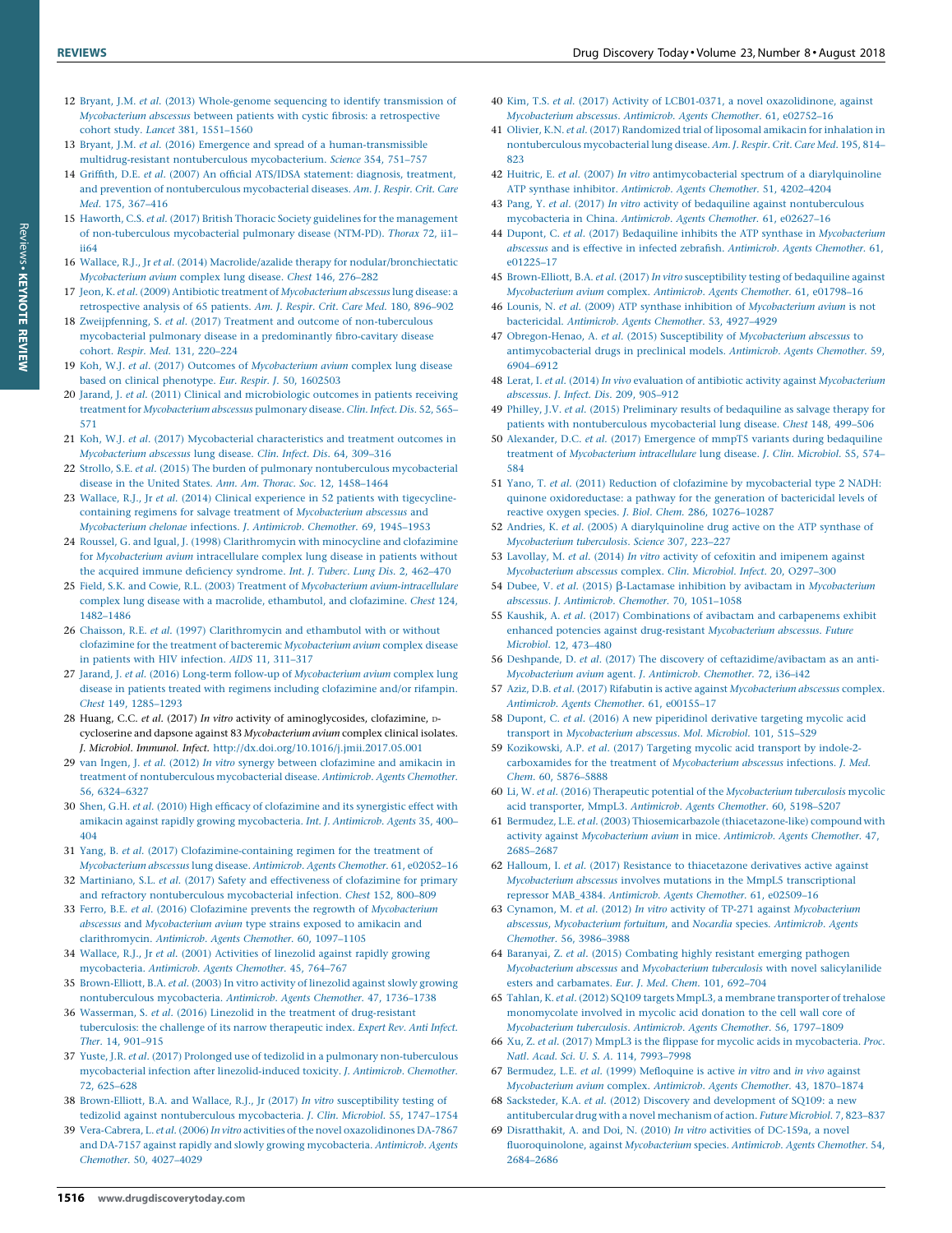- <span id="page-15-0"></span>70 Dubuisson, T. et al. (2010) In vitro [antimicrobial](http://refhub.elsevier.com/S1359-6446(18)30045-X/sbref0350) activities of capuramycin analogues against [non-tuberculous](http://refhub.elsevier.com/S1359-6446(18)30045-X/sbref0350) mycobacteria. J. Antimicrob. Chemother. 65, [2590–2597](http://refhub.elsevier.com/S1359-6446(18)30045-X/sbref0350)
- 71 Molina-Torres, C.A. et al. (2010) In vitro activity of a new [isothiazoloquinolone,](http://refhub.elsevier.com/S1359-6446(18)30045-X/sbref0355) ACH-702, against [Mycobacterium](http://refhub.elsevier.com/S1359-6446(18)30045-X/sbref0355) tuberculosis and other mycobacteria. Antimicrob. Agents Chemother. 54, [2188–2190](http://refhub.elsevier.com/S1359-6446(18)30045-X/sbref0355)
- 72 van Ingen, J. et al. (2012) Resistance mechanisms and drug [susceptibility](http://refhub.elsevier.com/S1359-6446(18)30045-X/sbref0360) testing of [nontuberculous](http://refhub.elsevier.com/S1359-6446(18)30045-X/sbref0360) mycobacteria. Drug Resist. Updat. 15, 149–161
- 73 Nessar, R. et al. (2012) [Mycobacterium](http://refhub.elsevier.com/S1359-6446(18)30045-X/sbref0365) abscessus: a new antibiotic nightmare. J. [Antimicrob.](http://refhub.elsevier.com/S1359-6446(18)30045-X/sbref0365) Chemother. 67, 810–818
- 74 Jarlier, V. and Nikaido, H. (1994) [Mycobacterial](http://refhub.elsevier.com/S1359-6446(18)30045-X/sbref0370) cell wall: structure and role in natural resistance to [antibiotics.](http://refhub.elsevier.com/S1359-6446(18)30045-X/sbref0370) FEMS Microbiol. Lett. 123, 11–18
- 75 Philalay, J.S. et al. (2004) Genes required for intrinsic [multidrug](http://refhub.elsevier.com/S1359-6446(18)30045-X/sbref0375) resistance in [Mycobacterium](http://refhub.elsevier.com/S1359-6446(18)30045-X/sbref0375) avium. Antimicrob. Agents Chemother. 48, 3412–3418
- 76 Zimmer, B.L. et al. (1982) In vitro synergistic activity of [ethambutol,](http://refhub.elsevier.com/S1359-6446(18)30045-X/sbref0380) isoniazid, kanamycin, rifampin, and streptomycin against [Mycobacterium](http://refhub.elsevier.com/S1359-6446(18)30045-X/sbref0380) avium[intracellulare](http://refhub.elsevier.com/S1359-6446(18)30045-X/sbref0380) complex. Antimicrob. Agents Chemother. 22, 148–150
- 77 Mukherjee, D. et al. (2017) Vancomycin and [clarithromycin](http://refhub.elsevier.com/S1359-6446(18)30045-X/sbref0385) show synergy against [Mycobacterium](http://refhub.elsevier.com/S1359-6446(18)30045-X/sbref0385) abscessus in vitro. Antimicrob. Agents Chemother. 61, e01298–17
- 78 Machado, D. et al. (2015) Boosting effect of [2-phenylquinoline](http://refhub.elsevier.com/S1359-6446(18)30045-X/sbref0390) efflux inhibitors in combination with macrolides against [Mycobacterium](http://refhub.elsevier.com/S1359-6446(18)30045-X/sbref0390) smegmatis and Mycobacterium avium. ACS Infect. Dis. 1, [593–603](http://refhub.elsevier.com/S1359-6446(18)30045-X/sbref0390)
- 79 Alcaide, F. et al. (1997) Role of embB in natural and acquired [resistance](http://refhub.elsevier.com/S1359-6446(18)30045-X/sbref0395) to ethambutol in [mycobacteria.](http://refhub.elsevier.com/S1359-6446(18)30045-X/sbref0395) Antimicrob. Agents Chemother. 41, 2270–2273
- 80 Nash, K.A. et al. (2009) A novel gene, erm(41), confers inducible [macrolide](http://refhub.elsevier.com/S1359-6446(18)30045-X/sbref0400) resistance to clinical isolates of [Mycobacterium](http://refhub.elsevier.com/S1359-6446(18)30045-X/sbref0400) abscessus but is absent from [Mycobacterium](http://refhub.elsevier.com/S1359-6446(18)30045-X/sbref0400) chelonae. Antimicrob. Agents Chemother. 53, 1367–1376
- 81 Rominski, A. et al. (2017) Effect of  $\beta$ -lactamase [production](http://refhub.elsevier.com/S1359-6446(18)30045-X/sbref0405) and  $\beta$ -lactam instability on MIC testing results for [Mycobacterium](http://refhub.elsevier.com/S1359-6446(18)30045-X/sbref0405) abscessus. J. Antimicrob. Chemother. 72, [3070–3078](http://refhub.elsevier.com/S1359-6446(18)30045-X/sbref0405)
- 82 Rominski, A. et al. (2017) Elucidation of Mycobacterium abscessus [aminoglycoside](http://refhub.elsevier.com/S1359-6446(18)30045-X/sbref0410) and [capreomycin](http://refhub.elsevier.com/S1359-6446(18)30045-X/sbref0410) resistance by targeted deletion of three putative resistance genes. J. [Antimicrob.](http://refhub.elsevier.com/S1359-6446(18)30045-X/sbref0410) Chemother. 72, 2191–2200
- 83 Ramon-Garcia, S. et al. (2013) WhiB7, an [Fe-S-dependent](http://refhub.elsevier.com/S1359-6446(18)30045-X/sbref0415) transcription factor that activates [species-specific](http://refhub.elsevier.com/S1359-6446(18)30045-X/sbref0415) repertoires of drug resistance determinants in [actinobacteria.](http://refhub.elsevier.com/S1359-6446(18)30045-X/sbref0415) J. Biol. Chem. 288, 34514–34528
- 84 Hurst-Hess, K. et al. (2017) [Mycobacterium](http://refhub.elsevier.com/S1359-6446(18)30045-X/sbref0420) abscessus WhiB7 regulates a speciesspecific repertoire of genes to confer extreme antibiotic resistance. [Antimicrob.](http://refhub.elsevier.com/S1359-6446(18)30045-X/sbref0420) Agents [Chemother.](http://refhub.elsevier.com/S1359-6446(18)30045-X/sbref0420) 61, e01347–17
- 85 Meier, A. et al. (1996) Molecular mechanisms of [clarithromycin](http://refhub.elsevier.com/S1359-6446(18)30045-X/sbref0425) resistance in [Mycobacterium](http://refhub.elsevier.com/S1359-6446(18)30045-X/sbref0425) avium: observation of multiple 23S rDNA mutations in a clonal [population.](http://refhub.elsevier.com/S1359-6446(18)30045-X/sbref0425) J. Infect. Dis. 174, 354–360
- 86 Wallace, R.J., Jr et al. (1996) Genetic basis for [clarithromycin](http://refhub.elsevier.com/S1359-6446(18)30045-X/sbref0430) resistance among isolates of [Mycobacterium](http://refhub.elsevier.com/S1359-6446(18)30045-X/sbref0430) chelonae and Mycobacterium abscessus. Antimicrob. Agents Chemother. 40, [1676–1681](http://refhub.elsevier.com/S1359-6446(18)30045-X/sbref0430)
- 87 Mougari, F. et al. (2017) Selection of resistance to [clarithromycin](http://refhub.elsevier.com/S1359-6446(18)30045-X/sbref0435) in Mycobacterium abscessus [subspecies.](http://refhub.elsevier.com/S1359-6446(18)30045-X/sbref0435) Antimicrob. Agents Chemother. 61, e00943–16
- 88 Obata, S. et al. (2006) [Association](http://refhub.elsevier.com/S1359-6446(18)30045-X/sbref0440) of rpoB mutations with rifampicin resistance in [Mycobacterium](http://refhub.elsevier.com/S1359-6446(18)30045-X/sbref0440) avium. Int. J. Antimicrob. Agents 27, 32–39
- 89 [Prammananan,](http://refhub.elsevier.com/S1359-6446(18)30045-X/sbref0445) T. et al. (1998) A single 16S ribosomal RNA substitution is responsible for resistance to amikacin and other [2-deoxystreptamine](http://refhub.elsevier.com/S1359-6446(18)30045-X/sbref0445) [aminoglycosides](http://refhub.elsevier.com/S1359-6446(18)30045-X/sbref0445) in Mycobacterium abscessus and Mycobacterium chelonae. J. Infect. Dis. 177, [1573–1581](http://refhub.elsevier.com/S1359-6446(18)30045-X/sbref0445)
- 90 Nessar, R. et al. (2011) Genetic analysis of new 16S rRNA mutations [conferring](http://refhub.elsevier.com/S1359-6446(18)30045-X/sbref0450) [aminoglycoside](http://refhub.elsevier.com/S1359-6446(18)30045-X/sbref0450) resistance in Mycobacterium abscessus. J. Antimicrob. Chemother. 66, [1719–1724](http://refhub.elsevier.com/S1359-6446(18)30045-X/sbref0450)
- 91 Sapriel, G. et al. (2016) Genome-wide mosaicism within [Mycobacterium](http://refhub.elsevier.com/S1359-6446(18)30045-X/sbref0455) abscessus: evolutionary and [epidemiological](http://refhub.elsevier.com/S1359-6446(18)30045-X/sbref0455) implications. BMC Genomics 17, 118
- 92 Ferro, B.E. et al. (2016) [Moxifloxacin's](http://refhub.elsevier.com/S1359-6446(18)30045-X/sbref0460) limited efficacy in the hollow-fiber model of [Mycobacterium](http://refhub.elsevier.com/S1359-6446(18)30045-X/sbref0460) abscessus disease. Antimicrob. Agents Chemother. 60, 3779–3785
- 93 Maurer, F.P. et al. (2014) Lack of [antimicrobial](http://refhub.elsevier.com/S1359-6446(18)30045-X/sbref0465) bactericidal activity in [Mycobacterium](http://refhub.elsevier.com/S1359-6446(18)30045-X/sbref0465) abscessus. Antimicrob. Agents Chemother. 58, 3828–3836
- 94 Heifets, L.B. et al. (1992) [Clarithromycin](http://refhub.elsevier.com/S1359-6446(18)30045-X/sbref0470) minimal inhibitory and bactericidal [concentrations](http://refhub.elsevier.com/S1359-6446(18)30045-X/sbref0470) against Mycobacterium avium. Am. Rev. Respir. Dis. 145, 856–858
- 95 [Aguilar-Ayala,](http://refhub.elsevier.com/S1359-6446(18)30045-X/sbref0475) D.A. et al. (2017) In vitro activity of bedaquiline against rapidly growing [nontuberculous](http://refhub.elsevier.com/S1359-6446(18)30045-X/sbref0475) mycobacteria. J. Med. Microbiol. 66, 1140–1143
- 96 Falkinham, J.O., 3rd (2009) The biology of [environmental](http://refhub.elsevier.com/S1359-6446(18)30045-X/sbref0480) mycobacteria. Environ. [Microbiol.](http://refhub.elsevier.com/S1359-6446(18)30045-X/sbref0480) Rep. 1, 477–487
- 97 Lenaerts, A. et al. (2015) [Heterogeneity](http://refhub.elsevier.com/S1359-6446(18)30045-X/sbref0485) in tuberculosis pathology, [microenvironments](http://refhub.elsevier.com/S1359-6446(18)30045-X/sbref0485) and therapeutic responses. Immunol. Rev. 264, 288–307
- 98 [Sacchettini,](http://refhub.elsevier.com/S1359-6446(18)30045-X/sbref0490) J.C. et al. (2008) Drugs versus bugs: in pursuit of the persistent predator [Mycobacterium](http://refhub.elsevier.com/S1359-6446(18)30045-X/sbref0490) tuberculosis. Nat. Rev. Microbiol. 6, 41–52
- 99 Guinn, K.M. and Rubin, E.J. (2017) [Tuberculosis:](http://refhub.elsevier.com/S1359-6446(18)30045-X/sbref0495) just the FAQs. MBio 8, e01910–17
- 100 Early, J. et al. (2011) [Mycobacterium](http://refhub.elsevier.com/S1359-6446(18)30045-X/sbref0500) avium uses apoptotic macrophages as tools for [spreading.](http://refhub.elsevier.com/S1359-6446(18)30045-X/sbref0500) Microb. Pathog. 50, 132–139
- 101 Roux, A.L. et al. (2016) The distinct fate of smooth and rough [Mycobacterium](http://refhub.elsevier.com/S1359-6446(18)30045-X/sbref0505) abscessus variants inside [macrophages.](http://refhub.elsevier.com/S1359-6446(18)30045-X/sbref0505) Open Biol. 6 pii160185
- 102 Kim, S.W. et al. (2017) Clinical Mycobacterium abscessus strain inhibits autophagy flux and promotes its growth in murine macrophages. Pathog. Dis. 75 [http://dx.](http://dx.doi.org/10.1093/femspd/ftx107) [doi.org/10.1093/femspd/ftx107](http://dx.doi.org/10.1093/femspd/ftx107)
- 103 Adams, K.N. et al. (2011) Drug tolerance in replicating [mycobacteria](http://refhub.elsevier.com/S1359-6446(18)30045-X/sbref0515) mediated by a [macrophage-induced](http://refhub.elsevier.com/S1359-6446(18)30045-X/sbref0515) efflux mechanism. Cell 145, 39–53
- 104 Bermudez, L.E. et al. (1999) Isolation of two [subpopulations](http://refhub.elsevier.com/S1359-6446(18)30045-X/sbref0520) of Mycobacterium avium within human [macrophages.](http://refhub.elsevier.com/S1359-6446(18)30045-X/sbref0520) FEMS Microbiol. Lett. 178, 19–26
- 105 Larsson, C. et al. (2012) Gene expression of [Mycobacterium](http://refhub.elsevier.com/S1359-6446(18)30045-X/sbref0525) tuberculosis putative transcription factors whiB1-7 in redox [environments.](http://refhub.elsevier.com/S1359-6446(18)30045-X/sbref0525) PLoS One 7, e37516
- 106 Schnappinger, D. et al. (2003) [Transcriptional](http://refhub.elsevier.com/S1359-6446(18)30045-X/sbref0530) adaptation of Mycobacterium tuberculosis within [macrophages:](http://refhub.elsevier.com/S1359-6446(18)30045-X/sbref0530) insights into the phagosomal environment. J. Exp. Med. 198, [693–704](http://refhub.elsevier.com/S1359-6446(18)30045-X/sbref0530)
- 107 Szumowski, J.D. et al. (2013) Antimicrobial efflux pumps and [Mycobacterium](http://refhub.elsevier.com/S1359-6446(18)30045-X/sbref0535) tuberculosis drug tolerance: evolutionary [considerations.](http://refhub.elsevier.com/S1359-6446(18)30045-X/sbref0535) Curr. Top. Microbiol. [Immunol.](http://refhub.elsevier.com/S1359-6446(18)30045-X/sbref0535) 374, 81–108
- 108 Eum, S.Y. et al. (2010) Neutrophils are the [predominant](http://refhub.elsevier.com/S1359-6446(18)30045-X/sbref0540) infected phagocytic cells in the airways of patients with active [pulmonary](http://refhub.elsevier.com/S1359-6446(18)30045-X/sbref0540) TB. Chest 137, 122–128
- 109 Haapanen, J.H. et al. (1959) Studies on the gaseous content of [tuberculous](http://refhub.elsevier.com/S1359-6446(18)30045-X/sbref0545) cavities. Am. Rev. [Respir.](http://refhub.elsevier.com/S1359-6446(18)30045-X/sbref0545) Dis. 80, 1–5
- 110 Via, L.E. et al. (2008) [Tuberculous](http://refhub.elsevier.com/S1359-6446(18)30045-X/sbref0550) granulomas are hypoxic in guinea pigs, rabbits, and [nonhuman](http://refhub.elsevier.com/S1359-6446(18)30045-X/sbref0550) primates. Infect. Immun. 76, 2333–2340
- 111 Nyka, W. (1974) Studies on the effect of starvation on [mycobacteria.](http://refhub.elsevier.com/S1359-6446(18)30045-X/sbref0555) Infect. Immun. 9, [843–850](http://refhub.elsevier.com/S1359-6446(18)30045-X/sbref0555)
- 112 Wayne, L.G. and Hayes, L.G. (1996) An in vitro model for [sequential](http://refhub.elsevier.com/S1359-6446(18)30045-X/sbref0560) study of shiftdown of Mycobacterium tuberculosis through two stages of [nonreplicating](http://refhub.elsevier.com/S1359-6446(18)30045-X/sbref0560) [persistence.](http://refhub.elsevier.com/S1359-6446(18)30045-X/sbref0560) Infect. Immun. 64, 2062–2069
- 113 Betts, J.C. et al. (2002) Evaluation of a nutrient starvation model of [Mycobacterium](http://refhub.elsevier.com/S1359-6446(18)30045-X/sbref0565) tuberculosis [persistence](http://refhub.elsevier.com/S1359-6446(18)30045-X/sbref0565) by gene and protein expression profiling. Mol. Microbiol. 43, [717–731](http://refhub.elsevier.com/S1359-6446(18)30045-X/sbref0565)
- 114 Rao, S.P. et al. (2008) The [protonmotive](http://refhub.elsevier.com/S1359-6446(18)30045-X/sbref0570) force is required for maintaining ATP homeostasis and viability of hypoxic, [nonreplicating](http://refhub.elsevier.com/S1359-6446(18)30045-X/sbref0570) Mycobacterium tuberculosis. Proc. Natl. Acad. Sci. U. S. A. 105, [11945–11950](http://refhub.elsevier.com/S1359-6446(18)30045-X/sbref0570)
- 115 Gengenbacher, M. et al. (2010) [Nutrient-starved,](http://refhub.elsevier.com/S1359-6446(18)30045-X/sbref0575) non-replicating Mycobacterium tuberculosis requires respiration, ATP synthase and isocitrate lyase for [maintenance](http://refhub.elsevier.com/S1359-6446(18)30045-X/sbref0575) of ATP [homeostasis](http://refhub.elsevier.com/S1359-6446(18)30045-X/sbref0575) and viability. Microbiology 156, 81–87
- 116 Xie, Z. et al. (2005) Differential antibiotic [susceptibilities](http://refhub.elsevier.com/S1359-6446(18)30045-X/sbref0580) of starved Mycobacterium tuberculosis isolates. [Antimicrob.](http://refhub.elsevier.com/S1359-6446(18)30045-X/sbref0580) Agents Chemother. 49, 4778–4780
- 117 Sarathy, J. et al. (2013) Reduced drug uptake in [phenotypically](http://refhub.elsevier.com/S1359-6446(18)30045-X/sbref0585) resistant nutrientstarved [nonreplicating](http://refhub.elsevier.com/S1359-6446(18)30045-X/sbref0585) Mycobacterium tuberculosis. Antimicrob. Agents Chemother. 57, [1648–1653](http://refhub.elsevier.com/S1359-6446(18)30045-X/sbref0585)
- 118 Sarathy, J.P. et al. (2017) Extreme drug tolerance of [Mycobacterium](http://refhub.elsevier.com/S1359-6446(18)30045-X/sbref0590) tuberculosis in caseum. [Antimicrob.](http://refhub.elsevier.com/S1359-6446(18)30045-X/sbref0590) Agents Chemother. 62, e02266–17
- 119 Hoff, D.R. et al. (2011) Location of intra- and [extracellular](http://refhub.elsevier.com/S1359-6446(18)30045-X/sbref0595) M. tuberculosis [populations](http://refhub.elsevier.com/S1359-6446(18)30045-X/sbref0595) in lungs of mice and guinea pigs during disease progression and after drug [treatment.](http://refhub.elsevier.com/S1359-6446(18)30045-X/sbref0595) PLoS One 6, e17550
- 120 Lenaerts, A.J. et al. (2007) Location of persisting [mycobacteria](http://refhub.elsevier.com/S1359-6446(18)30045-X/sbref0600) in a guinea pig model of [tuberculosis](http://refhub.elsevier.com/S1359-6446(18)30045-X/sbref0600) revealed by r207910. Antimicrob. Agents Chemother. 51, [3338–3345](http://refhub.elsevier.com/S1359-6446(18)30045-X/sbref0600)
- 121 Aly, S. et al. (2007) [Interferon-gamma-dependent](http://refhub.elsevier.com/S1359-6446(18)30045-X/sbref0605) mechanisms of mycobacteriainduced pulmonary [immunopathology:](http://refhub.elsevier.com/S1359-6446(18)30045-X/sbref0605) the role of angiostasis and CXCR3 targeted [chemokines](http://refhub.elsevier.com/S1359-6446(18)30045-X/sbref0605) for granuloma necrosis. J. Pathol. 212, 295–305
- 122 Aly, S. et al. (2006) Oxygen status of lung granulomas in [Mycobacterium](http://refhub.elsevier.com/S1359-6446(18)30045-X/sbref0610) tuberculosisinfected mice. J. Pathol. 210, [298–305](http://refhub.elsevier.com/S1359-6446(18)30045-X/sbref0610)
- 123 Wu, M.L. et al. (2016) Mild nutrient starvation triggers the [development](http://refhub.elsevier.com/S1359-6446(18)30045-X/sbref0615) of a smallcell survival morphotype in [mycobacteria.](http://refhub.elsevier.com/S1359-6446(18)30045-X/sbref0615) Front. Microbiol. 7, 947
- 124 Dick, T. et al. (1998) Oxygen depletion induced dormancy in [Mycobacterium](http://refhub.elsevier.com/S1359-6446(18)30045-X/sbref0620) [smegmatis](http://refhub.elsevier.com/S1359-6446(18)30045-X/sbref0620). FEMS Microbiol. Lett. 163, 159–164
- 125 Gerasimova, A. et al. (2011) [Comparative](http://refhub.elsevier.com/S1359-6446(18)30045-X/sbref0625) genomics of the dormancy regulons in [mycobacteria.](http://refhub.elsevier.com/S1359-6446(18)30045-X/sbref0625) J. Bacteriol. 193, 3446–3452
- 126 [Miranda-CasoLuengo,](http://refhub.elsevier.com/S1359-6446(18)30045-X/sbref0630) A.A. et al. (2016) Functional characterization of the Mycobacterium abscessus genome coupled with condition specific [transcriptomics](http://refhub.elsevier.com/S1359-6446(18)30045-X/sbref0630) reveals conserved molecular strategies for host adaptation and [persistence.](http://refhub.elsevier.com/S1359-6446(18)30045-X/sbref0630) BMC [Genomics](http://refhub.elsevier.com/S1359-6446(18)30045-X/sbref0630) 17, 553
- 127 Drapal, M. et al. (2016) Metabolite analysis of [Mycobacterium](http://refhub.elsevier.com/S1359-6446(18)30045-X/sbref0635) species under aerobic and hypoxic conditions reveals common metabolic traits. [Microbiology](http://refhub.elsevier.com/S1359-6446(18)30045-X/sbref0635) 162, 1456–1467
- 128 Dartois, V. (2014) The path of [anti-tuberculosis](http://refhub.elsevier.com/S1359-6446(18)30045-X/sbref0640) drugs: from blood to lesions to [mycobacterial](http://refhub.elsevier.com/S1359-6446(18)30045-X/sbref0640) cells. Nat. Rev. Microbiol. 12, 159–167
- 129 Sarathy, J.P. et al. (2016) Prediction of drug penetration in [tuberculosis](http://refhub.elsevier.com/S1359-6446(18)30045-X/sbref0645) lesions. ACS Infect. Dis. 2, [552–563](http://refhub.elsevier.com/S1359-6446(18)30045-X/sbref0645)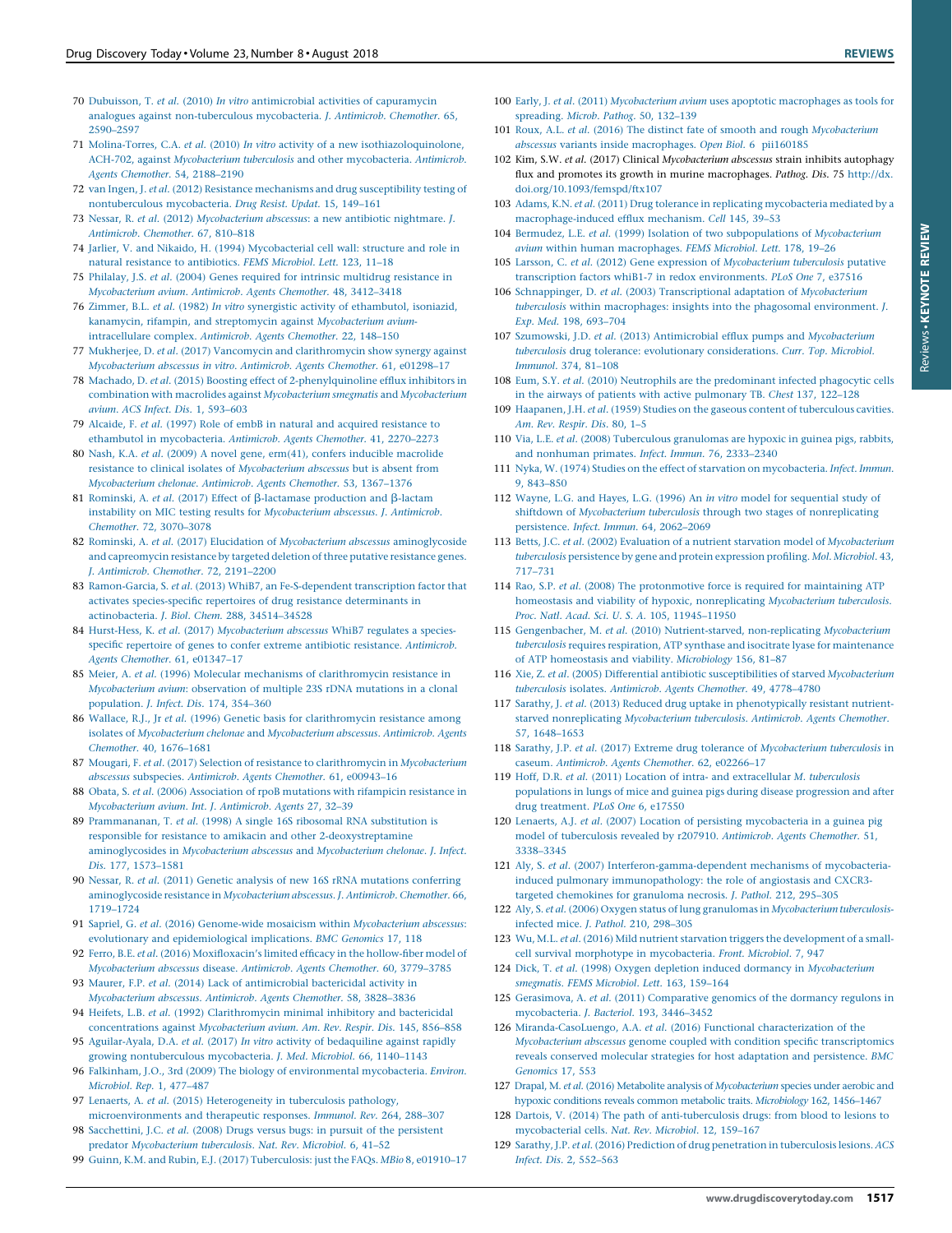- <span id="page-16-0"></span>130 Prideaux, B. et al. (2015) The [association](http://refhub.elsevier.com/S1359-6446(18)30045-X/sbref0650) between sterilizing activity and drug distribution into [tuberculosis](http://refhub.elsevier.com/S1359-6446(18)30045-X/sbref0650) lesions. Nat. Med. 21, 1223–1227
- 131 Worlitzsch, D. et al. (2002) Effects of reduced mucus oxygen [concentration](http://refhub.elsevier.com/S1359-6446(18)30045-X/sbref0655) in airway [Pseudomonas](http://refhub.elsevier.com/S1359-6446(18)30045-X/sbref0655) infections of cystic fibrosis patients. J. Clin. Invest. 109, 317–325
- 132 Thomas, S.R. et al. (2000) Increased sputum amino acid [concentrations](http://refhub.elsevier.com/S1359-6446(18)30045-X/sbref0660) and auxotrophy of [Pseudomonas](http://refhub.elsevier.com/S1359-6446(18)30045-X/sbref0660) aeruginosa in severe cystic fibrosis lung disease. Thorax 55, [795–797](http://refhub.elsevier.com/S1359-6446(18)30045-X/sbref0660)
- 133 Walker, J. et al. (2017) [Microbiological](http://refhub.elsevier.com/S1359-6446(18)30045-X/sbref0665) problems and biofilms associated with Mycobacterium chimaera in heater-cooler units used for [cardiopulmonary](http://refhub.elsevier.com/S1359-6446(18)30045-X/sbref0665) bypass. J. Hosp. Infect. 96, [209–220](http://refhub.elsevier.com/S1359-6446(18)30045-X/sbref0665)
- 134 Revetta, R.P. et al. (2016) Changes in bacterial [composition](http://refhub.elsevier.com/S1359-6446(18)30045-X/sbref0670) of biofilm in a [metropolitan](http://refhub.elsevier.com/S1359-6446(18)30045-X/sbref0670) drinking water distribution system. J. Appl. Microbiol. 121, 294–305 135 Carter, G. et al. (2003) [Characterization](http://refhub.elsevier.com/S1359-6446(18)30045-X/sbref0675) of biofilm formation by clinical isolates of
- [Mycobacterium](http://refhub.elsevier.com/S1359-6446(18)30045-X/sbref0675) avium. J. Med. Microbiol. 52, 747–752 136 Yamazaki, Y. et al. (2006) The ability to form biofilm influences [Mycobacterium](http://refhub.elsevier.com/S1359-6446(18)30045-X/sbref0680) avium invasion and [translocation](http://refhub.elsevier.com/S1359-6446(18)30045-X/sbref0680) of bronchial epithelial cells. Cell Microbiol. 8,
- [806–814](http://refhub.elsevier.com/S1359-6446(18)30045-X/sbref0680) 137 Brodlie, M. et al. (2015) Bile acid [aspiration](http://refhub.elsevier.com/S1359-6446(18)30045-X/sbref0685) in people with cystic fibrosis before and after lung [transplantation.](http://refhub.elsevier.com/S1359-6446(18)30045-X/sbref0685) Eur. Respir. J. 46, 1820–1823
- 138 Fennelly, K.P. et al. (2016) Biofilm formation by [Mycobacterium](http://refhub.elsevier.com/S1359-6446(18)30045-X/sbref0690) abscessus in a lung cavity. Am. J. Respir. Crit. Care Med. 193, [692–693](http://refhub.elsevier.com/S1359-6446(18)30045-X/sbref0690)
- 139 McNabe, M. et al. (2011) [Mycobacterium](http://refhub.elsevier.com/S1359-6446(18)30045-X/sbref0695) avium ssp. hominissuis biofilm is composed of distinct [phenotypes](http://refhub.elsevier.com/S1359-6446(18)30045-X/sbref0695) and influenced by the presence of [antimicrobials.](http://refhub.elsevier.com/S1359-6446(18)30045-X/sbref0695) Clin. Microbiol. Infect. 17, 697–703
- 140 Greendyke, R. and Byrd, T.F. (2008) Differential antibiotic [susceptibility](http://refhub.elsevier.com/S1359-6446(18)30045-X/sbref0700) of [Mycobacterium](http://refhub.elsevier.com/S1359-6446(18)30045-X/sbref0700) abscessus variants in biofilms and macrophages compared to that of planktonic bacteria. [Antimicrob.](http://refhub.elsevier.com/S1359-6446(18)30045-X/sbref0700) Agents Chemother. 52, 2019–2026
- 141 Teng, R. and Dick, T. (2003) Isoniazid resistance of [exponentially](http://refhub.elsevier.com/S1359-6446(18)30045-X/sbref0705) growing [Mycobacterium](http://refhub.elsevier.com/S1359-6446(18)30045-X/sbref0705) smegmatis biofilm culture. FEMS Microbiol. Lett. 227, 171–174
- 142 [Falkinham,](http://refhub.elsevier.com/S1359-6446(18)30045-X/sbref0710) J.O., 3rd (2007) Growth in catheter biofilms and antibiotic resistance of [Mycobacterium](http://refhub.elsevier.com/S1359-6446(18)30045-X/sbref0710) avium. J. Med. Microbiol. 56, 250–254
- 143 Carter, G. et al. (2004) A subinhibitory concentration of [clarithromycin](http://refhub.elsevier.com/S1359-6446(18)30045-X/sbref0715) inhibits [Mycobacterium](http://refhub.elsevier.com/S1359-6446(18)30045-X/sbref0715) avium biofilm formation. Antimicrob. Agents Chemother. 48, 4907– [4910](http://refhub.elsevier.com/S1359-6446(18)30045-X/sbref0715)
- 144 Rose, S.J. et al. (2015) [Mycobacterium](http://refhub.elsevier.com/S1359-6446(18)30045-X/sbref0720) avium possesses extracellular DNA that [contributes](http://refhub.elsevier.com/S1359-6446(18)30045-X/sbref0720) to biofilm formation, structural integrity, and tolerance to antibiotics. PLoS One 10, [e0128772](http://refhub.elsevier.com/S1359-6446(18)30045-X/sbref0720)
- 145 Steed, K.A. and [Falkinham,](http://refhub.elsevier.com/S1359-6446(18)30045-X/sbref0725) J.O., 3rd (2006) Effect of growth in biofilms on chlorine susceptibility of [Mycobacterium](http://refhub.elsevier.com/S1359-6446(18)30045-X/sbref0725) avium and Mycobacterium intracellulare. Appl. Environ. Microbiol. 72, [4007–4011](http://refhub.elsevier.com/S1359-6446(18)30045-X/sbref0725)
- 146 Ojha, A. and Hatfull, G.F. (2007) The role of iron in [Mycobacterium](http://refhub.elsevier.com/S1359-6446(18)30045-X/sbref0730) smegmatis biofilm formation: the exochelin [siderophore](http://refhub.elsevier.com/S1359-6446(18)30045-X/sbref0730) is essential in limiting iron conditions for biofilm formation but not for [planktonic](http://refhub.elsevier.com/S1359-6446(18)30045-X/sbref0730) growth. Mol. Microbiol. 66, [468–483](http://refhub.elsevier.com/S1359-6446(18)30045-X/sbref0730)
- 147 Werner, E. et al. (2004) Stratified growth in [Pseudomonas](http://refhub.elsevier.com/S1359-6446(18)30045-X/sbref0735) aeruginosa biofilms. Appl. Environ. Microbiol. 70, [6188–6196](http://refhub.elsevier.com/S1359-6446(18)30045-X/sbref0735)
- 148 Dick, T. et al. (2008) TB drug discovery from target [identification](http://refhub.elsevier.com/S1359-6446(18)30045-X/sbref0740) to proof of concept studies. In Handbook of Tuberculosis [\(Kaufmann,](http://refhub.elsevier.com/S1359-6446(18)30045-X/sbref0740) S.H.E. and Rubin, E., eds), pp. 143–163, Wiley-VCH
- 149 Dartois, V. et al. (2009) [Tuberculosis](http://refhub.elsevier.com/S1359-6446(18)30045-X/sbref0745) drug discovery: issues, gaps and the way forward. In Antiparasitic and [Antibacterial](http://refhub.elsevier.com/S1359-6446(18)30045-X/sbref0745) Drug Discovery (Selzer, P.M., ed.), pp. 415– 440, Wiley-VCH
- 150 Low, J.L. et al. (2017) Screening of TB actives for activity against [nontuberculous](http://refhub.elsevier.com/S1359-6446(18)30045-X/sbref0750) [mycobacteria](http://refhub.elsevier.com/S1359-6446(18)30045-X/sbref0750) delivers high hit rates. Front. Microbiol. 8, 1539
- 151 Yee, M. et al. (2017) Draft genome sequence of [Mycobacterium](http://refhub.elsevier.com/S1359-6446(18)30045-X/sbref0755) avium 11. Genome Announc. 5, [e00766–17](http://refhub.elsevier.com/S1359-6446(18)30045-X/sbref0755)
- 152 Yee, M. et al. (2017) Draft genome sequence of [Mycobacterium](http://refhub.elsevier.com/S1359-6446(18)30045-X/sbref0760) abscessus bamboo. Genome Announc. 5, [e00388–17](http://refhub.elsevier.com/S1359-6446(18)30045-X/sbref0760)
- 153 Cowman, S. et al. (2016) The antimicrobial susceptibility of [non-tuberculous](http://refhub.elsevier.com/S1359-6446(18)30045-X/sbref0765) [mycobacteria.](http://refhub.elsevier.com/S1359-6446(18)30045-X/sbref0765) J. Infect. 72, 324–331
- 154 Nie, W. et al. (2014) Species identification of [Mycobacterium](http://refhub.elsevier.com/S1359-6446(18)30045-X/sbref0770) abscessus subsp. abscessus and [Mycobacterium](http://refhub.elsevier.com/S1359-6446(18)30045-X/sbref0770) abscessus subsp. bolletii using rpoB and hsp65, and [susceptibility](http://refhub.elsevier.com/S1359-6446(18)30045-X/sbref0770) testing to eight antibiotics. Int. J. Infect. Dis. 25, 170–174
- 155 Hatakeyama, S. et al. (2017) [Antimicrobial](http://refhub.elsevier.com/S1359-6446(18)30045-X/sbref0775) susceptibility testing of rapidly growing [mycobacteria](http://refhub.elsevier.com/S1359-6446(18)30045-X/sbref0775) isolated in Japan. BMC Infect. Dis. 17, 197
- 156 van Ingen, J. et al. (2010) In vitro drug [susceptibility](http://refhub.elsevier.com/S1359-6446(18)30045-X/sbref0780) of 2275 clinical nontuberculous [Mycobacterium](http://refhub.elsevier.com/S1359-6446(18)30045-X/sbref0780) isolates of 49 species in The Netherlands. Int. J. [Antimicrob.](http://refhub.elsevier.com/S1359-6446(18)30045-X/sbref0780) Agents 35, 169–173
- 157 [Truffot-Pernot,](http://refhub.elsevier.com/S1359-6446(18)30045-X/sbref0785) C. et al. (1991) Effect of pH on the in vitro potency of [clarithromycin](http://refhub.elsevier.com/S1359-6446(18)30045-X/sbref0785) against Mycobacterium avium complex. Antimicrob. Agents Chemother. 35, [1677–1678](http://refhub.elsevier.com/S1359-6446(18)30045-X/sbref0785)
- 158 Pethe, K. et al. (2010) A chemical genetic screen in [Mycobacterium](http://refhub.elsevier.com/S1359-6446(18)30045-X/sbref0790) tuberculosis identifies [carbon-source-dependent](http://refhub.elsevier.com/S1359-6446(18)30045-X/sbref0790) growth inhibitors devoid of in vivo efficacy. Nat. [Commun.](http://refhub.elsevier.com/S1359-6446(18)30045-X/sbref0790) 1, 57
- 159 Bardouniotis, E. et al. (2001) [Characterization](http://refhub.elsevier.com/S1359-6446(18)30045-X/sbref0795) of biofilm growth and biocide susceptibility testing of [Mycobacterium](http://refhub.elsevier.com/S1359-6446(18)30045-X/sbref0795) phlei using the MBEC assay system. FEMS [Microbiol.](http://refhub.elsevier.com/S1359-6446(18)30045-X/sbref0795) Lett. 203, 263–267
- 160 Kirchner, S. et al. (2012) Use of artificial sputum medium to test [antibiotic](http://refhub.elsevier.com/S1359-6446(18)30045-X/sbref0800) efficacy against [Pseudomonas](http://refhub.elsevier.com/S1359-6446(18)30045-X/sbref0800) aeruginosa in conditions more relevant to the cystic fibrosis lung. J. Vis. Exp. 2012, [e3857](http://refhub.elsevier.com/S1359-6446(18)30045-X/sbref0800)
- 161 Haley, C.L. et al. (2012) [Characterization](http://refhub.elsevier.com/S1359-6446(18)30045-X/sbref0805) of biofilm-like structures formed by [Pseudomonas](http://refhub.elsevier.com/S1359-6446(18)30045-X/sbref0805) aeruginosa in a synthetic mucus medium. BMC Microbiol. 12, 181
- 162 [Zimmerman,](http://refhub.elsevier.com/S1359-6446(18)30045-X/sbref0810) M. et al. (2017) Ethambutol partitioning in tuberculous pulmonary lesions explains its clinical efficacy. [Antimicrob.](http://refhub.elsevier.com/S1359-6446(18)30045-X/sbref0810) Agents Chemother. 61, e00924–17
- 163 Chan, E.D. and Bai, X. (2016) Animal models of [non-tuberculous](http://refhub.elsevier.com/S1359-6446(18)30045-X/sbref0815) mycobacterial [infections.](http://refhub.elsevier.com/S1359-6446(18)30045-X/sbref0815) Mycobact. Dis. 6, 216
- 164 Bernut, A. et al. (2017) The diverse cellular and animal models to [decipher](http://refhub.elsevier.com/S1359-6446(18)30045-X/sbref0820) the [physiopathological](http://refhub.elsevier.com/S1359-6446(18)30045-X/sbref0820) traits of Mycobacterium abscessus infection. Front. Cell Infect. [Microbiol.](http://refhub.elsevier.com/S1359-6446(18)30045-X/sbref0820) 7, 100
- 165 Ordway, D. et al. (2008) Animal model of [Mycobacterium](http://refhub.elsevier.com/S1359-6446(18)30045-X/sbref0825) abscessus lung infection. J. Leukoc. Biol. 83, [1502–1511](http://refhub.elsevier.com/S1359-6446(18)30045-X/sbref0825)
- 166 Daley, C.L. and Glassroth, J. (2014) Treatment of pulmonary [nontuberculous](http://refhub.elsevier.com/S1359-6446(18)30045-X/sbref0830) [mycobacterial](http://refhub.elsevier.com/S1359-6446(18)30045-X/sbref0830) infections: many questions remain. Ann. Am. Thorac. Soc. 11, 96–97
- 167 Koh, W.J. et al. (2011) Clinical significance of [differentiation](http://refhub.elsevier.com/S1359-6446(18)30045-X/sbref0835) of Mycobacterium massiliense from [Mycobacterium](http://refhub.elsevier.com/S1359-6446(18)30045-X/sbref0835) abscessus. Am. J. Respir. Crit. Care Med. 183, 405–410
- 168 Research Committee of the British Thoracic Socierty (2001) First [randomised](http://refhub.elsevier.com/S1359-6446(18)30045-X/sbref0840) trial of treatments for pulmonary disease caused by M. avium [intracellulare](http://refhub.elsevier.com/S1359-6446(18)30045-X/sbref0840), M. malmoense, and M. xenopi in HIV negative patients: rifampicin, [ethambutol](http://refhub.elsevier.com/S1359-6446(18)30045-X/sbref0840) and isoniazid versus rifampicin and [ethambutol.](http://refhub.elsevier.com/S1359-6446(18)30045-X/sbref0840) Thorax 56, 167–172
- 169 Jenkins, P.A. et al. (2008) [Clarithromycin](http://refhub.elsevier.com/S1359-6446(18)30045-X/sbref0845) vs ciprofloxacin as adjuncts to rifampicin and ethambutol in treating opportunist [mycobacterial](http://refhub.elsevier.com/S1359-6446(18)30045-X/sbref0845) lung diseases and an assessment of Mycobacterium vaccae [immunotherapy.](http://refhub.elsevier.com/S1359-6446(18)30045-X/sbref0845) Thorax 63, 627–634
- 170 Lienhardt, C. and Davies, G. (2010) [Methodological](http://refhub.elsevier.com/S1359-6446(18)30045-X/sbref0850) issues in the design of clinical trials for the treatment of [multidrug-resistant](http://refhub.elsevier.com/S1359-6446(18)30045-X/sbref0850) tuberculosis: challenges and [opportunities.](http://refhub.elsevier.com/S1359-6446(18)30045-X/sbref0850) Int. J. Tuberc. Lung Dis. 14, 528–537
- 171 Wallis, R.S. et al. (2013) Tuberculosis biomarkers discovery: [developments,](http://refhub.elsevier.com/S1359-6446(18)30045-X/sbref0855) needs, and [challenges.](http://refhub.elsevier.com/S1359-6446(18)30045-X/sbref0855) Lancet Infect. Dis. 13, 362–372
- 172 van Ingen, J. et al. (2018) Treatment outcome definitions in [nontuberculous](http://refhub.elsevier.com/S1359-6446(18)30045-X/sbref0860) [mycobacterial](http://refhub.elsevier.com/S1359-6446(18)30045-X/sbref0860) pulmonary disease — an NTM-NET consensus statement. Eur. Respir. J. 51, [1800170](http://refhub.elsevier.com/S1359-6446(18)30045-X/sbref0860)
- 173 Gopal, P. and Dick, T. (2014) Reactive dirty fragments: [implications](http://refhub.elsevier.com/S1359-6446(18)30045-X/sbref0865) for [tuberculosis](http://refhub.elsevier.com/S1359-6446(18)30045-X/sbref0865) drug discovery. Curr. Opin. Microbiol. 21C, 7–12
- 174 Mukherjee, D. et al. (2016) [Membrane-targeting](http://refhub.elsevier.com/S1359-6446(18)30045-X/sbref0870) AM-0016 kills mycobacterial persisters and shows low propensity for resistance [development.](http://refhub.elsevier.com/S1359-6446(18)30045-X/sbref0870) Future Microbiol. 11, [643–650](http://refhub.elsevier.com/S1359-6446(18)30045-X/sbref0870)
- 175 Moreira, W. et al. (2016) Boromycin kills [mycobacterial](http://refhub.elsevier.com/S1359-6446(18)30045-X/sbref0875) persisters without detectable [resistance.](http://refhub.elsevier.com/S1359-6446(18)30045-X/sbref0875) Front. Microbiol. 7, 199
- 176 Yang, T. et al. (2017) Amphiphilic indole derivatives as [antimycobacterial](http://refhub.elsevier.com/S1359-6446(18)30045-X/sbref0880) agents: [structure–activity](http://refhub.elsevier.com/S1359-6446(18)30045-X/sbref0880) relationships and membrane targeting properties. J. Med. Chem 60, [2745–2763](http://refhub.elsevier.com/S1359-6446(18)30045-X/sbref0880)
- 177 Cremades, R. et al. (2009) [Mycobacterium](http://refhub.elsevier.com/S1359-6446(18)30045-X/sbref0885) abscessus from respiratory isolates: activities of drug [combinations.](http://refhub.elsevier.com/S1359-6446(18)30045-X/sbref0885) J. Infect. Chemother. 15, 46–48
- 178 Zhang, Z. et al. (2017) In vitro activity of [clarithromycin](http://refhub.elsevier.com/S1359-6446(18)30045-X/sbref0890) in combination with other antimicrobial agents against Mycobacterium abscessus and [Mycobacterium](http://refhub.elsevier.com/S1359-6446(18)30045-X/sbref0890) massiliense. Int. J. [Antimicrob.](http://refhub.elsevier.com/S1359-6446(18)30045-X/sbref0890) Agents 49, 383–386
- 179 Huang, C.W. et al. (2013) Synergistic activities of tigecycline with [clarithromycin](http://refhub.elsevier.com/S1359-6446(18)30045-X/sbref0895) or amikacin against rapidly growing [mycobacteria](http://refhub.elsevier.com/S1359-6446(18)30045-X/sbref0895) in Taiwan. Int. J. Antimicrob. Agents 41, [218–223](http://refhub.elsevier.com/S1359-6446(18)30045-X/sbref0895)
- 180 Choi, G.E. et al. (2012) Activities of [moxifloxacin](http://refhub.elsevier.com/S1359-6446(18)30045-X/sbref0900) in combination with macrolides against clinical isolates of Mycobacterium abscessus and [Mycobacterium](http://refhub.elsevier.com/S1359-6446(18)30045-X/sbref0900) massiliense. [Antimicrob.](http://refhub.elsevier.com/S1359-6446(18)30045-X/sbref0900) Agents Chemother. 56, 3549–3555
- 181 Miyasaka, T. et al. (2007) In vitro efficacy of imipenem in [combination](http://refhub.elsevier.com/S1359-6446(18)30045-X/sbref0905) with six antimicrobial agents against [Mycobacterium](http://refhub.elsevier.com/S1359-6446(18)30045-X/sbref0905) abscessus. Int. J. Antimicrob. Agents 30, [255–258](http://refhub.elsevier.com/S1359-6446(18)30045-X/sbref0905)
- 182 Zhang, Z. et al. (2018) In vitro activity between linezolid and other [antimicrobial](http://refhub.elsevier.com/S1359-6446(18)30045-X/sbref0910) agents against [Mycobacterium](http://refhub.elsevier.com/S1359-6446(18)30045-X/sbref0910) abscessus complex. Diagn. Microbiol. Infect. Dis. 90, 31–34
- 183 Singh, S. et al. (2014) In vitro evaluation of a new drug [combination](http://refhub.elsevier.com/S1359-6446(18)30045-X/sbref0915) against clinical isolates belonging to the [Mycobacterium](http://refhub.elsevier.com/S1359-6446(18)30045-X/sbref0915) abscessus complex. Clin. Microbiol. Infect. 20, [O1124–7](http://refhub.elsevier.com/S1359-6446(18)30045-X/sbref0915)
- 184 Oh, C.T. et al. (2014) Novel drug combination for [Mycobacterium](http://refhub.elsevier.com/S1359-6446(18)30045-X/sbref0920) abscessus disease therapy identified in a Drosophila infection model. J. [Antimicrob.](http://refhub.elsevier.com/S1359-6446(18)30045-X/sbref0920) Chemother. 69, [1599–1607](http://refhub.elsevier.com/S1359-6446(18)30045-X/sbref0920)